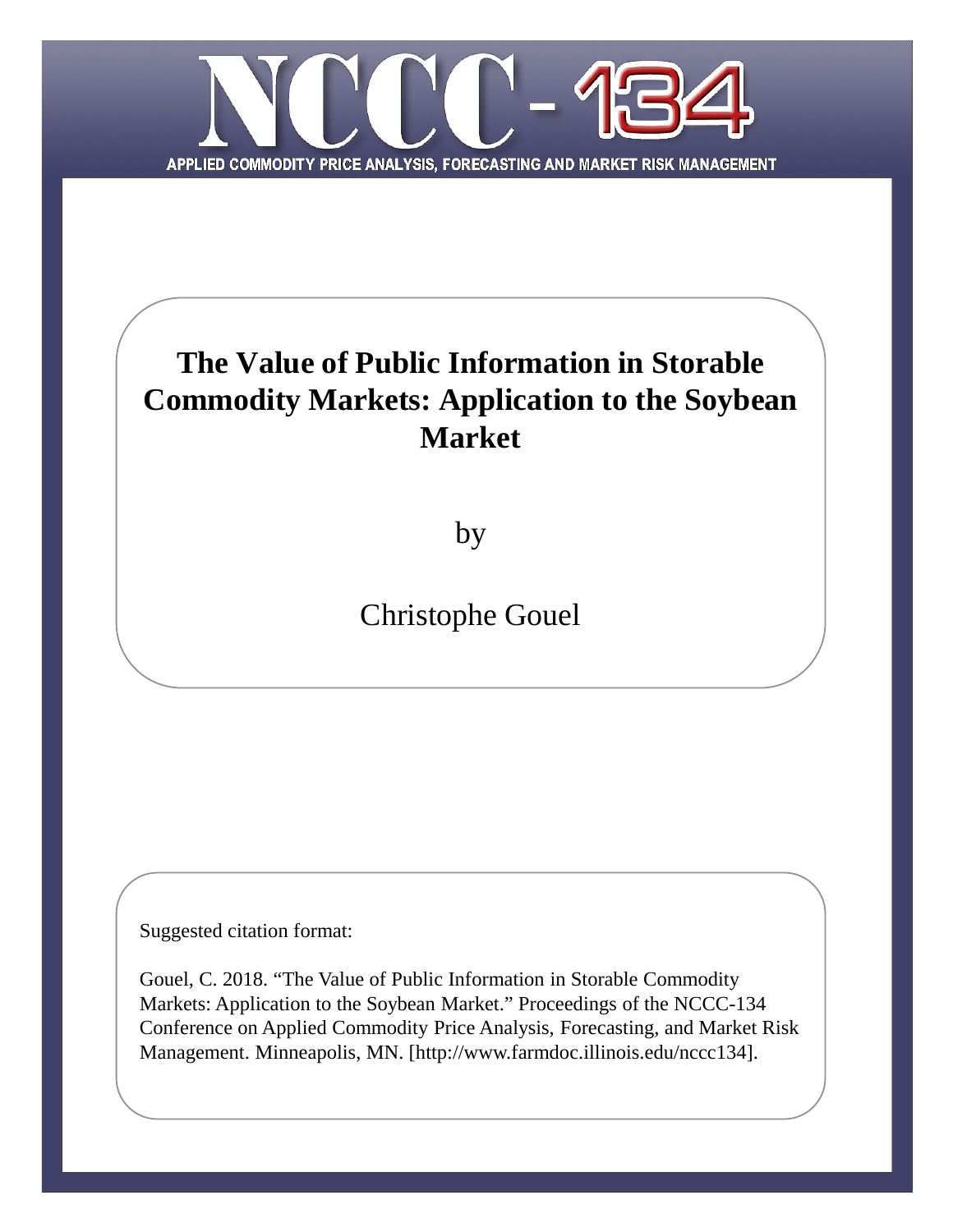# The Value of Public Information in Storable Commodity Markets: Application to the Soybean Market<sup>\*</sup>

Christophe Gouel†

*Paper presented at the NCCC-134 Conference on Applied Commodity Price Analysis, Forecasting, and Market Risk Management Minneapolis, Minnesota, April 16–17, 2018*

Copyright 2018 by Christophe Gouel. All rights reserved. Readers may make verbatim copies of this document for non-commercial purposes by any means, provided that this copyright notice appears on all such copies.

<sup>∗</sup>The author is grateful to Tamara Ben Ari, Benjamin Carton, Joe Glauber, Marc Nerlove, Will Martin, and Steve Salant for helpful comments. Special thanks to Scott Irwin for his insightful comments and for providing data on private forecasts. This work was supported by the INRA-Cirad metaprogramme GloFoodS and has been undertaken as a part of the CGIAR Research Programs on Policies, Institutions, and Markets (PIM), which is led by the International Food Policy Research Institute (IFPRI) and funded by the CGIAR Fund Donors. Christopher Marciniak and Maïmouna Yokessa provided excellent research assistance.

<sup>†</sup>Économie Publique, AgroParisTech, INRA, Université Paris-Saclay, 78850, Thiverval-Grignon, France and IFPRI, 1201 Eye St, NW, Washington, DC 20005, USA. Email: [christophe.gouel@inra.fr](mailto:christophe.gouel@inra.fr)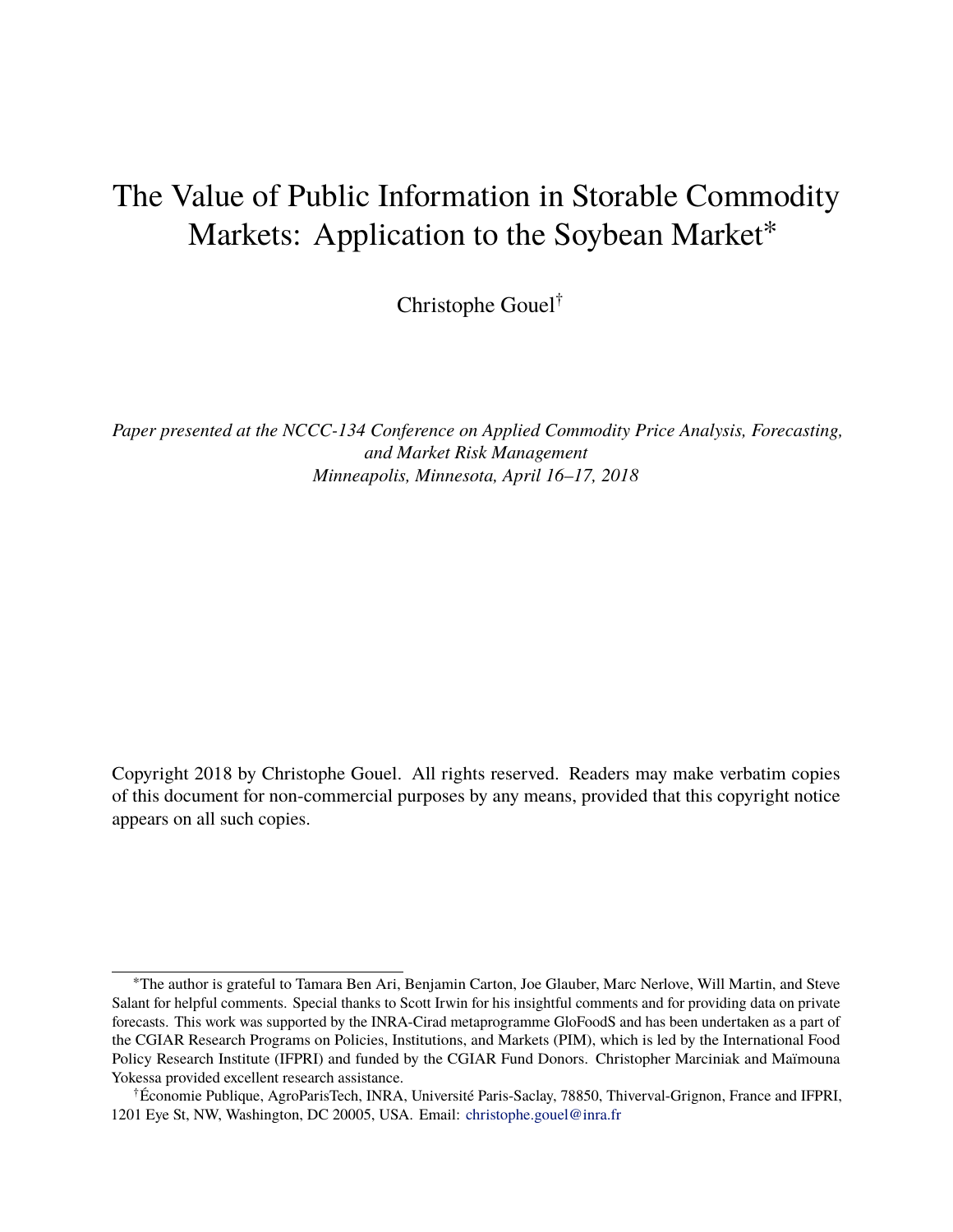## **The Value of Public Information in Storable Commodity Markets: Application to the Soybean Market**

*Abstract:* This study provides a framework to estimate the potential effects and benefits of the provision of market information in storable commodity markets. This framework is applied to the case of production forecasts for the soybean market. A rational expectations storage model of the global soybean market accounting for both inter-annual and intra-annual market dynamics is built. Shocks that occur between planting and harvesting affect the size of the potential harvest. Estimates of the size of these shocks are reported publicly, and affect the market equilibrium through adjustments to stock levels. By varying counterfactually the observability of seasonal shocks, we can estimate the efficiency gains related to the availability of advance information. They are equivalent to 2% of storage costs; the reduction of stock levels being the main channel explaining the welfare gains. The presence of advance information has a limited effect on inter-annual price volatility but redistributes price volatility during the season, increasing it just before harvest when almost all news has been received and stocks are tight, and decreasing it after harvest. The effect of news shocks is stronger on higher-order moments of the distribution with a strong decrease in skewness and kurtosis related to the lower frequency of price spikes.

*Keywords:* Commodity price dynamics, commodity storage, news shocks.

## **1 Introduction**

Accurate and timely information is key to the good functioning of financial markets including commodity markets. What is specific to commodity markets is the extensive public involvement in the provision of market information. For example, national and international agencies regularly report stock levels and, in the case of agricultural commodities, forecast the coming harvests. Improving the transparency of the global food market was the rationale for the creation of the Agricultural Market Information System (AMIS) in 2011 by the G20 Agriculture Ministers as a response to the global food price hikes that occurred in 2007/08 and 2010. The important role of public information has been acknowledged in the literature [\(C-FARE,](#page-37-0) [2016\)](#page-37-0) but evaluations of its counterfactual effects and benefits are rare despite the costs to public agencies of collecting data through surveys which is very high.

The objective of this article is to develop a framework to assess the economic role of public information in storable commodity markets. Public information can affect market allocation and welfare in many ways (see [C-FARE,](#page-37-0) [2016,](#page-37-0) for a recent survey): by allowing efficient market allocation, by leveling the playing field for market participants with unequal access to private information, and by providing a basis for research on market behavior. Here, we focus on the allocation of resources over time and how it is affected by the timing of information. We build a rational expectations storage model that accounts for both inter-annual and intra-annual market dynamics, and in which shocks between planting and harvesting affect the size of the potential harvest. We apply the model to the case of soybean because its production is very concentrated—more than 80% of world production comes from Argentina, Brazil, and the United States (U.S.)—and its market is well integrated internationally (e.g., [Merener,](#page-39-0) [2015,](#page-39-0) shows that soybean futures react similarly to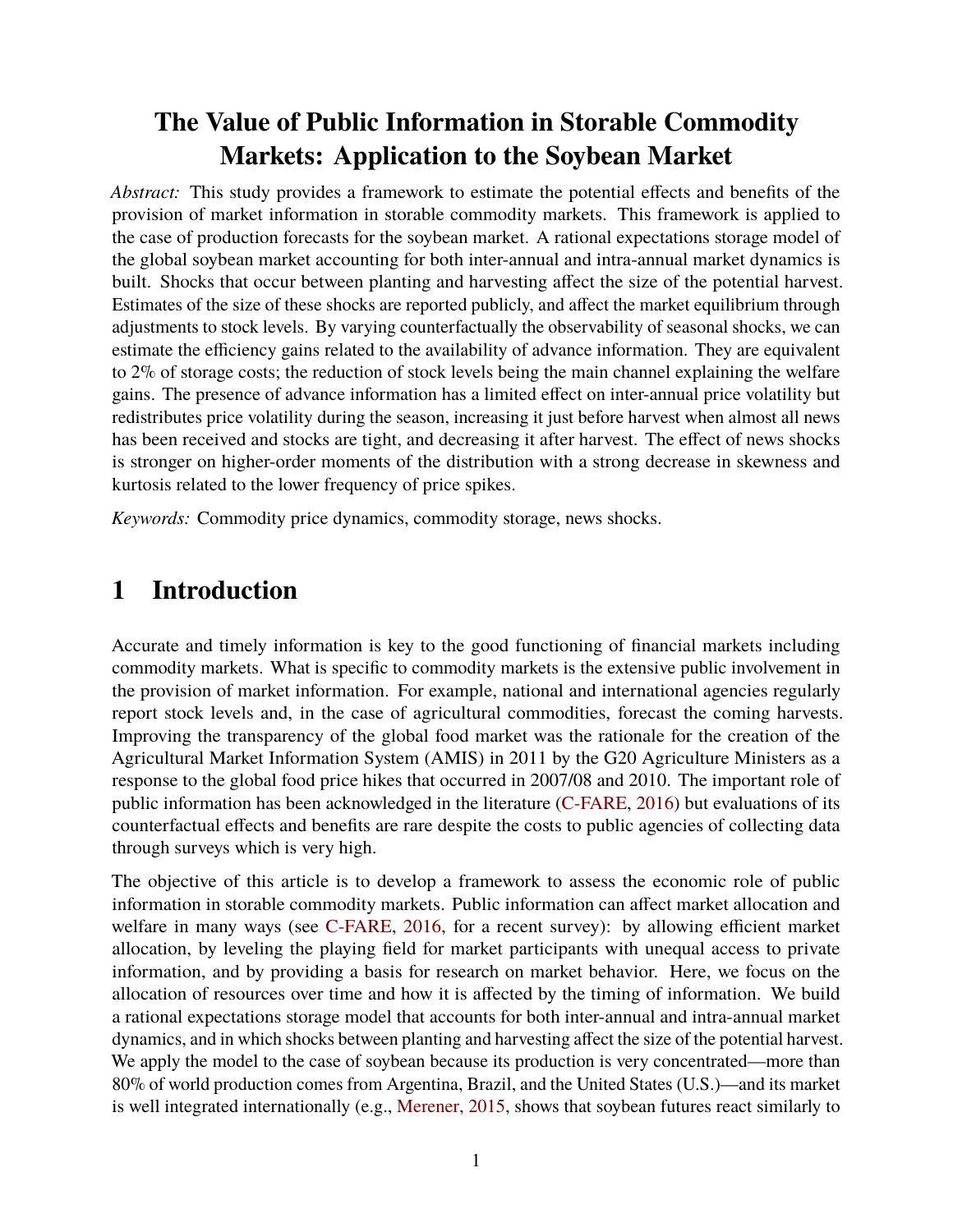weather events in Argentina, Brazil, and the U.S.), two features that simplify the modeling. To make the model computationally tractable, we define a simplified crop calendar corresponding to the most representative planting and harvesting dates and use monthly changes in U.S. Department of Agriculture (USDA) production forecasts to calibrate the size of the news shocks. Varying the size of the observable seasonal shocks counterfactually allows an assessment of the benefits of providing public information about potential shocks.

Because of its focus on the allocation of resources over time, the present article can be seen as updating the approaches proposed in [Hayami and Peterson](#page-38-0) [\(1972\)](#page-38-0) and [Bradford and Kelejian](#page-37-1) [\(1977,](#page-37-1) [1978\)](#page-37-2). These works developed analytical frameworks based on intra-annual storage models to assess the welfare costs of measurement errors in public information. Our approach differs in that we include the problem of seasonal news shocks in a modern rational expectations storage model such that seasonal information matters for both seasonal market dynamics and inter-annual market dynamics, because advance information about harvests allows smoother inter-annual stock adjustments. Also, the emphasis in our paper is slightly different. The above-mentioned papers were interested in assessing the welfare benefits of reducing forecast errors. Because monthly forecast errors are unobservable, we prefer to assume that production forecasts are without error, although we acknowledge that a part of the production shocks may not be observed. We use USDA data on last 40 years, which allows us to quantify the size of the informational shock at each period. However, adopting a modern rational expectations storage model framework has some drawbacks. This type of model is not analytically tractable, so we lose some of the insights provided by the analytical simplicity of [Hayami and Peterson'](#page-38-0)s framework. However, although it relies on numerical simulations, we have tried to keep our modeling framework as simple as possible to allow clear interpretation of all the results. For simplicity, we ignore one potential source of welfare gain associated to public information and considered in [Hayami and Peterson](#page-38-0) [\(1972\)](#page-38-0): adjustments of production to news shocks. We assume that supply is elastic at planting but that after that time it is not possible for production to react to shocks (see [Bontems and Thomas,](#page-37-3) [2000,](#page-37-3) and [Lechthaler and](#page-38-1) [Vinogradova,](#page-38-1) [2017,](#page-38-1) for work on this issue).

Since the studies by [Hayami and Peterson](#page-38-0) [\(1972\)](#page-38-0) and [Bradford and Kelejian](#page-37-1) [\(1977,](#page-37-1) [1978\)](#page-37-2), most work on this topic adopted another approach inspired by market efficiency studies in finance which consists of assessing whether and how markets react to announcements (e.g., [Garcia et al.,](#page-37-4) [1997\)](#page-37-4). This more recent literature investigates the value of USDA forecasts through their capacity to affect the market. USDA market outlooks are not the only source of market information. Large trading firms also gather information on market fundamentals. Some private companies specialize in selling market outlooks in advance of USDA releases. The existence of these other, private, sources of information raises questions about the economic function of public information. One way to assess its role is to quantify market reactions to the release of USDA reports. [Adjemian](#page-37-5) [\(2012b\)](#page-37-5) and [Adjemian et al.](#page-37-6) [\(forthcoming\)](#page-37-6) show that agricultural markets do react to the information contained in USDA reports, and that their reactions are consistent with storage theory.<sup>[1](#page-3-0)</sup> However, although this literature quantifies how markets react to the release of public information, it is silent on the public benefits of this information, the object of the present study. Ensuring the tractability of our rational expectations model prevents us from accounting for the existence of multiple sources of

<span id="page-3-0"></span><sup>&</sup>lt;sup>1</sup>[Karali and Thurman](#page-38-2) [\(2009\)](#page-38-2) show that the lumber futures market also reacts to announcements in a way that is consistent with the storage model.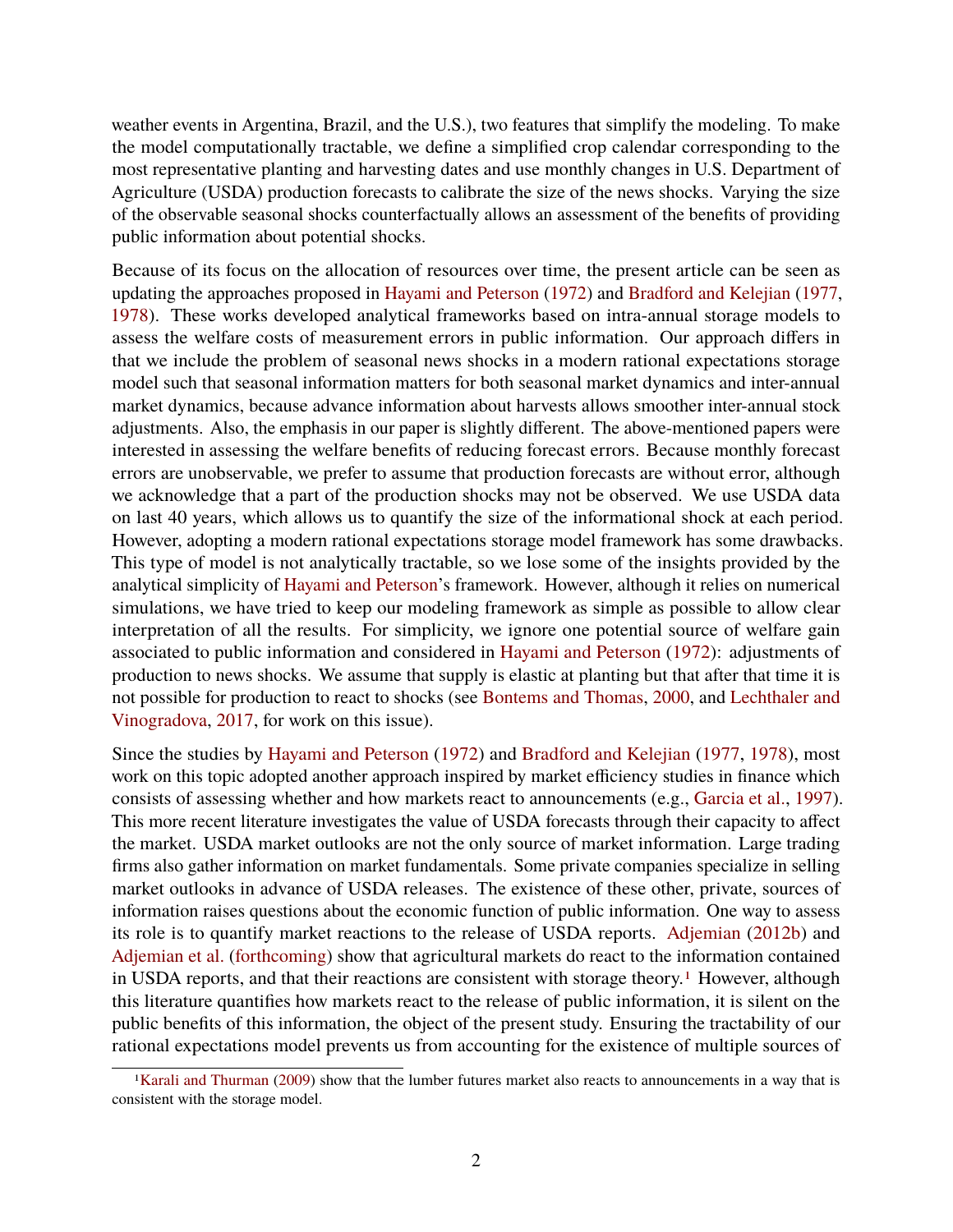information. We assume that all agents have the same set of information. So, we do not test whether USDA reports move the market through the provision of additional information; rather we assume that USDA reports reveal common information.

We use USDA production forecasts because their monthly releases are watched closely by market observers, and are considered a benchmark. USDA started producing monthly crop reports in 1863 during the Civil War when timely information on crop conditions was crucial for supplying the army [\(Adjemian,](#page-37-7) [2012a\)](#page-37-7). Since then, with very few exceptions, USDA has released reports on crop production on around the 10<sup>th</sup> of every month. The 1972 "Great Grain Robbery" when the Soviet Union purchased large amounts of subsidized U.S. grains before world food prices spiked led to the establishment of an interagency process to produce balance sheets consolidating information on supply and demand (see figure [A1](#page-36-0) in the appendix for an example of the monthly balance sheets). Our study uses only production forecasts because after planting, changes to production forecasts can reasonably be considered exogenous and so can be seen as news shocks, while other balance sheet dimensions (domestic use, exports, ending stocks) mix endogenous market responses and news shocks. In 1980, the most important foreign markets for each commodity began to be included in the balance sheets, which provides us with changes in production forecasts for Argentina and Brazil. Other institutions than USDA—private firms and international organizations such as the International Grains Council, and since 2011, AMIS—also produce crop forecasts. So, assuming a counterfactual without any advance information would overestimate the effects of USDA reports. We use a series of private forecasts about the U.S. harvest to decompose the news shocks between components that are observed by all forecasters and components that are observed only by USDA. This decomposition allows us to differentiate the total effect of the existence of news shocks from the increased precision allowed by the USDA forecasts.

Our starting point is a rational expectations storage model extended to account simultaneously for inter-annual and intra-annual market dynamics. Adopting a rational expectations framework is a natural starting point as it implies that agents optimally process the information provided by news shocks.[2](#page-4-0) Starting with early work by [Lowry et al.](#page-39-1) [\(1987\)](#page-39-1), [Williams and Wright](#page-39-2) [\(1991,](#page-39-2) Ch. 8), and [Chambers and Bailey](#page-37-8) [\(1996\)](#page-37-8), a few papers have built rational expectations models with intra-annual dynamics. Only three [\(Ng and Ruge-Murcia,](#page-39-3) [2000;](#page-39-3) [Osborne,](#page-39-4) [2004;](#page-39-4) [Peterson and](#page-39-5) [Tomek,](#page-39-5) [2005\)](#page-39-5) include news shocks, where the word "news" takes the meaning it has been given in the macroeconomic literature [\(Beaudry and Portier,](#page-37-9) [2014\)](#page-37-9) of observation of exogenous shocks with effects on fundamentals in the future. [Ng and Ruge-Murcia](#page-39-3) [\(2000\)](#page-39-3) show that news shocks can be a useful extension to the model to increase serial correlation in prices which has been a long-standing puzzle since the estimations by [Deaton and Laroque](#page-37-10) [\(1992,](#page-37-10) [1996\)](#page-37-11).<sup>[3](#page-4-1)</sup> [Peterson and](#page-39-5) [Tomek](#page-39-5) [\(2005\)](#page-39-5) introduce news shocks in a model of the U.S. corn market to improve its capacity to explain observed seasonal market behavior. [Osborne](#page-39-4) [\(2004\)](#page-39-4), which is the closest to our work, studies how precipitation observed in advance of harvest affects the market equilibrium in a storage model for the Ethiopian grain market. Compared to [Osborne](#page-39-4) [\(2004\)](#page-39-4), our model is richer, has elastic supply and more detailed news shocks structure. In particular, our monthly model (compared to [Osborne'](#page-39-4)s quarterly model) allows us to show that news shocks affect price volatility in subtle ways: they do

<span id="page-4-0"></span><sup>&</sup>lt;sup>2</sup>The objectives of the recent work by [Abbott et al.](#page-37-12) [\(2016\)](#page-37-12) are similar to ours but without rational expectations, which makes it unclear how agents process the new information.

<span id="page-4-1"></span><sup>3</sup>Although some recent work [\(Cafiero et al.,](#page-37-13) [2011;](#page-37-13) [Gouel and Legrand,](#page-38-3) [2017\)](#page-38-3) has gone a long way towards solving this puzzle.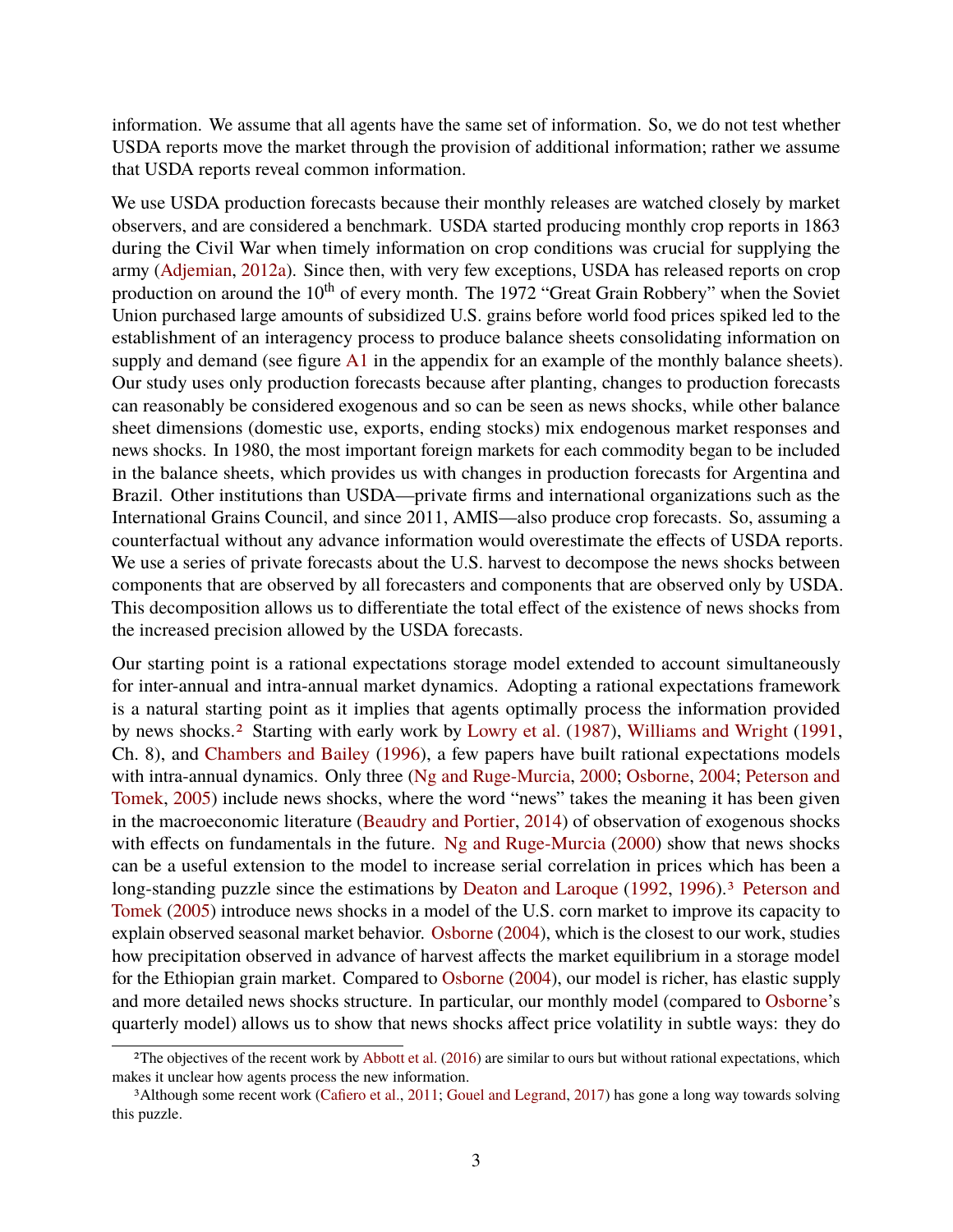not change much the average inter-annual price volatility but they redistribute intra-annual price volatility, increasing it just before harvest when the harvest is almost known and stocks are at their minimum, and decreasing it significantly otherwise. In addition, we do not have to build the news shocks from meteorological information; our reliance on USDA production forecasts means we have direct observations of news shocks expressed in quantities which allows better identification of the information available to agents. Lastly, a related problem of information frictions, not understood as news in the previous sense, was addressed recently by [Steinwender](#page-39-6) [\(2018\)](#page-39-6) in a rational expectations storage model. She shows how the introduction of the transatlantic telegraph reduced information frictions related to the international cotton trade between Great Britain and the U.S. Transatlantic shipping takes time and before the transatlantic telegraph was introduced, prices in the export and import markets were based on lagged information from the other market. [Steinwender](#page-39-6) estimates that the instantaneous flow of information allowed by the telegraph generated efficiency gains equivalent to 9% of the export value. In our case, welfare gains arise mostly from better intertemporal allocation of resources, and amount to 2% of the value of the storage cost.

Finally, our work is related to macroeconomic studies which introduce news shocks into dynamic stochastic general equilibrium models, and see them as providing a positive theory of business cycle fluctuations [\(Beaudry and Portier,](#page-37-9) [2014\)](#page-37-9). This is one of the motivations for introducing news into the storage model [\(Ng and Ruge-Murcia,](#page-39-3) [2000;](#page-39-3) [Peterson and Tomek,](#page-39-5) [2005\)](#page-39-5) but is not the only angle in this article which is concerned also with the welfare benefits associated to such information. Also, it is worth noting that there are at least two key differences in analyses of news shocks in macroeconomic models and the storage model. First, in agriculture while the underlying shocks are likely to be exogenous, observability of these shocks as news shocks is partly a function of public intervention. Second, most news shocks in agriculture have a clear physical interpretation (e.g., size of planted area, expectation of poor yields), and many are observable at some cost, while in macroeconomic models news shocks are rarely observed by the econometrician and are recovered either from financial variables or model-based structural decomposition.[4](#page-5-0)

The rest of this paper is organized as follows. Section [2](#page-5-1) develops our seasonal storage model. Section [3](#page-10-0) describes how the model is taken to the data. It shows how USDA crop forecasts can be used to recover the size of the news shocks, and describes our approaches to recover storage cost and supply elasticity. Supply elasticity is estimated using a method inspired by [Roberts and Schlenker](#page-39-7) [\(2013\)](#page-39-7) but refined to account for the flows of information coming from asynchronous harvests in the two hemispheres. Section [4](#page-23-0) presents the results of our counterfactual simulations. Section [5](#page-31-0) offers some concluding remarks.

## <span id="page-5-1"></span>**2 A seasonal storage model**

We consider the soybean world market represented by a seasonal rational expectations storage model with 12 seasons per year. Years are indexed by *t* and seasons by  $i \in \{1, \ldots, I\}$  with the convention that  $\{I + 1, t\} = \{1, t + 1\}$  and  $\{1 - 1, t\} = \{I, t - 1\}$ . There are two producing regions, indexed  $r \in \{US, LAC\}$ , corresponding to the U.S., and Argentina and Brazil combined. The two regions

<span id="page-5-0"></span><sup>4</sup>The work of [Arezki et al.](#page-37-14) [\(2017\)](#page-37-14) which analyzes the macroeconomic effect of giant oil discoveries is one of the rare exceptions where macroeconomic news shocks are observed directly.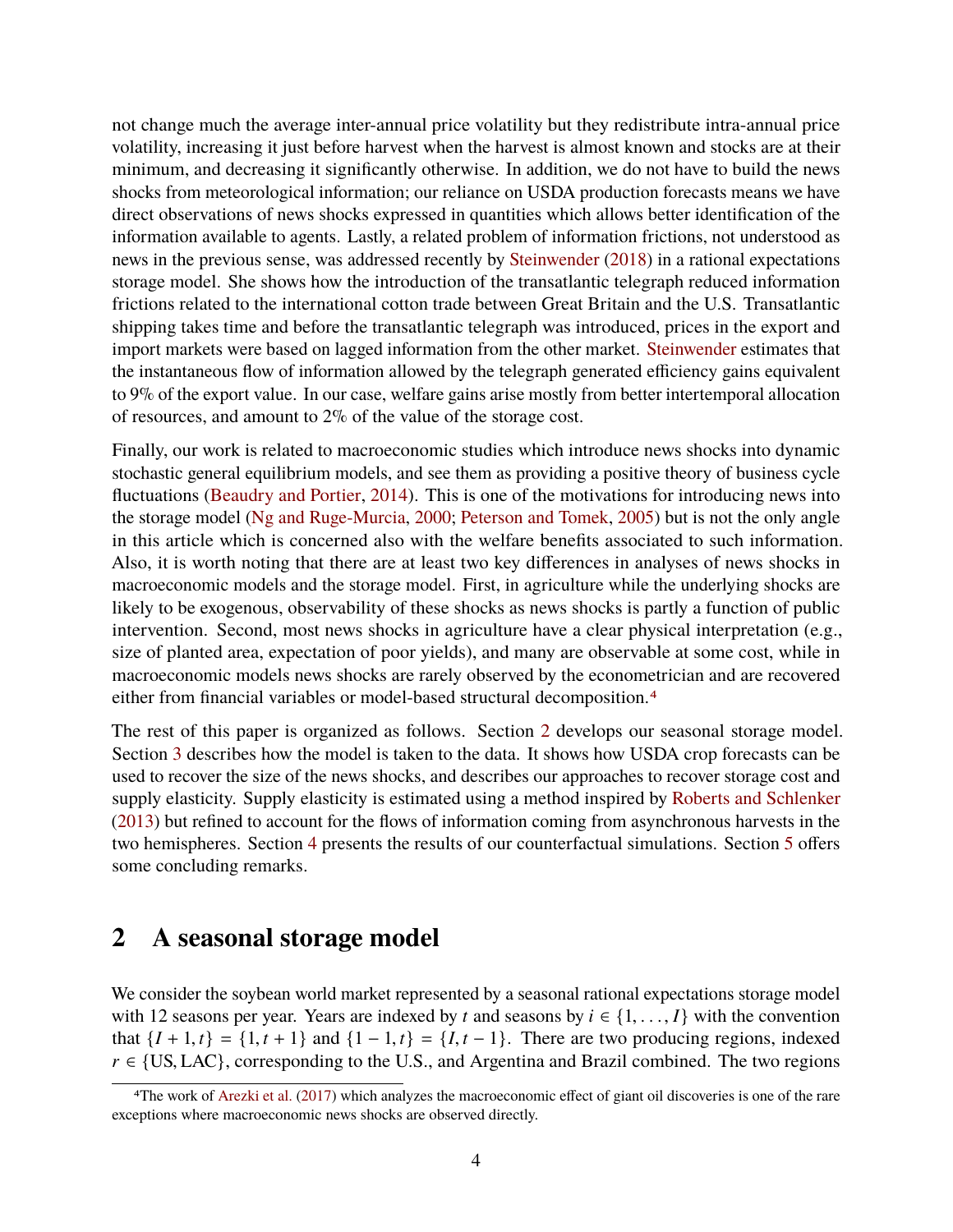differ in their planting and harvesting dates, and the size of their potential production. We adopt the convention that the year is the U.S. marketing year and starts with the U.S. harvest. We assume that trade is costless so that price,  $P_{i,t}$ , is the same in all regions and the localization of final demand or stores does not metter for the equilibrium storers does not matter for the equilibrium.

Soybean generally takes around five months to grow from sowing to harvest. However, because of the variety of local climates, sowing to harvesting in the U.S. extends from mid-April to late December. The pattern is similar in Argentina and Brazil. To simplify the model, we assume that the U.S. production takes place over the five most active months from May/June to October/November, and the Argentina-Brazil production takes place between October/November and March/April. This simplified crop calendar means that the crop cycles do not overlap between regions: when planting occurs in one country harvest has been completed in the other. Since producers plant after the revelation of the size of the other hemisphere harvest, their price incentives are affected by this information through the effect of stock level adjustments on expected price, and their production plan are adjusted accordingly.

#### **2.1 Consumers**

Final demand is given by a demand function which is a downward sloping deterministic function of current price and is identical for every season:  $D(P_{i,t})$ .

#### **2.2 Storers**

There is a single representative speculative storer that is risk neutral and acts competitively. Its activity is to transfer a commodity from one period to the next. Storing the non-negative quantity  $S_{i,t}$ from period  $\{i, t\}$  to period  $\{i + 1, t\}$  entails a purchasing cost,  $P_{i,t}S_{i,t}$ , and a storage cost,  $k\overline{P}S_{i,t}$ , with  $k$  the unit physical cost of storage expressed in proportion to the steady-state annual price *k* the unit physical cost of storage expressed in proportion to the steady-state annual price  $\overline{P}$ . The benefits in period  $\{i + 1, t\}$  are the proceeds from the sale of previous stocks:  $P_{i+1,t}S_{i,t}$ . The storer follows a storage rule that maximizes its expected profit which accounting for the pop-pegativity follows a storage rule that maximizes its expected profit which, accounting for the non-negativity constraint on stocks, leads to the following non-arbitrage condition

<span id="page-6-0"></span>
$$
\beta E_{i,t} P_{i+1,t} - P_{i,t} - k\bar{P} \le 0, = 0 \text{ if } S_{i,t} > 0,
$$
\n(1)

where  $E_{i,t}$  is the expectation operator conditional on period  $\{i, t\}$  information and  $\beta$  is the monthly discount factor and is assumed to be fixed discount factor and is assumed to be fixed.

Because of the convention that  $\{I + 1, t\} = \{1, t + 1\}$ , equation [\(1\)](#page-6-0) applies equally to storers' behavior between seasons and between years.

#### **2.3 Producers**

Production in each region is undertaken by a representative competitive producer with decreasing returns to scale that takes the planting decision before knowing the selling price and the yield. The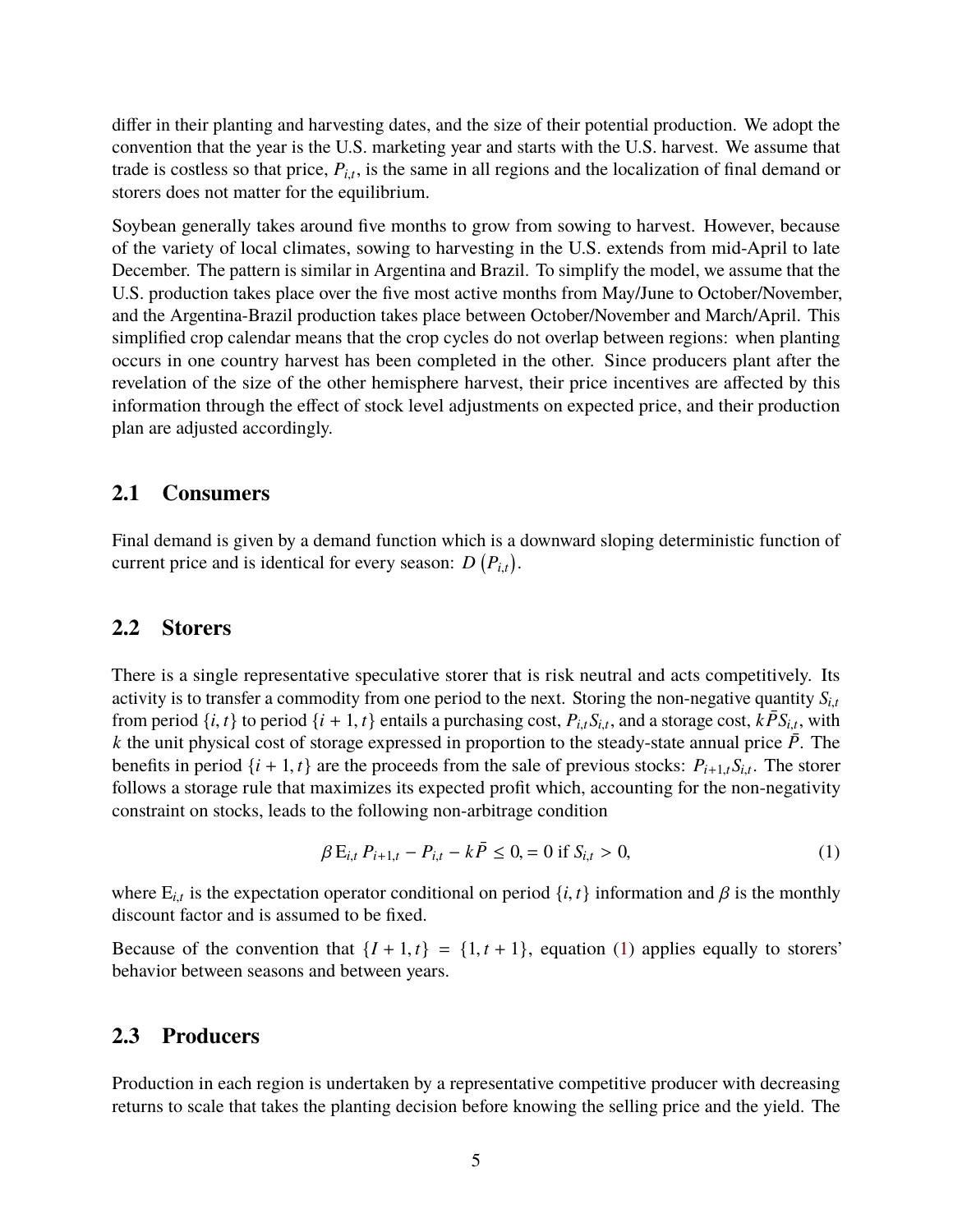producer in region *r* plants in season  $i<sub>\pi</sub><sup>r</sup>$  in year *t* in the expectation of harvesting the quantity  $Q<sub>i</sub><sup>r</sup>$ From the later. However, the production is affected by a multiplicative random shock  $\epsilon_{r_{\pi}}^r$ , which<br>follows a distribution with unitary mean that is described later. We assume that after planting the *i* r  $\prod_{i=1}^r$  which follows a distribution with unitary mean that is described later. We assume that after planting the follows a distribution with unitary mean that is described later. We assume that after planting the producer cannot adjust its production level. The producer chooses its production level by solving the following maximization of expected profit:

<span id="page-7-0"></span>
$$
\max_{Q_{i_{\pi}^r,t}^r} \beta^5 \mathbf{E}_{i_{\pi}^r,t} \left( P_{i_{\pi}^r+5,t} \epsilon_{i_{\pi}^r+5,t}^r Q_{i_{\pi}^r,t}^r \right) - \Psi^r \left( Q_{i_{\pi}^r,t}^r \right),\tag{2}
$$

where  $\Psi^r \left( Q^r_i \right)$  $i^r_\pi, t$ is the cost of planning the production  $Q_i^r$  $\epsilon_{i\pi,t}^r$  and  $\epsilon_{i\pi}^r$  $\sum_{i_{\pi}^{r}+5,t}^{r} Q_{i_{\pi}}^{r}$  $\int_{t_{\pi,t}^r}$  is the realized production level. Profit maximization gives the following intertemporal equation

<span id="page-7-1"></span>
$$
\beta^5 \mathbf{E}_{i_\pi^r, t} \left( P_{i_\pi^r + 5, t} \epsilon_{i_\pi^r + 5, t}^r \right) = \Psi^{r} \left( Q_{i_\pi^r, t}^r \right), \tag{3}
$$

which equalizes the marginal cost of production and the expected discounted marginal benefit of one unit of planned production.

#### **2.4 News shocks**

In contrast to standard annual storage models, we do not assume that the production shock is concentrated in one period. During the growing season, potential production is affected by a series of shocks. We assume that these production shocks are partly observable after their realization such that they provide advance information on the size of the coming harvest. They are news shocks in the sense that they do not directly affect current quantities but they do affect expectations about realizations of future quantities. Nonetheless, they affect the market equilibrium through immediate adjustments to stock levels. A higher than average news shock will increase expected output, decreasing in turn expected price at harvest and incentives to store. To maintain the non-arbitrage condition [\(1\)](#page-6-0), storers will sell more to consumers driving the current price lower. The converse applies with a lower than average news shocks.

The literature on news shocks adopts two modeling strategies [\(Beaudry and Portier,](#page-37-9) [2014\)](#page-37-9). It assumes either a noisy signal composed of the true shock plus a noise, or a shock composed of two elements, only one of which is observable. In the small theoretical literature on news shocks in commodity markets, [Hayami and Peterson](#page-38-0) [\(1972\)](#page-38-0) and [Bradford and Kelejian](#page-37-1) [\(1977,](#page-37-1) [1978\)](#page-37-2) adopt the noisy signal approach, and [Ng and Ruge-Murcia](#page-39-3) [\(2000\)](#page-39-3), [Osborne](#page-39-4) [\(2004\)](#page-39-4), and [Peterson and](#page-39-5) [Tomek](#page-39-5) [\(2005\)](#page-39-5) adopt the other approach. In the noisy-signal approach, it is possible to generate richer dynamics since agents may have to react to false information in the case of a large noise shock. The downside to this approach is that it requires a larger state space, because it is necessary to follow separately the true shock and the associated noise which in the case of our storage model, would lead to a model that is more difficult to calibrate because of lack of information on the size of the potential noise. Therefore, we adopt the other approach.

The total production shock  $\epsilon_{i\gamma}^r$  $i_{i\pi}^r$ +5,*t* is assumed to be the product of a succession of five lognormally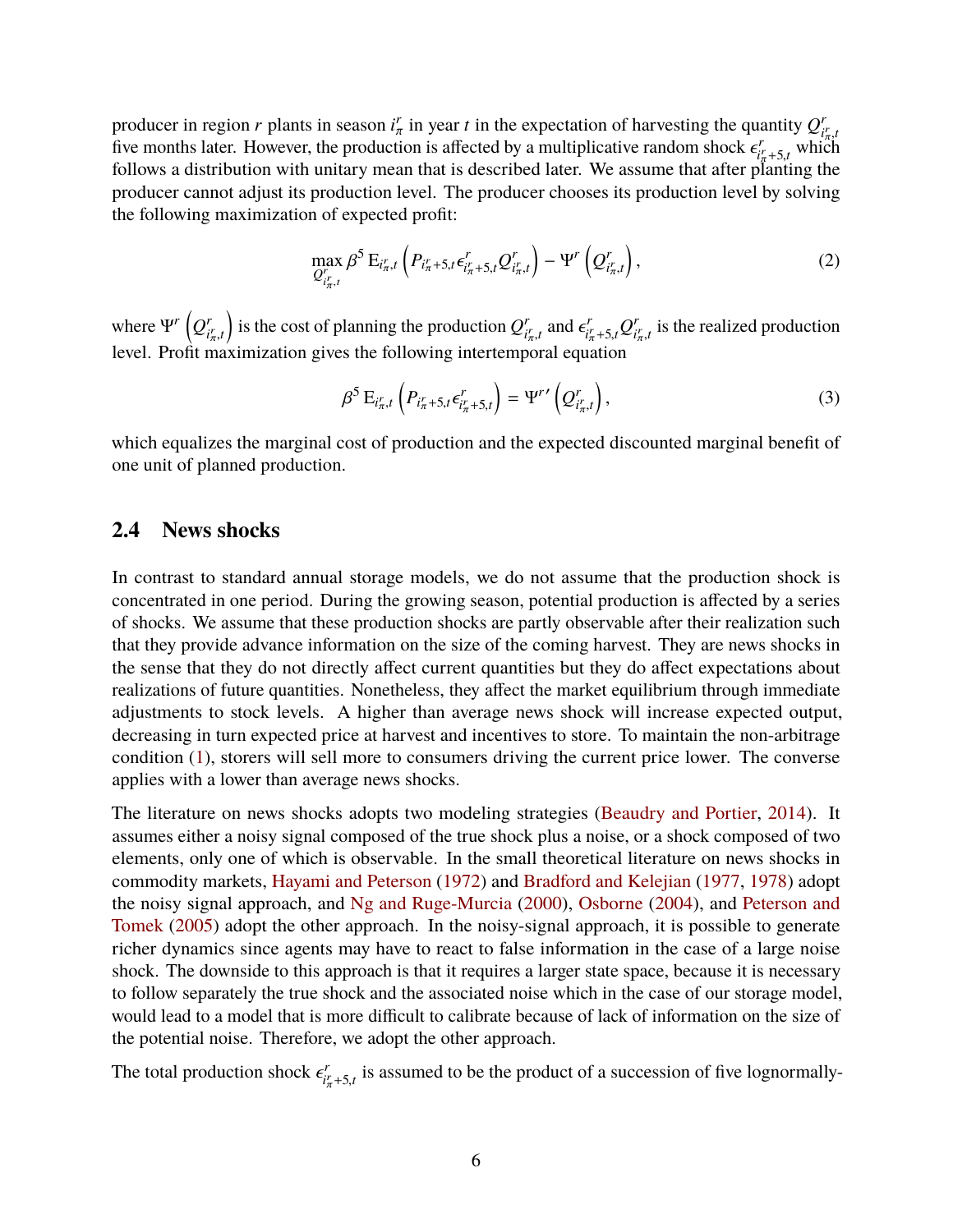distributed shocks occurring after planting:

$$
\epsilon_{i'_{\pi}+5,t}^{r} = \exp\left(\sum_{i=1}^{5} \eta_{i'_{\pi}+i,t}^{r}\right),\tag{4}
$$

where the  $\eta_{i,t}^r$  are i.i.d. and follow normal distributions with mean  $\mu_i^r$ *i*,*t i*and standard deviations  $\sigma_i^r$ *i* such that  $\mu_i^r$  $\binom{r}{i}$  + ( σ *r*  $\int_{i}^{T}$  $(2/2)$  = 0 which ensures that seasonal shocks have unitary mean. Under these assumptions,  $\epsilon_{i\text{}}^r$  $i^r_{\pi} + 5, t$ follow a lognormal distribution with parameters  $\sum_{i=1}^{5} \mu$ *r*  $i^r_\pi + i$ and  $\sqrt{\sum_{i=1}^{5}}$ ĺ σ *r*  $i^r_\pi + i$  $\big)^2$ . Given that  $\mu_i^r$  $\binom{r}{i}$  + ( σ *r*  $\int_{i}^{r}$ <sup>2</sup> /2 = 0, this implies that the expected mean of  $\epsilon_{i}^{r}$  $\int_{i\pi}^{r}$  +5,*t* is 1.

There is no need for an explicit representation of shocks that are unobservable. In assuming that production is perfectly observed after harvest, the implication is that the unobservable part of the seasonal shocks is shifted to the harvest season, so in  $\eta_{i_j}^r$  $\int_{t_{\pi}^{r}+5,t}^{r}$ , when it becomes observable.

Let *Q*ˆ*<sup>r</sup> i<sub>i</sub>*, denote region-*r* expected production in period  $\{i, t\}$ , for  $i^r_\pi + 1 \le i \le i^r_\pi + 5$ , as the product nuned production and realized production shocks: of planned production and realized production shocks:

<span id="page-8-0"></span>
$$
\hat{Q}_{i,t}^r = \mathrm{E}_{i,t} \left[ Q_{i_{\pi,t}^r}^r \exp\left( \sum_{j=i_{\pi}^r+1}^{i_{\pi}^r+5} \eta_{j,t}^r \right) \right] = Q_{i_{\pi,t}^r}^r \exp\left( \sum_{j=i_{\pi}^r+1}^i \eta_{j,t}^r \right). \tag{5}
$$

#### **2.5 Market equilibrium**

Markets clear by equalizing the availability, noted  $A_{i,t}$ , which is the sum of recently produced and stared commodition to final and starege demand: stored commodities, to final and storage demand:

$$
A_{i,t} = D(P_{i,t}) + S_{i,t}.
$$
 (6)

#### **2.6 Recursive equilibrium**

The variables defining the state of the system change with the season. The availability is always part of the state variables, and is defined by available stocks plus current production if the season is a harvest season:

<span id="page-8-1"></span>
$$
A_{i,t} = \begin{cases} S_{i-1,t} + \epsilon_{i,t}^r Q_{i-5,t}^r & \text{if } i = i_\pi^r + 5, \\ S_{i-1,t} & \text{if } i \neq i_\pi^r + 5. \end{cases}
$$
(7)

In seasons after planting but before harvesting, defined by the set  $I_{\pi} = \{i_{\pi}^r + j | j = \{1, ..., 4\} \text{ and } r = \text{if } j \in I \text{ and } r \}$ {US, LAC}}, the expected production,  $\hat{Q}^r_{i,t}$ , is also a state variable since it will affect resource allocation via storage. Past storage and expected production play similar roles in characterizing  $\{0.3, L/C_J\}$ , the expected production,  $\mathcal{Q}_{i,t}$ , is also a state variable since it will affect resource allocation via storage. Past storage and expected production play similar roles in characterizing the market supply but can be summed only at harvest time. Until then, expected production is still uncertain and so is not equivalent to stocks. In addition, even if expected production were certain, a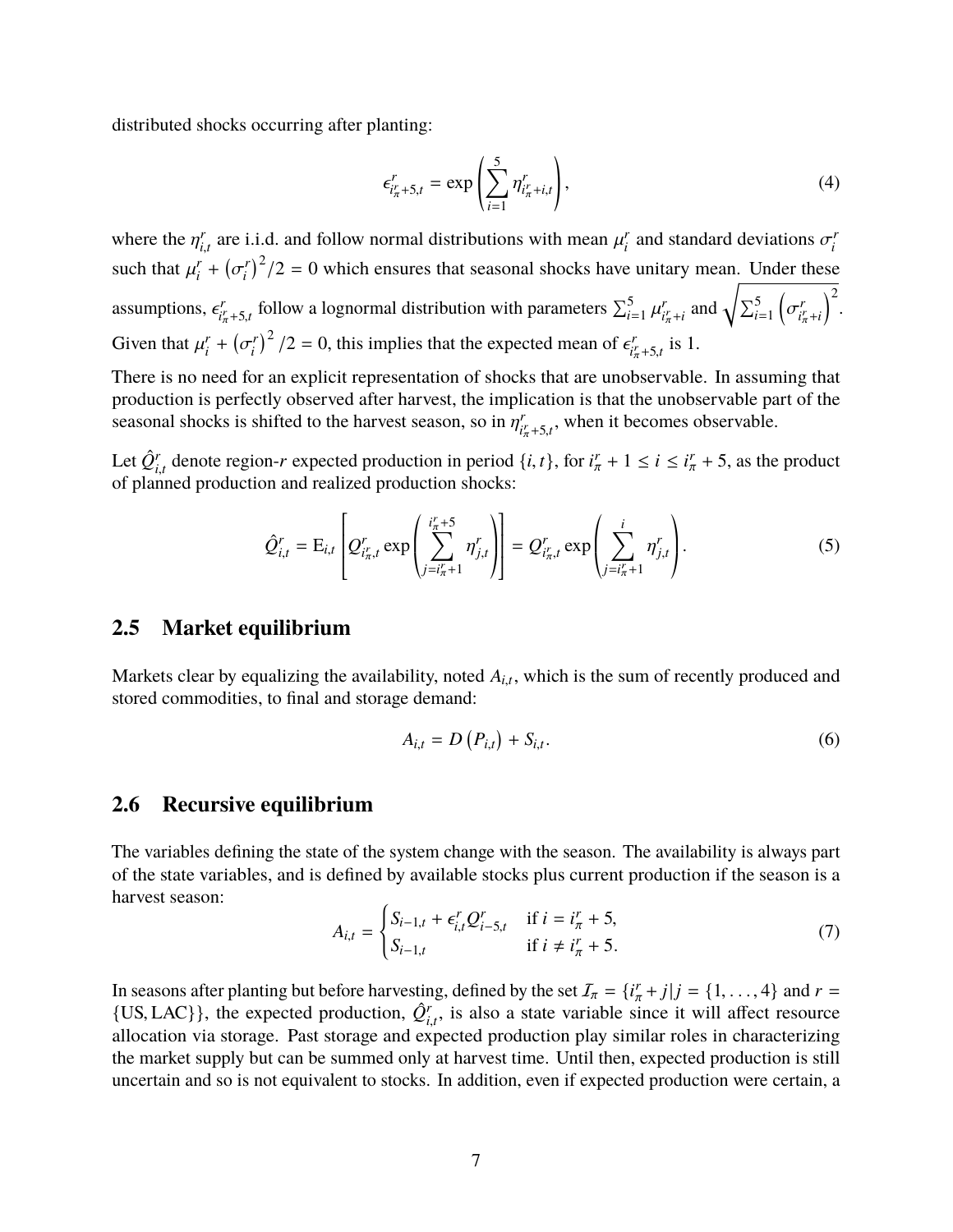future production cannot alleviate a current market scarcity, so the non-negativity of stocks would create a difference between these two state variables.

We define the set of state variables at season *i* and year *t* by  $s_{i,t}$ .  $s_{i,t}$  includes availability, and if relevant, expected production:  $s_{i,t} = \left\{ A_{i,t}, \hat{Q}_{i,t}^r \right\}$ if  $i \in \mathcal{I}_{\pi}$  and  $s_{i,t} = \{A_{i,t}\}\$ if  $i \notin \mathcal{I}_{\pi}$ .

From the above we can define the recursive equilibrium of the problem:

**Definition.** A recursive equilibrium is a set of functions  $S_i$   $(s_{i,t})$ ,  $Q_i^r$  $\int_{\frac{r}{a}}^{r} (s_{i\pi,t})$ , and  $\mathcal{P}_i (s_{i,t})$ , defining storage, production, and price over the state variables and the transition equations [\(5\)](#page-8-0) and [\(7\)](#page-8-1) such that (i) storer solves  $(1)$ ,  $(ii)$  producer solves  $(2)$ , and  $(iii)$  the market clears.

### **2.7 Welfare**

To assess the value of public information, we define welfare as follows. A standard measure of instantaneous welfare,  $w_{i,t}$ , is provided by the sum of consumers' surplus, producers' surplus, and storage' surplus. However, since planting and horvesting again at different sassen, the producers' storers' surplus. However, since planting and harvesting occur at different season, the producers' surplus has to be split between revenues and production costs which have to be allocated to their respective season:[5](#page-9-0)

$$
w_{i,t} = \int_{P_{i,t}}^{P_{\text{max}}} D(p) \, \mathrm{d} p + P_{i,t} S_{i,t-1} - (k\bar{P} + P_{i,t}) \, S_{i,t} + \begin{cases} P_{i,t} \epsilon_{i,t}^r Q_{i-5,t}^r & \text{if } i = i_\pi^r + 5, \\ -\Psi^r \left(Q_{i,t}^r\right) & \text{if } i = i_\pi^r, \\ 0 & \text{if } i \notin \{i_\pi^r, i_\pi^r + 5\}, \end{cases} \tag{8}
$$

where  $P_{\text{max}}$  is the maximum price which since it is independent of all choices and variables, does not affect welfare comparison. Using equation [\(7\)](#page-8-1), this expression can be simplified to

$$
w_{i,t} = \underbrace{\int_{P_{i,t}}^{P_{\text{max}}} D(p) \, \mathrm{d} \, p + P_{i,t} \left( A_{i,t} - S_{i,t} \right) - k \, \bar{P} S_{i,t} - \mathbf{1}_{i=i_{\pi}^{r}} \Psi^{r} \left( Q^{r}_{i,t} \right),\tag{9}
$$
\nConsumers' efficiency gains

<span id="page-9-1"></span>J.

where  $\mathbf{1}_{(.)}$  is the indicator function. This equation presents three easily interpretable efficiency terms. Combining consumers' surplus with the value of demand removes from the consumers' welfare any transfer to store  $\alpha$  and  $\alpha$  in mean price, leaving only effects in mean price,  $\alpha$ 

Then there are the storage costs, and finally the production costs. This decomposition will help understanding of the source of welfare changes.

Using this expression of instantaneous welfare, we can calculate the intertemporal welfare, normalized to a monthly value by

<span id="page-9-2"></span>
$$
W_{i,t} = (1 - \beta) w_{i,t} + \beta E_{i,t} W_{i+1,t}.
$$
 (10)

The welfare is a function of the season and of the state variables. To remove the dependence on

<span id="page-9-0"></span><sup>5</sup>When producing soybean, production costs are not all incurred at planting; harvesting is also a significant source of costs. As long as production is inelastic after planting, the exact timing of costs does not matter for the results and, for simplicity, we assume they are all incurred at planting when the production decision is taken.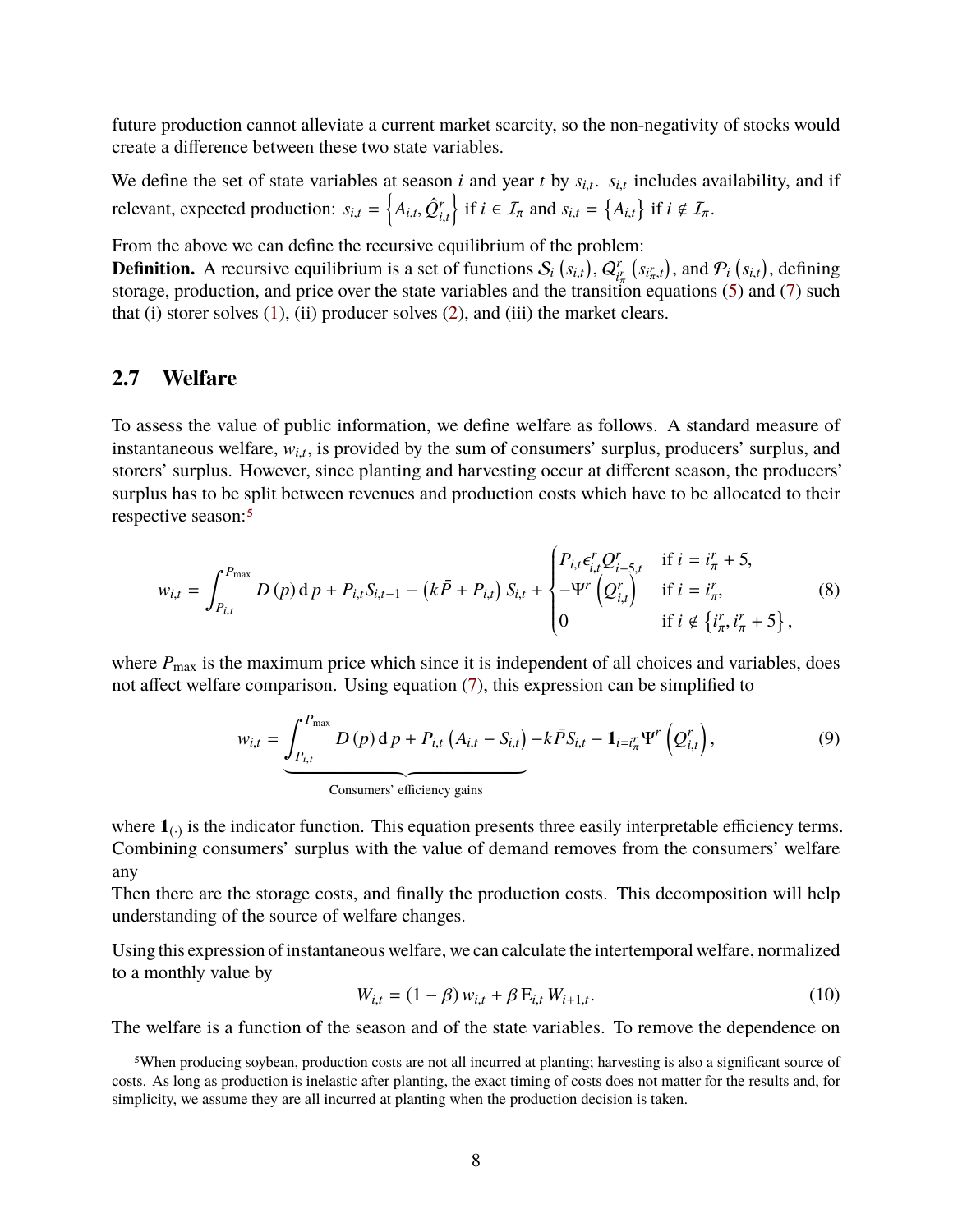the state variables, we calculate welfare as an average over the asymptotic distribution of the state variables. Once averaged, welfare varies little with season because of the low discounting we adopt; therefore, without any consequences for the results, we choose the first season to calculate the welfare results.

## <span id="page-10-0"></span>**3 Taking the model to the data**

We need to assume functional forms to take the model to the data. We assume functional forms to be isoelastic, with demand given by

$$
D(P) = \frac{\bar{D}}{12} \left(\frac{P}{\bar{P}}\right)^{\alpha P},\tag{11}
$$

where  $\bar{D}$  is the steady-state annual demand and  $\alpha^D < 0$  is the price elasticity of demand. Similarly, production costs are given by production costs are given by

$$
\Psi^{r}(Q^{r}) = \frac{\beta^{5}\bar{P}}{\left(\theta^{r}\bar{D}\right)^{1/\alpha^{Q}}} \frac{(Q^{r})^{1+1/\alpha^{Q}}}{1+1/\alpha^{Q}},\tag{12}
$$

where  $0 \le \theta^r \le 1$  is the steady-state share of region *r* in world production, and  $\alpha^Q > 0$  is the supply elasticity assumed to be the same in all regions. With this expression of production costs supply elasticity, assumed to be the same in all regions. With this expression of production costs, equation [\(3\)](#page-7-1) simplifies to

$$
Q_{i_{\pi}^r,t}^r = \theta^r \bar{D} \left[ \mathrm{E}_{i_{\pi}^r,t} \left( \frac{P_{i_{\pi}^r+5,t}}{\bar{P}} \epsilon_{i_{\pi}^r+5,t}^r \right) \right]^{\alpha^Q} . \tag{13}
$$

 $\overline{P}$  and  $\overline{D}$  are defined as steady-state values of price and demand in the annual model corresponding to the seasonal model with all decisions collapsed into one period, and production and stockpiling decisions taken inter-annually (see section [A](#page-33-0) in the appendix). It is easier to work with these two annual steady-state values than with the 24 seasonal values of the monthly model.

Using these isoelastic functional forms, in all the equations the variables in levels can be substituted by the corresponding ratio to their annual steady-state levels with the exception of  $S_{i,t}/\bar{D}$  and  $A_{i,t}/\bar{D}$ , which can be interpreted as the stock and availability to annual steady-state use ratios. Similarly, welfare can be expressed unit-free by normalizing  $W_{i,t}$  by the monthly steady-state consumption value,  $\bar{P}\bar{D}/12$ . Since  $\bar{P}$  and  $\bar{D}$  serve only to define the level of prices and quantities without affecting any of the other results, we normalize their values to 1 and 12. So the monthly steady-state values of price and demand will be close to 1. Table [1](#page-11-0) gives the calibration values of all the parameters.

We fix the discount factor by assuming an annual real interest rate of 2% which is close to the world average preceding the 2008 crisis and the subsequent very accommodating monetary policies [\(IMF,](#page-38-4) [2014,](#page-38-4) Ch. 3). The share of production from the U.S.,  $\theta^{US}$ , is 42%, its average 2007–2016 value (considering that Argentina Brazil, and the U.S. are the only producers) (considering that Argentina, Brazil, and the U.S. are the only producers).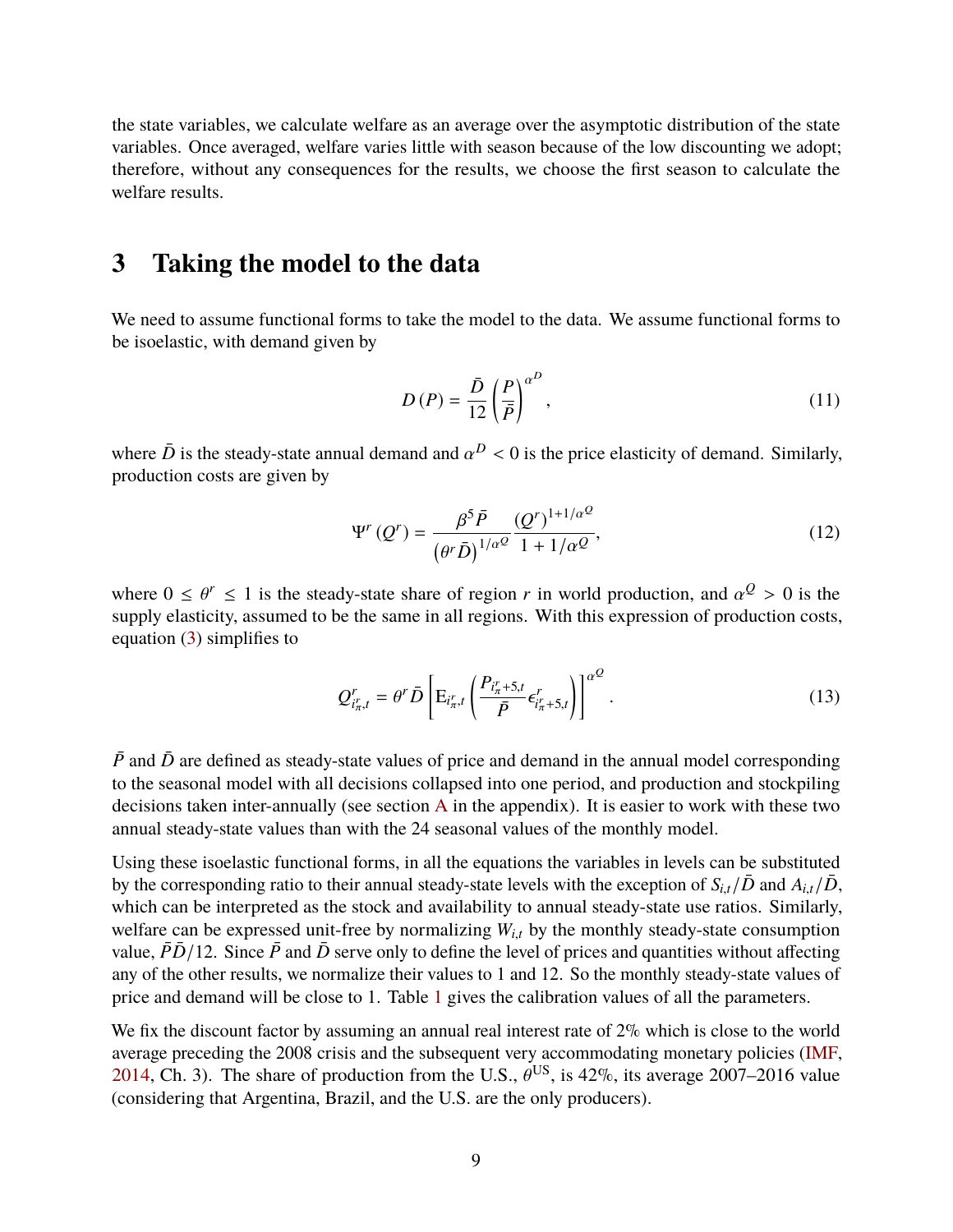<span id="page-11-0"></span>

| Parameter                                                                                                                                   | Economic interpretation                                      | Value     |            |
|---------------------------------------------------------------------------------------------------------------------------------------------|--------------------------------------------------------------|-----------|------------|
| $\bar{P}$                                                                                                                                   | Steady-state annual price                                    |           |            |
| $\bar{D}$                                                                                                                                   | Steady-state annual demand                                   | 12        |            |
| $\beta$                                                                                                                                     | Monthly discount factor                                      | 0.9984    |            |
| $\boldsymbol{k}$                                                                                                                            | Monthly unit storage cost ( $\%$ of P)                       | 0.56      |            |
| $\theta$ US                                                                                                                                 | Share of US production in total production $(\% )$           | 42        |            |
| $\alpha^D$                                                                                                                                  | Demand elasticity                                            | $-0.2$    |            |
| $\alpha^Q$                                                                                                                                  | Supply elasticity                                            | 0.4       |            |
|                                                                                                                                             |                                                              | <b>US</b> | <b>LAC</b> |
|                                                                                                                                             | Standard deviation of the 1 <sup>st</sup> news shocks $(\%)$ | 3.65      | 2.96       |
|                                                                                                                                             | Standard deviation of the $2nd$ news shocks (%)              | 4.31      | 3.21       |
|                                                                                                                                             | Standard deviation of the 3 <sup>rd</sup> news shocks $(\%)$ | 3.63      | 2.29       |
|                                                                                                                                             | Standard deviation of the 4 <sup>th</sup> news shocks $(\%)$ | 3.33      | 2.56       |
| $\sigma_{i_\pi^r+1}^r\\ \sigma_{i_\pi^r+2}^r\\ \sigma_{i_\pi^r+3}^r\\ \sigma_{i_\pi^r+4}^r\\ \sigma_{i_\pi^r+5}^r\\ \sigma_{i_\pi^r+5}^r\\$ | Standard deviation of the 5 <sup>th</sup> news shocks $(\%)$ | 1.73      | 2.43       |
|                                                                                                                                             | Standard deviation of the total production shock $(\%)$      | 7.69      | 6.07       |

Table 1: Parameterization

## **3.1 Behavioral parameters**

This storage model is too complex and takes too long to solve to be amenable to a fully structural estimation with cross-equation restrictions. Instead, we estimate supply elasticity with an approach that follows [Roberts and Schlenker](#page-39-7) [\(2013\)](#page-39-7) and recover storage cost and demand elasticity from other sources.

### **3.1.1 Storage cost**

To choose the value of storage cost *k*, we can note that the Chicago Board of Trade's soybean futures contract defines a maximum storage rate at delivery locations of 0.165 cent per bushel per day, about 5 cents per month. This rate has been rarely changed since the 1980s, and only by small amounts. Because of arbitrage, this implies that the interest-adjusted spread between two contracts cannot exceed this rate. It is a maximum rate, so if actual storage costs at delivery locations or close by were significantly lower, the spread would rarely be close to this upper bound. We can assess the relevance of this value by plotting the interest-adjusted spread. We calculate the spread between the nearby contract at delivery and the next-to-expire contract for all available soybean futures contracts at the Chicago Board of Trade between 1959 and 2018. We take the settlement price on the first delivery day of the nearby contract, and for the same day, the settlement price of the next-to-expire futures contract. The next-to-expire futures is adjusted for the nominal interest rate using the secondary market rate of the 3-month treasury bills. The calculated spread is not deflated by the consumer price index because of the near-constancy of the storage rate since the 1980s (we calculate later the spread in percentage which will correct for changes in the price index).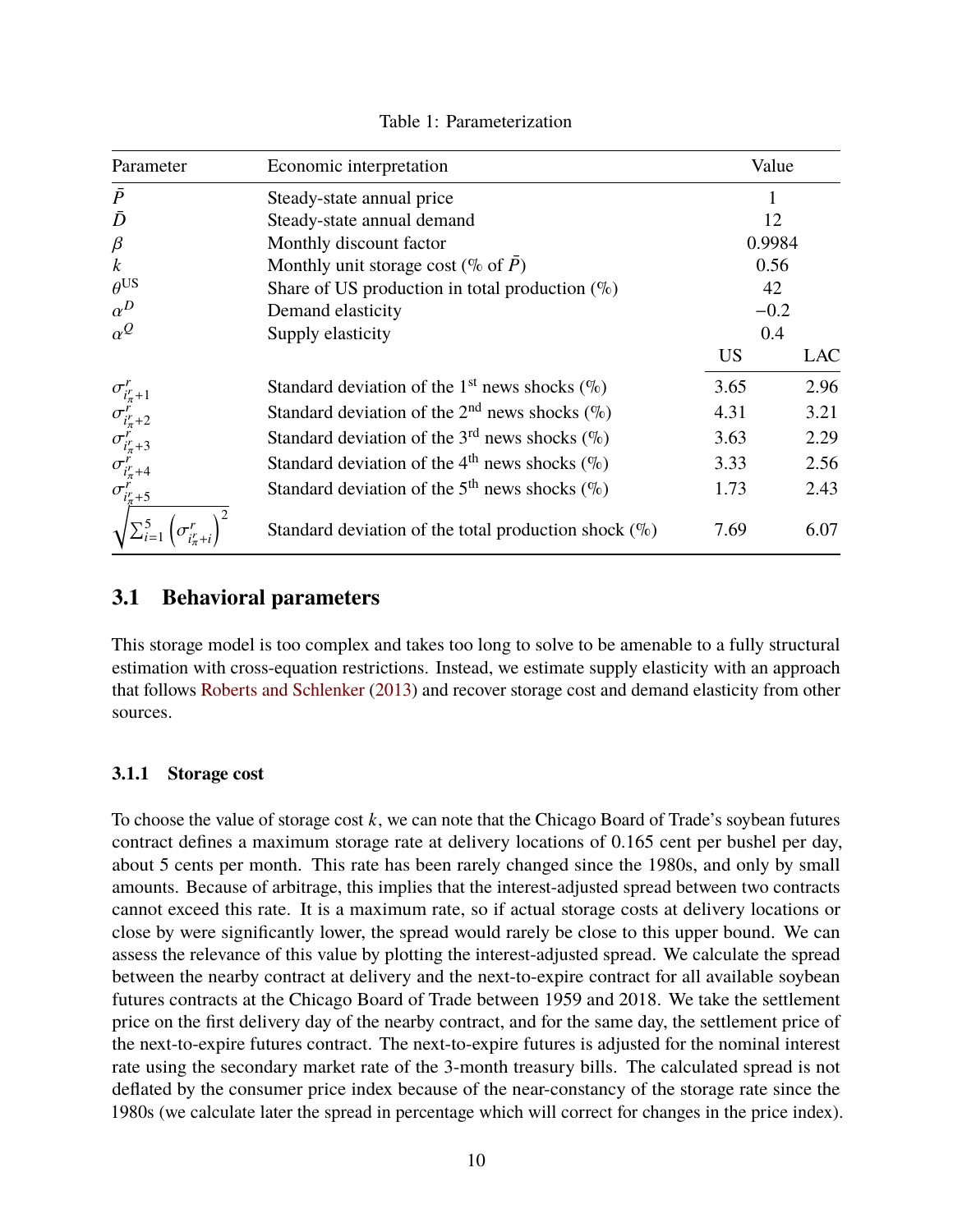All the financial data are taken from [Quandl.](https://www.quandl.com/)

Figure [1](#page-12-0) represents the spread for each futures contract using a violin scatter plot. The *x*-axis starts with the November contract, the first contract after the harvest (and usually considered to be representative of the harvest-time price). The distribution of spreads across the contracts is consistent with [Working'](#page-39-8)s [\(1949\)](#page-39-8) storage supply curve theory. The storage supply curve implies a richer theory of storage than relied on in this paper (see [Joseph et al.,](#page-38-5) [2016,](#page-38-5) for empirical evidence on the current relevance of [Working'](#page-39-8)s storage supply curve). Here, we consider only the speculative motive for storage: if the spread between nearby and distant futures is not sufficient to cover the storage and opportunity costs, stocks are not carried out. There are other motives for stockpiling (e.g., transaction and precaution motives), so discretionary stocks are never zero, and stocks may be carried out at apparent losses. The benefits, other than speculative, that storers derive from holding the physical commodity are dubbed the "convenience yield" [\(Kaldor,](#page-38-6) [1939\)](#page-38-6). Since after the harvest soybean is widely available, the convenience yield is likely to be small for the November contract: spreads are rarely negative and are likely to be at full carry. The more further in time one moves from November, the more dispersed the spreads are, with many more occurrences of negative spreads that are rare after the harvest. The points are colored by year to account for possible changes in storage costs across time.

<span id="page-12-0"></span>

Figure 1: Interest-adjusted monthly price spread between a contract on its first delivery date and the following contract. Truncated y-axis: 9 spreads are below −55 cents per bushel.

The storage rate of 5 cents per bushel per month (indicated by a gray horizontal line) appears to effectively play the role of an upper bound with many spread values clustered just below. So, we retain this value as representing long-run storage costs. In the short-run, if stock levels are high, storage costs can exceed this value, but this cannot be observed in figure [1.](#page-12-0) If storage costs exceed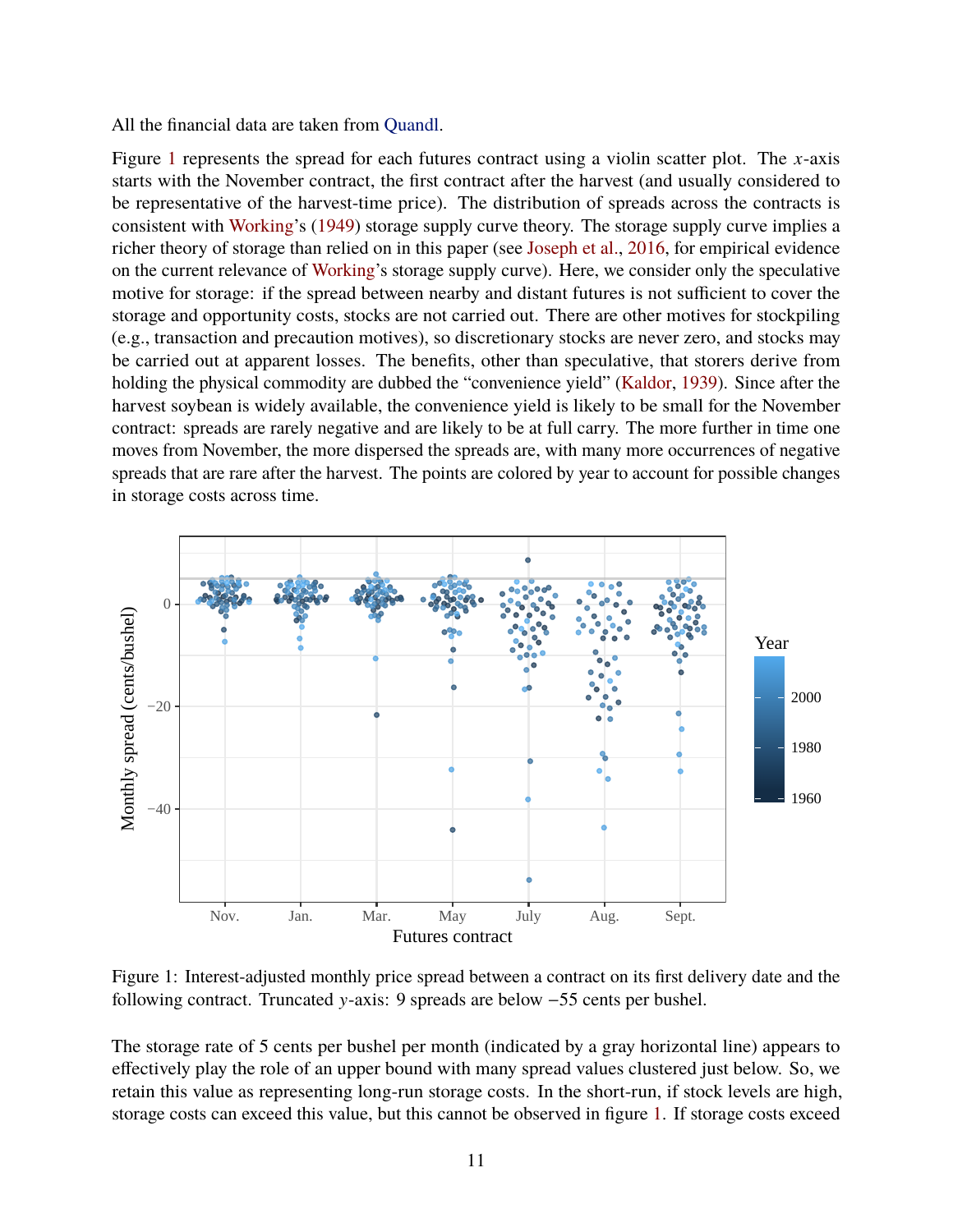the maximum rate at delivery locations, this can result in convergence failure between the price of the expiring futures contract and the spot market, with the spread between the spot and the next-to-expire contract exceeding the storage rate at delivery [\(Garcia et al.,](#page-38-7) [2015\)](#page-38-7). Such failures occurred repeatedly between 2006 and 2010 in grain markets, indicating that storage costs can exceed 5 cents per bushel under some conditions. This value of storage cost is also consistent with a study by [World Bank and FAO](#page-40-0) [\(2012,](#page-40-0) Figure 2-4) that reports monthly storage cost for wheat to be \$2.02/ton (5.5 cents per bushel) in the U.S. in 2009. In the model, *k* is dimensionless and expressed as a percentage of the annual steady-state price. So, we have to normalize the storage cost by a reference price. We use the average delivery price over the last two decades, \$8.98 per bushel, which leads to  $k = 0.0056$ . On an annual basis, this number implies an annual storage cost of 6.72% of the steady-state price. This value is obviously a function of the choices made about the storage cost and the reference price. To account for possible trends in prices or storage costs that could have affected our choice, we represent in figure [2](#page-13-0) the monthly spread as a percentage of the delivery price. Expressed in percentage, the maximum spreads do not seem to be function of the time period. The chosen value of 0.56% is within the cluster of high values but below the maximum that can reach 1.12%.

<span id="page-13-0"></span>

Figure 2: Interest-adjusted monthly price spread in percentage between a contract on its first delivery date and the following contract. Truncated y-axis: 17 spreads are below −4.2%.

#### **3.1.2 Supply elasticity**

To estimate supply elasticity, we adopt [Roberts and Schlenker'](#page-39-7)s [\(2013\)](#page-39-7) instrumental variable approach which we modify to fit our framework. [Roberts and Schlenker'](#page-39-7)s approach provides two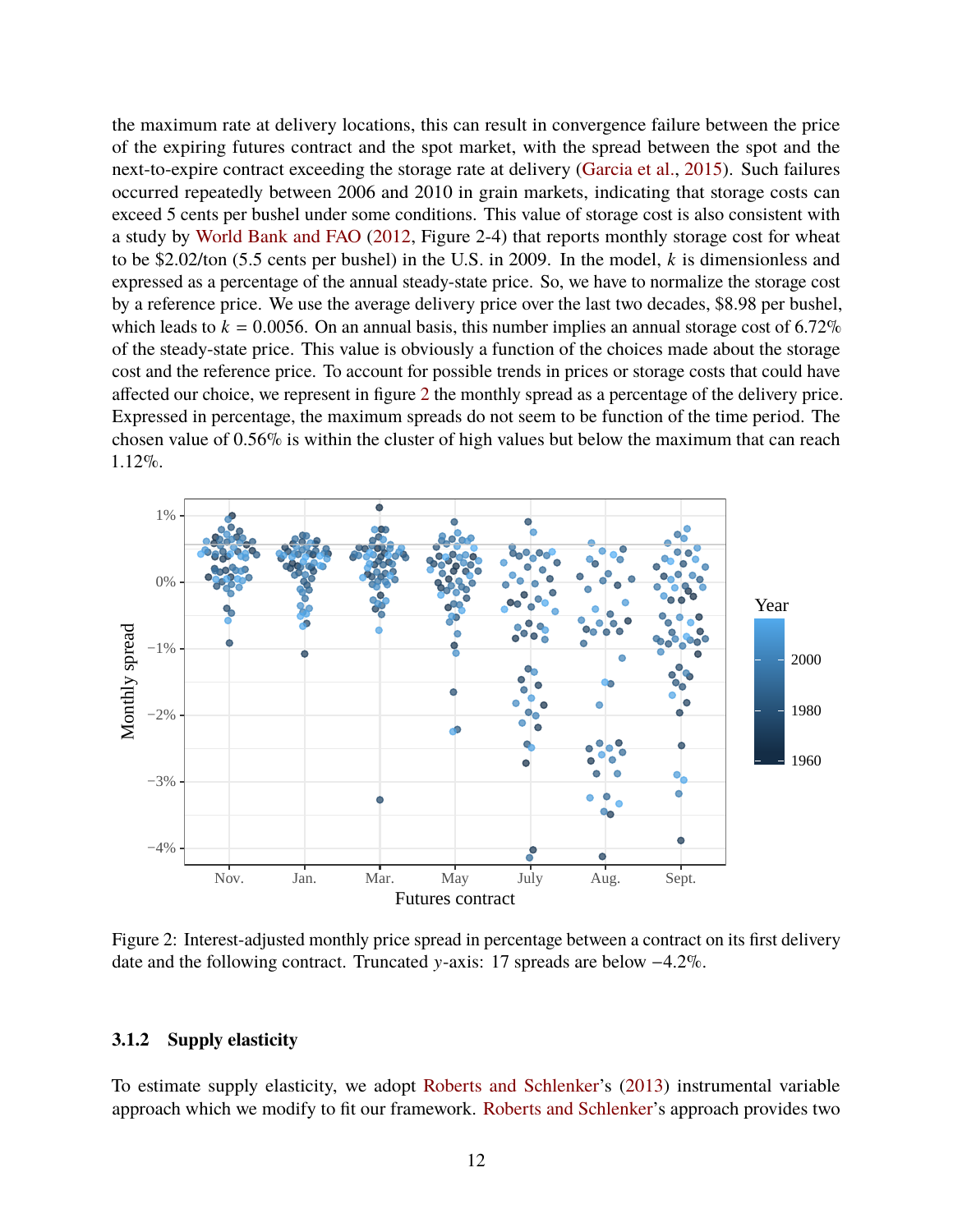key insights. First, they argue that using the futures price as an explanatory variable is not enough to purge the model of endogeneity because futures prices can reflect anticipated shocks unobserved to the econometrician. Second, since speculative storage links prices between periods, futures prices are affected by past shocks, with the result that past shocks can be used as instruments.

We make the following adjustments to [Roberts and Schlenker'](#page-39-7)s empirical model. Since we are interested in the supply response of the U.S. and Argentina-Brazil, and because of their crop calendar the two regions face different price incentives, unlike [Roberts and Schlenker](#page-39-7) we do not estimate the model on a world aggregate but create a panel of the two regions. Our dependent variable is the log quantity supplied, denoted  $q_{rt} = \log\left(Q_{it}^r\right)$  $i_{\pi}^{r}$ +5,*t*<sup> $\epsilon$ </sup> *r*  $i^r_{\pi}$ +5,*t*<br>*q*  . Our explanatory variables are the log of the harvest-time price expected at planting time,  $p_{rt}^q = \log (\mathbf{E}_{i_r^r}, P_{i_r^r + 5,t})$ , corresponding empirically to the futures price, and a region enocifie rendom shock to  $\mathbf{E}_{i_r^r}$ . The rendom shock is included the futures price, and a region-specific random shock,  $\omega_{rt} = \epsilon_{ij}^r$ <br>as an explanatory variable to purge the dependent variable of its  $i_{i\pi}^r + 5$ , The random shock is included as an explanatory variable to purge the dependent variable of its stochastic component and to reduce as an explanatory variable to purge the dependent variable of its stochastic component and to reduce the endogeneity problem since realized shocks are likely to be a good proxy for anticipated supply shocks [\(Hendricks et al.,](#page-38-8) [2015\)](#page-38-8).

For the first-stage equation, we follow [Roberts and Schlenker](#page-39-7) [\(2013\)](#page-39-7) and use lagged yield shocks as instrument but to be consistent with our theoretical model we distinguish yield shocks by hemisphere.<sup>[6](#page-14-0)</sup> We use  $\omega_{ht}$  to denote the yield shock in the hemisphere *h*. The most recent shock to instrument the futures price faced by U.S. farmers is the Southern hemisphere harvest which is contemporaneous with sowing in the U.S. Similarly, the Northern hemisphere shock is used to instrument the futures price faced by farmers in Argentina-Brazil. In our case, lagged supply shocks on their own tend to be a weak instrument. Indeed, theoretically, because of storage, supply shocks play a time-varying role in determining prices: they have a limited effect on prices when stocks are abundant, and conversely, have an important effect when stocks are low. We also use an additional instrument, not employed by [Roberts and Schlenker](#page-39-7) [\(2013\)](#page-39-7). To account for the fact that lagged yield shocks have differential effects depending on stock levels, we add lagged harvest-time prices, *p d*  $r_{rt-1}^d = \log (P_{ir, +5, t-1})$ , and their interaction with the hemispheric yield shocks as instrument. Harvest-time prices can be seen as proxying for market availability, and their interaction with yield shocks accounts for the possibly non-constant effect of yield shocks.

The resulting empirical model is

$$
q_{rt} = \iota + \alpha^{\mathcal{Q}} p_{rt}^{\mathcal{Q}} + \gamma \omega_{rt} + f_r^{\mathcal{Q}}(t) + \delta_r + u_{rt},
$$
\n(14)

$$
p_{rt}^q = \zeta + \kappa \omega_{rt} + \lambda \omega_{ht-1} + \nu p_{rt-1}^d + \xi \omega_{ht-1} p_{rt-1}^d + f_r^p(t) + \tau_r + \nu_{rt} \text{ for } r \notin h. \tag{15}
$$

Each equation includes a region-specific time trend  $f_r^j$  $r_t^{cJ}(t)$ , modeled by restricted cubic spline  $(j \in \{q, p\})$ ,<sup>[7](#page-14-1)</sup> and region fixed effects,  $\delta_r$  and  $\tau_r$ . This empirical model is consistent with our theoretical model with the exception of the anticipated shocks at planting time (upobserved by the theoretical model with the exception of the anticipated shocks at planting time (unobserved by the econometrician) which justify use of an instrumental variable approach, and which for simplicity, we neglect in our theoretical model.

<span id="page-14-0"></span><sup>6</sup>See also [Winne and Peersman](#page-39-9) [\(2016\)](#page-39-9) for a recent study using harvest timings around the world to build the exogenous variables.

<span id="page-14-1"></span><sup>7</sup>Following the heuristics proposed by [Harrell](#page-38-9) [\(2001\)](#page-38-9), the knots for the cubic spline with three knots are located in 1967, 1988, and 2009. The spline with four knots uses 1965, 1980, 1996, and 2011, and the spline with five knots uses 1965, 1976, 1988, 2000, and 2011.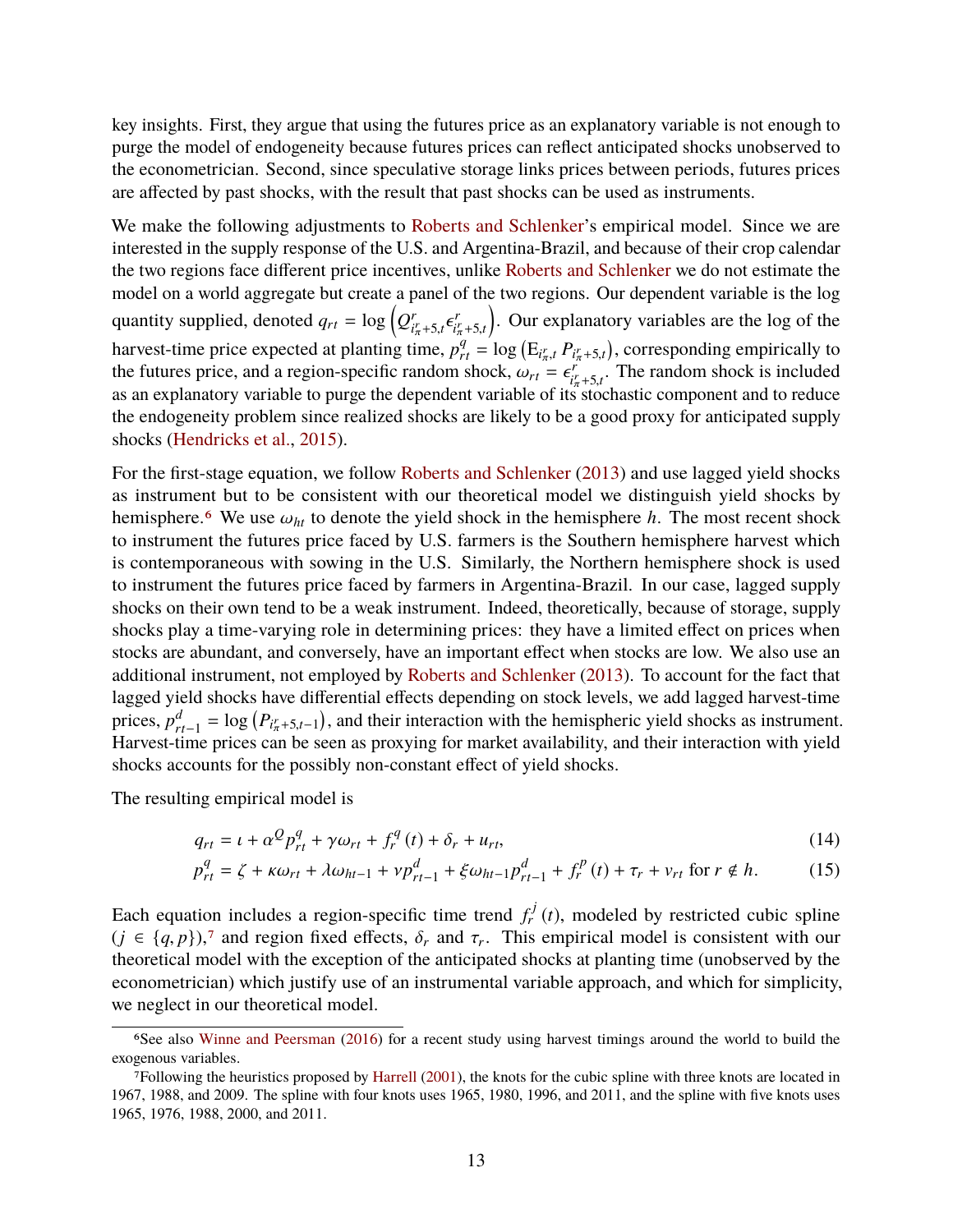Soybean production and yields are from FAOSTAT [\(FAO,](#page-37-15) [2017\)](#page-37-15). Countries are classified into Northern and Southern hemisphere using [Sacks et al.'](#page-39-10)s [\(2010\)](#page-39-10) crop calendar: countries with mean planting date between February  $19<sup>th</sup>$  and July  $19<sup>th</sup>$  are classed as Northern hemisphere. In the case of countries not covered by [Sacks et al.](#page-39-10) [\(2010\)](#page-39-10) which are mostly minor producing countries, we use a simple heuristic and assign to Northern hemisphere all countries whose capital city is located north of Mexico City's latitude. Futures prices are from the Chicago Board of Trade with a delivery month of November for the U.S., and May for Argentina-Brazil.  $p_{rt}^d$  is constructed as the log of the average futures price during the month of delivery, and  $p_{rt}^q$  is constructed as the log of the average futures price in April for the U.S. and in October of the previous year for Argentina-Brazil. All prices are deflated by the consumer price index from the Bureau of Labor Statistics. Yield shocks are constructed using the method described in [Roberts and Schlenker,](#page-39-7) so  $\omega_{ht}$  is the average across countries of hemisphere *h* of the log yield deviations from a three-knot restricted cubic spline trend. The hemispheric shocks are scaled to represent deviations from the world production trend, so that their sum is identical to the yield shock variable  $(\omega_t)$  used in [Roberts and Schlenker.](#page-39-7) For example,  $\omega_{ht}$  = −0.02 indicates a −2% shock to world production related to the deviation of the average yield in hemisphere *h* from its trend. Similarly,  $\omega_{rt}$  is the region *r* log yield deviation from trend, calculated using jackknifed residuals. FAOSTAT data are available from 1961 to 2014 but our lagged yield shocks mean that our sample starts in 1962.

Estimation results are presented in table [2](#page-16-0) and include 2SLS and OLS estimates with different specifications of the time trend. The F-statistics indicates that the first stage is strong. The overidentification test does not reject the validity of the instruments. The first-stage coefficients follow the intuitions from theory. The coefficient of  $p_x^d$ *rt*−1 , which can be interpreted directly because  $\omega_{ht}$  has zero mean, indicates that lagged delivery prices have a positive influence on harvest-time prices which is consistent with storage theory. As expected, the marginal effect of lagged yield shock,  $\omega_{ht-1}$ , depends on the market condition: evaluated at the mean delivery price it is −1.68, evaluated at the minimum sample price it is <sup>−</sup>0.01, and evaluated at the maximum sample price it is <sup>−</sup>3.92. So, the same supply shock has very different price effect depending on the prevailing market conditions. The estimated supply elasticities are higher than [Roberts and Schlenker'](#page-39-7)s estimate for a caloric aggregate but similar to their estimate in a four-crop system for soybean alone (Table A7). They are similar also to [Haile et al.'](#page-38-10)s [\(2016\)](#page-38-10) estimates. The estimates are sensitive to the flexibility of the time controls, with a much higher supply elasticity for a three-knot spline (in 2SLS and OLS).[8](#page-15-0) This sensitivity which is not present in [Roberts and Schlenker](#page-39-7) [\(2013\)](#page-39-7) is explained by the fact that our dependent variable is regional not world production. World production has a linear trend over the period and so is straightforward to detrend but soybean production in Latin American countries took off only in the 1970s after the 1973 U.S. embargo on export of soybean and, so requires more flexibility in the trend. Supply elasticities estimated by OLS are much lower than estimated by 2SLS, and the Hausman test confirms the endogeneity of futures prices. These differences between 2SLS and OLS suggest also that [Hendricks et al.'](#page-38-8)s [\(2015\)](#page-38-8) conclusion that it is not necessary to instrument futures price when current yield shock is included in the explanatory variables may not always hold. Consequently, our preferred estimate uses the 2SLS estimator and the more flexible time trend, and for the simulations we retain a supply elasticity of 0.4.

<span id="page-15-0"></span><sup>8</sup>The results for the six-knot spline estimation are very close to those for the five-knot spline so are not reported here.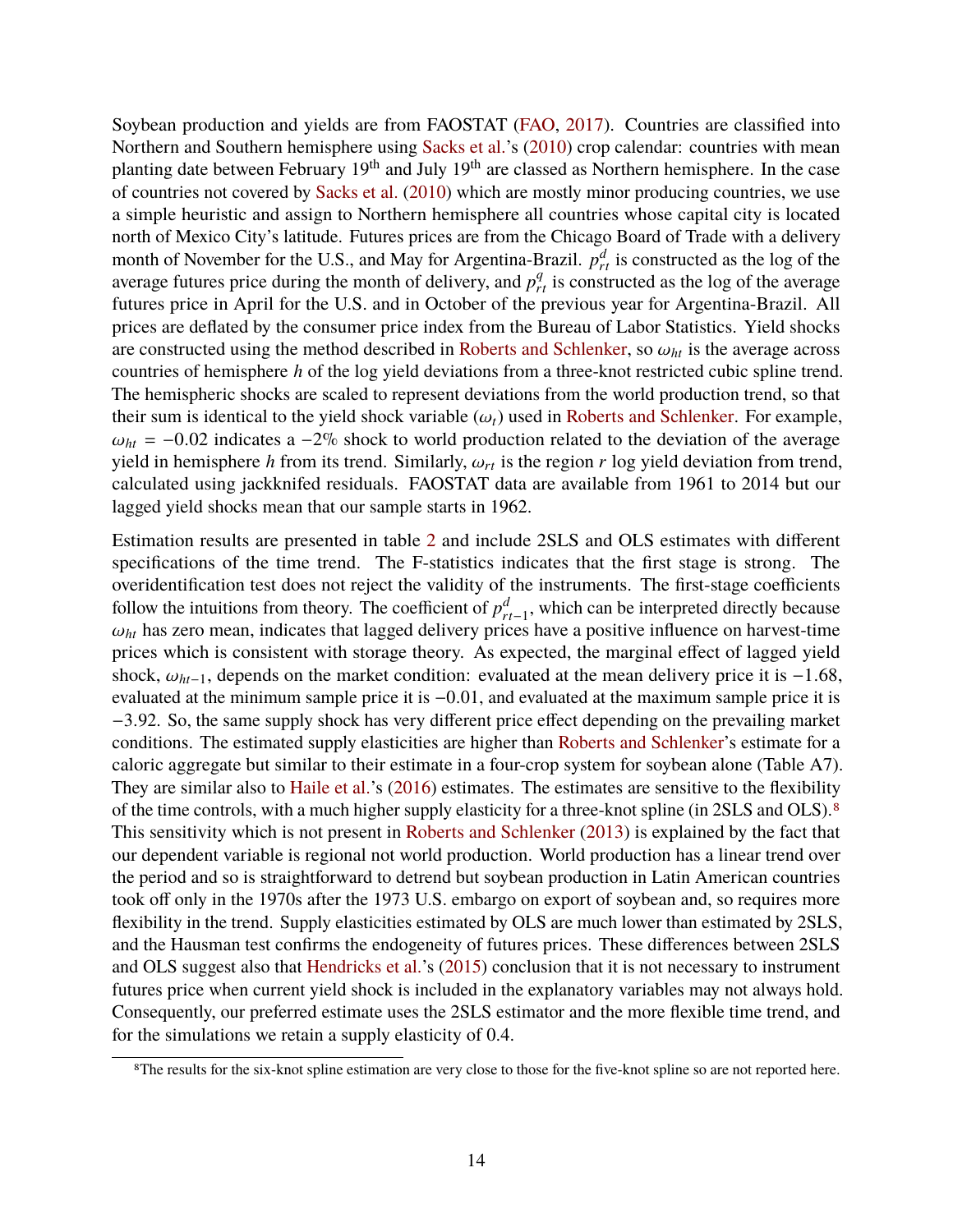<span id="page-16-0"></span>

|                                       |           | 2SLS           |           |           | <b>OLS</b>     |           |
|---------------------------------------|-----------|----------------|-----------|-----------|----------------|-----------|
|                                       | (1a)      | (1b)           | (1c)      | (2a)      | (2b)           | (2c)      |
| Supply elasticity $\alpha^Q$          | $0.60***$ | $0.25***$      | $0.38***$ | $0.51***$ | 0.09           | $0.15***$ |
|                                       | (0.08)    | (0.10)         | (0.10)    | (0.07)    | (0.07)         | (0.07)    |
| Shock $\omega_{rt}$                   | $1.60***$ | $1.39***$      | $1.21***$ | $1.62***$ | $1.41***$      | $1.24***$ |
|                                       | (0.22)    | (0.15)         | (0.15)    | (0.21)    | (0.15)         | (0.14)    |
| First stage $\omega_{rt}$             | 0.16      | 0.10           | 0.08      |           |                |           |
|                                       | (0.16)    | (0.14)         | (0.15)    |           |                |           |
| First stage $\omega_{ht-1}$           | $10.48*$  | $9.68*$        | $10.08*$  |           |                |           |
|                                       | (6.00)    | (5.45)         | (5.50)    |           |                |           |
| First stage $p_{rt-1}^d$              | $0.79***$ | $0.58***$      | $0.57***$ |           |                |           |
|                                       | (0.04)    | (0.06)         | (0.06)    |           |                |           |
| First stage $\omega_{ht-1}p_{rt-1}^d$ | $-2.00**$ | $-1.84**$      | $-1.91**$ |           |                |           |
|                                       | (0.97)    | (0.88)         | (0.89)    |           |                |           |
| First-stage F-statistics              | 116.03    | 38.77          | 35.67     |           |                |           |
| p-value for Hausman test              | 0.02      | 0.01           | 0.00      |           |                |           |
| p-value for overid. test              | 0.55      | 0.77           | 0.79      |           |                |           |
| Observations                          | 106       | 106            | 106       | 106       | 106            | 106       |
| Spline knots                          | 3         | $\overline{4}$ | 5         | 3         | $\overline{4}$ | 5         |

Table 2: Estimates of supply elasticity

Note: Columns 1a–1c use two-stage least squares; columns 2a–2c use ordinary least squares. Columns a, b, and c respectively include restricted cubic splines in time with 3, 4, and 5 knots. The coefficients in the first two rows are the results for log supply; the coefficients from the third to the sixth row give the first-stage results of the log price. Coefficients of time trends and regions are suppressed. \*\*\*, \*\*, and \* indicate significance at the 99%, 95%, and 90% levels, respectively.

### **3.1.3 Demand elasticity**

We have not been able to estimate soybean demand elasticity using [Roberts and Schlenker'](#page-39-7)s method. They obtain a statistically significant demand elasticity estimating a four-crop system, only by imposing symmetry and by using USDA rather than FAOSTAT data (Table 8). They obtain an elasticity of <sup>−</sup>0.236. We are unaware of any other recent source of credibly estimated demand elasticity for soybean, so we follow [Roberts and Schlenker](#page-39-7) and use a demand elasticity of <sup>−</sup>0.2.

## **3.2 Seasonal shocks**

### **3.2.1 Public forecasts**

To calibrate the size of the seasonal shocks, we use the monthly changes in production projections from the World Agricultural Supply and Demand Estimates (WASDE) reports [\(USDA,](#page-39-11) [2017b\)](#page-39-11). The WASDE reports are balance sheets consolidating the information available in different USDA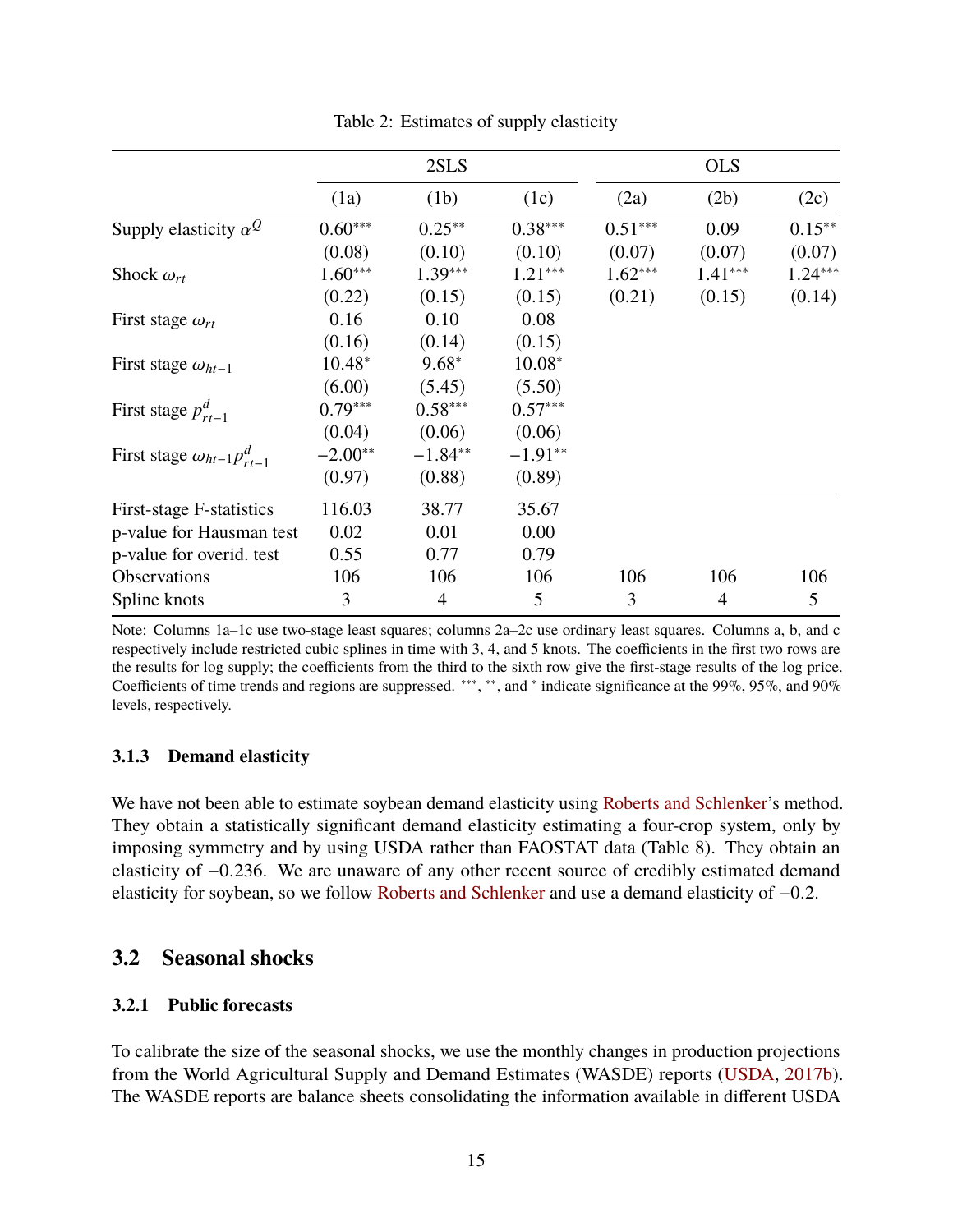services. For the forecasts regarding U.S. production, the original information comes from the National Agricultural Statistics Service (NASS). The forecasting cycle for soybean works as follows [\(Good and Irwin,](#page-38-11) [2006\)](#page-38-11). It begins with the Prospective Plantings report that is released at the end of March and that contains the farmers' planting intentions. Planted acreages are then updated at the end of June in the Acreage report. In the following months, estimates of acreages will be adjusted only slightly, and the focus shifts to yields forecasts. Around the 10<sup>th</sup> of every month, NASS releases a Crop Production report, the main elements of which can be found in the WASDE report released at the same moment and used in this paper. The August report contains the first non-trend yield forecast, and these forecasts are updated in the following months. Before the August report, the U.S. production forecast is the product of the acreage estimates by the trend yields. The production forecasts for foreign countries have a less rigid schedule and are based on information from USDA Foreign Agricultural Service attaché reports, foreign official sources, and satellite imagery, among other sources.

To make the link between the model and the data, we note that using equation [\(5\)](#page-8-0), we obtain exp  $\overline{a}$ *r i*,*t*  $\hat{Q}^r_i$ *i*,*t*  $/\hat{Q}^r_i$  $\sum_{i=1,t}^{r}$ : the seasonal shocks can be identified by calculating the ratio between two consecutive projections. Given the assumption of shocks with unitary mean, we have var *Q*ˆ*r i*,*t*  $/\hat{Q}^r_i$ *<sup>i</sup>*−1,*<sup>t</sup>*  $= \exp \left( (\sigma_i^r)$ that we do not need to detrend the data to compare shocks across years regardless of the trending  $\left(\sigma_i^r\right)^2$  – 1  $\approx \left(\sigma_i^r\right)$  $\binom{r}{i}^2$ . One benefit of assuming multiplicative shocks is production level. Based on these seasonal shocks, table [3](#page-18-0) reports the mean and standard deviation of the monthly adjustments to production projections. We cannot reject the null hypothesis that the mean is equal to 1, as is assumed in the model, for any of the months considered. Therefore, the standard deviation can be interpreted as a coefficient of variation and is multiplied by 100 to ease interpretation.

For the U.S. market, projections for the new harvest begin in the WASDE reports with planting in the reports for May (in earlier reports, projections for the new crop year started in June or July) based on the combination of information on planting intentions and trend yields. There are no changes in projections between May and June, as acreage and yield estimates are not updated. The normal planting and harvesting periods for U.S. soybean are as follows [\(USDA,](#page-39-12) [2010\)](#page-39-12). Planting of soybean begins in late April/early May and ends in early July with second half of May being the most active period. U.S. soybean harvest begins in September and is mostly completed by end November. This is consistent with the WASDE reports. Most production changes occur between June and November, with the largest changes observed in the August report which is the first to include survey-based yield forecasts and not just trend yields. Between June and July, yield estimates do not change and all changes in production are explained by changes in planted and harvested acreages. After July, most of the adjustments come from changes in yields, acreage estimates being fairly stable. No adjustments are made to production projections between November and December; some small adjustments are made between December and March based on data revisions. Further revisions can occur several months later as additional data (e.g., crushing or exports) become available.

Based on the usual planting and harvesting dates and the WASDE reports, we assume that the first season in the model,  $i = 1$ , when U.S. soybean is harvested corresponds to the period October 15 to November 15, denoted October/November. Therefore, in the model we represent the U.S. soybean crop cycle as starting with the planting decision in May/June and ending with harvesting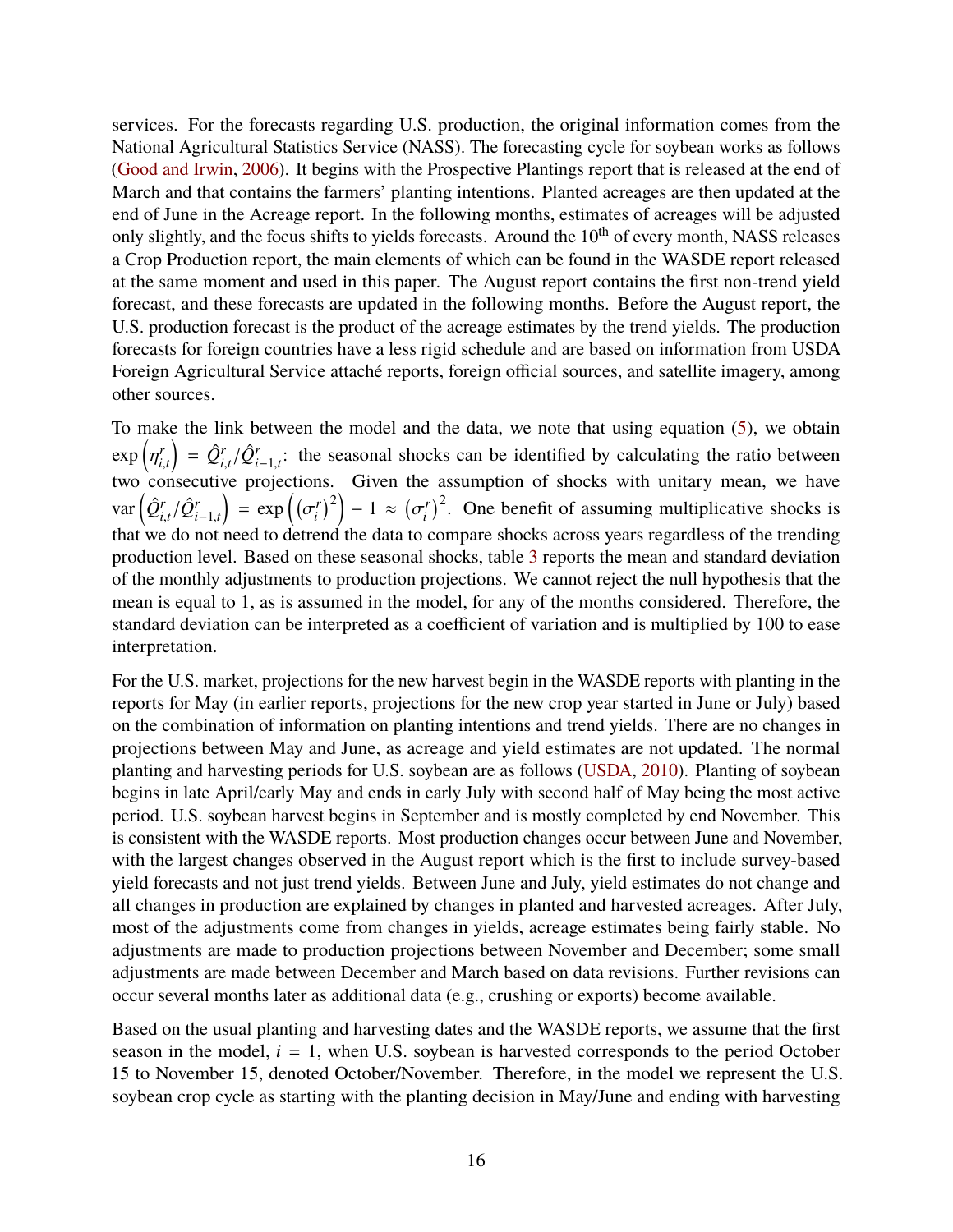|       | U.S. $(1973-2016)^{a}$               |       |                  |           |       | Argentina and Brazil (1984–2016) <sup>a</sup> |              |                  |                |
|-------|--------------------------------------|-------|------------------|-----------|-------|-----------------------------------------------|--------------|------------------|----------------|
|       |                                      |       |                  |           |       | Argentina                                     |              | <b>Brazil</b>    | $LAC^b$        |
|       | Month # Obs.                         | Mean  | SD(%)            | # $Obs^d$ | Mean  | SD(%)                                         | Mean         | SD(%)            | SD(%)          |
| June  | 22                                   | 1     | $\boldsymbol{0}$ | 8         | 1     | $\overline{0}$                                | 1            | $\boldsymbol{0}$ | $\overline{0}$ |
| July  | 30                                   | 0.992 | 3.654            | 13        | 0.999 | 0.509                                         | $\mathbf{1}$ | $\overline{0}$   | 0.199          |
| Aug.  | 42                                   | 0.991 | 4.309            | 23        | 1.002 | 0.753                                         | 1.003        | 1.189            | 0.708          |
| Sept. | 43                                   | 0.996 | 3.625            | 23        | 1.007 | 1.214                                         | 1.001        | 1.523            | 1.015          |
| Oct.  | 43                                   | 1.004 | 3.325            | 31        | 1.007 | 2.011                                         | 1.006        | 2.086            | 1.607          |
| Nov.  | 43                                   | 1.006 | 1.730            | 31        | 1.006 | 1.705                                         | 1.004        | 1.610            | 1.347          |
| Dec.  | 39                                   | 1     | $\overline{0}$   | 32        | 1.005 | 1.426                                         | 0.999        | 0.839            | 0.660          |
| Jan.  | 39                                   | 1.001 | 1.382            | 33        | 1.001 | 1.624                                         | 1.000        | 3.234            | 2.313          |
| Feb.  | 39                                   | 0.999 | 0.405            | 33        | 1.000 | 4.836                                         | 1.002        | 2.322            | 2.508          |
| Mar.  | 39                                   | 1.000 | 0.009            | 33        | 1.003 | 2.194                                         | 1.004        | 2.493            | 1.784          |
| Apr.  | 44                                   | 1     | $\boldsymbol{0}$ | 33        | 1.001 | 2.794                                         | 0.997        | 2.285            | 1.998          |
| May   | 39                                   |       | $\overline{0}$   | 32        | 0.988 | 2.987                                         | 0.999        | 2.246            | 1.899          |
| June  | 39                                   |       | $\overline{0}$   | 32        | 1.001 | 2.903                                         | 1.002        | 1.365            | 1.139          |
| July  | 43                                   | 1.000 | 0.267            | 32        | 0.995 | 2.258                                         | 1.000        | 0.975            | 0.906          |
| Aug.  | 43                                   | 1     | $\overline{0}$   | 32        | 0.999 | 1.145                                         | 1.002        | 0.541            | 0.544          |
| Sept. | 43                                   |       | $\overline{0}$   | 23        | 1.001 | 0.887                                         | 1.000        | 0.378            | 0.396          |
| Oct.  | 42                                   | 1.002 | 1.456            | 22        | 1.001 | 0.461                                         | 1.003        | 0.722            | 0.555          |
| Nov.  | 42                                   | 1.000 | 0.009            | 22        | 1.002 | 1.242                                         | 1.001        | 0.407            | 0.515          |
|       | Between-year volatility <sup>c</sup> |       | 14.791           |           |       | 21.656                                        |              | 12.844           | 11.674         |

<span id="page-18-0"></span>Table 3: Mean and standard deviation of monthly adjustments to production projections

Source: Authors' calculation based on WASDE [\(USDA,](#page-39-11) [2017b\)](#page-39-11) and PSD [\(USDA,](#page-39-13) [2017a\)](#page-39-13). If there is more than one production forecast per month, as in the 1970s, we select the release date that is closest to the  $10<sup>th</sup>$  of the month. Note: <sup>a</sup> Marketing years used to calculate the statistics. <sup>b</sup> The last column contains the standard deviation of monthly adjustments to production projections of Argentina plus Brazil.  $\cdot$  Calculated as the standard deviation of the first-order difference of the logarithm of the final production as reported in PSD for the same marketing years as the monthly adjustments. <sup>d</sup> There are fewer observations outside of the months of interest for the Latin American countries, because some could not be collected automatically from the original pdf files. Since they would not affect any of the results, they were not collected manually.

in October/November. There are five months following planting each with a seasonal shock. The standard deviations of the seasonal shocks,  $\sigma_i^{\text{US}}$ <br>to production between July and November (tabl  $i$ <sup>US</sup>, are simply the standard deviations of the adjustments to production between July and November (table [3\)](#page-18-0). Using these five standard deviations for seasonal shocks implies a standard deviation for the equivalent aggregate shock of 7.7%. This number can be compared to a between-year volatility in production of 14.8% (standard deviation of the first-order difference of the logarithm of final U.S. production values as reported in USDA Production, Supply and Distribution database): the combined seasonal shocks appear to account for a sizable share of this volatility. The remaining production volatility is attributable to shocks occurring before planting, the endogenous reactions of farmers to market incentives, unobservable seasonal shocks that are revealed in the data revisions made after harvest, and other types of shocks such as input price shocks.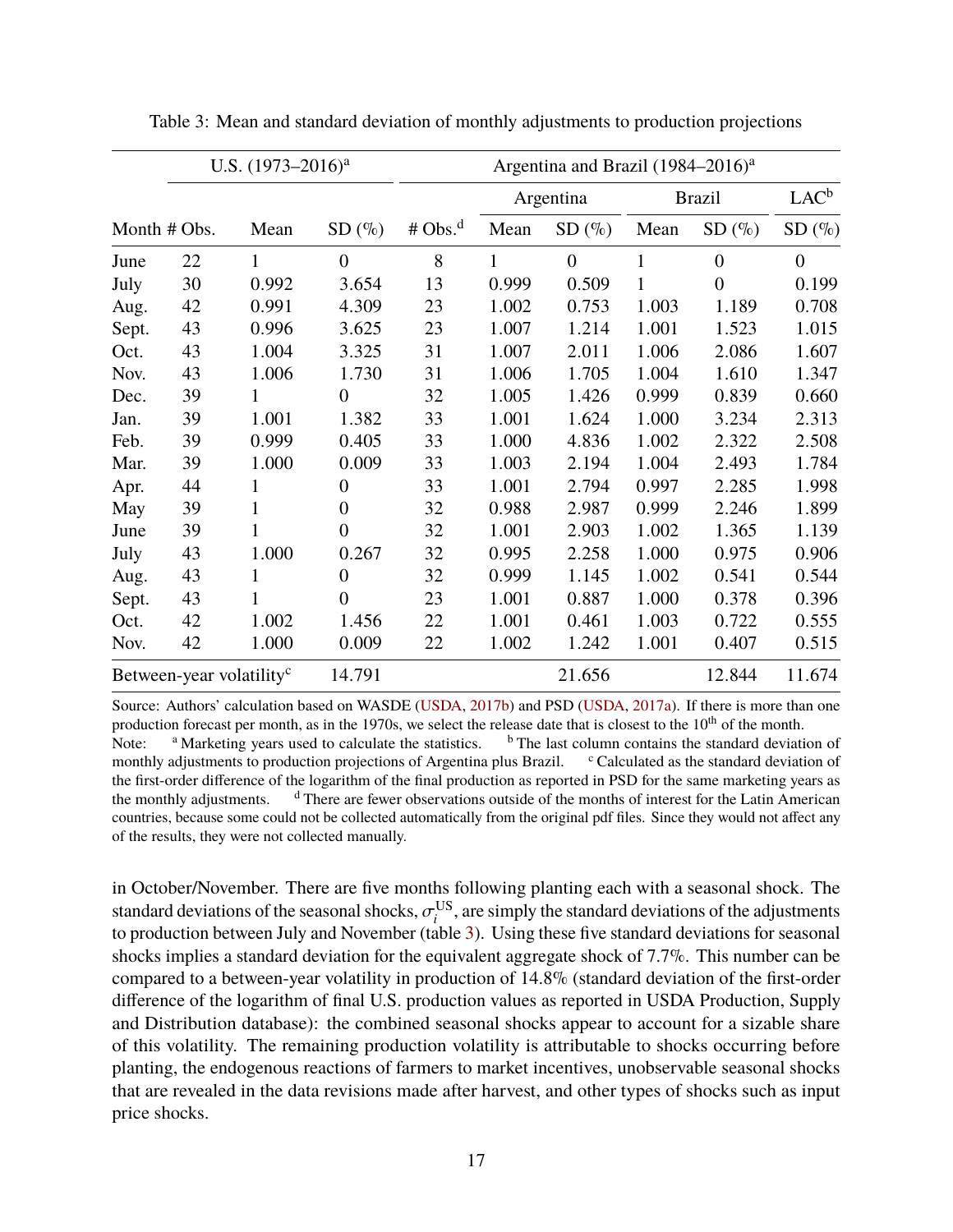The inclusion of the standard deviation of production for July constitutes a small deviation from the theoretical framework presented in section [2.](#page-5-1) The changes in the July production forecast for the U.S. come only from changes in acreages not yields. The changes in acreages between the May and July WASDE reports are caused by both endogenous farmers reactions to changes in the market and exogenous shocks (e.g., wet weather preventing planting). By using the July report in the calibration of the shocks, we are assuming that the changes are fully explained by exogenous shocks. This assumption avoids the need to decompose the shock between its components, which has never been done in the literature. [Karali et al.](#page-38-12) [\(2018\)](#page-38-12) show that the June acreage reports underlying the July WASDE reports generate important price reaction, which could be interpreted as indicating a large, stochastic, and unobserved-by-the-market component, supporting our choice.

Our modeling framework focuses on news shocks, and so, overlooks other types of informational shocks. For example, it neglects the revisions made to production estimates a few months after harvest. Since soybean is mostly crushed or exported, its use can be accounted for with more precision than in the case of other crops with more diverse uses (such as maize or wheat). The data on use provide information on the size of the recent harvest, and are used to update the production estimates. Also, it takes a couple of months to collect all the information on final yields. These two pieces of data explain the non-zero numbers in table [3](#page-18-0) for January, February, and later months after the harvest. These data revisions involve a different type of informational problem from the one studied in the present article. They imply that the state of the system is observed only with measurement errors, and the new observables at each period allow the agents to update their estimations of the state. This is a problem that is related more to filtering—how agents extract information about the state from the observables, and how it affects market outcomes (studied recently by [Leduc et al.,](#page-38-13) [2016,](#page-38-13) in the context of the oil market and by [Galvão,](#page-37-16) [2017,](#page-37-16) in the context of revising the macroeconomic data)—than to news shocks. Therefore, given our aim to assess the economic value of news shocks, neglecting these post-harvest shocks should not affect our results.

For Argentina-Brazil, identification of the seasonal shock structure is more challenging. Taken together, these countries present much greater agro-climatic diversity than the U.S., so the planting and harvesting of the main soybean crop is spread over more time. In addition, because of the tropical climate in these countries, double-cropping systems are possible, spreading soybean production even further over time. The WASDE reports began separate coverage of Argentina and Brazil only in January 1985; 1982 was the first marketing year for which some data were published, and 1985 was the first marketing year with complete data. Therefore, we have fewer observations than for the U.S. The production projections for these countries present different patterns from those for the U.S. They start with the U.S. projections, in May in the most recent reports, so several months before planting in the Southern hemisphere. The initial projections are estimates based on likely production level trends by USDA oilseeds experts. These early projections can be adjusted before the planting seasons, based on additional information. The variations between May and October are different from pure news shocks since they are the difference between the USDA trend estimates and the first information on planting conditions, or planting intentions. Another feature that differs from U.S. projections is that the projections for Argentina and Brazil do not seem to converge smoothly to some final estimates, even in the case of August, some months after the end of the main harvest. Crop adjustments are much larger in Argentina than in Brazil or the U.S., but because it is a smaller producer than Brazil and their production shocks are not correlated, the volatility of the Argentina-Brazil region is often smaller than the volatility of the countries considered separately.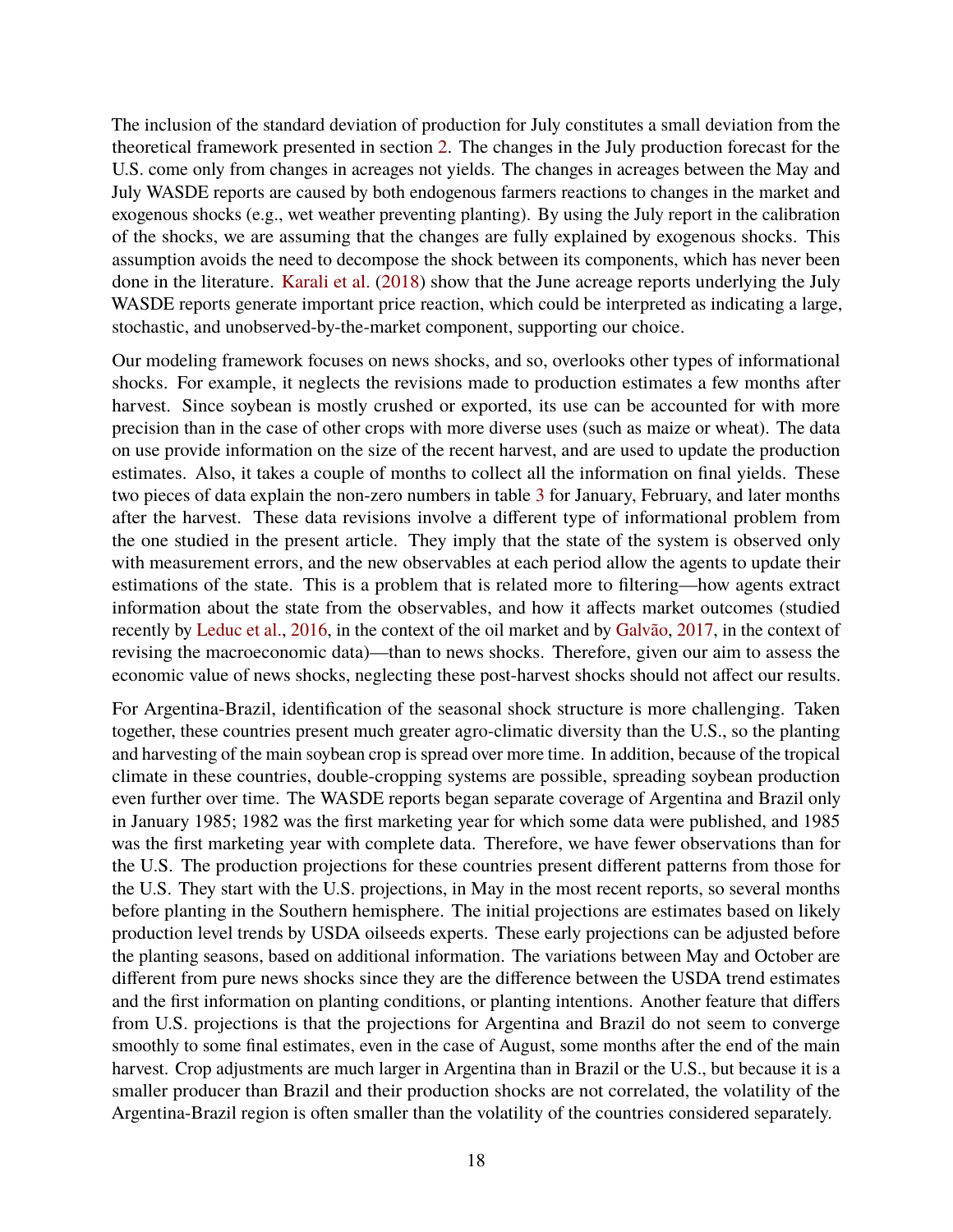In order to obtain a series of five seasonal shocks for this region, we have to make some assumptions. Based on the AMIS crop calendar,<sup>[9](#page-20-0)</sup> most planting in Brazil happens in October and November, and the harvest takes place in March and April. In Argentina, planting is during November and December, and harvesting takes place in April and May. For this region, the model assumes that planting takes place in October/November and harvesting takes place in March/April. We consider that the main news shocks are the five shocks with the largest standard deviations between January and May. However, were we to use the values for these months in the last column of table [3,](#page-18-0) this would result in a standard deviation of the total production shock of 4.74%, well below the 11.67% that is observed inter-annually. Consequently, we rescale seasonal shocks so that the total production shock represents 52% of the inter-annual volatility, which is observed for the U.S. The resulting standard deviations are presented in table [1.](#page-11-0) They show a more regularly spread variability than in the case of the U.S.

Figure [3](#page-21-0) plots the densities of the aggregate shocks conditional on information available at the month of forecast and assuming previous shocks to be at their mean. It illustrates how the assumed standard deviations of the successive monthly shocks result in conditional densities that narrow the more one moves in the production season. In the planting months, October/November for Argentina-Brazil and May/June for the U.S., the densities are widely spread and the possibilities of crop failures or exceptionally good crop could not be excluded. On the contrary, one month before the harvest, respectively February/March and September/October, the distributions have narrowed a lot and the size of the harvest is almost known. In this last month, the precision is much higher for the U.S. than for Argentina-Brazil where the last month still displays a large standard deviation.

#### <span id="page-20-2"></span>**3.2.2 Private forecasts**

In addition to USDA forecasts, there are also private analysts who produce their own harvest forecasts and release them to their clients a few days before the USDA reports. To avoid overestimating the gains from the provision of public information, it is important to be able to account for the information that would come from these other sources in the absence of USDA reports. But were the private forecasts really private, they would not affect our assessment of the benefits of public information. Actually, they do not stay private for long. After their initial private release based on which traders adjust their positions, private forecasts are often made public in specialized professional news outlets (e.g., Bloomberg and Reuters) through surveys of the traders or directly from the firms establishing the forecasts.

We use a database of private forecasts about the U.S. harvest extending from 1983 to 2017 for the July forecasts and from 1970 to 2017 for the August, September, October, and November forecasts.[10](#page-20-1) There is no equivalent database for the Argentina and Brazil crop forecasts, but their production is also monitored by some market analysts. What we have called the July forecast is different from the forecast in the later months, because it is concerned only with forecasting the acreages and is released in the NASS Acreage report at the end of June before being incorporated in the July WASDE report. For 1983–2015, the July forecasts are an average of analyst forecasts collected by Bill Tierney. After 2015, it comes from Reuters. For 1970–2000, the August, September, October,

<span id="page-20-0"></span><sup>9</sup><http://www.amis-outlook.org/amis-about/calendars/en/>, retrieved March 27, 2017.

<span id="page-20-1"></span><sup>10</sup>This database was kindly provided to us by Scott Irwin.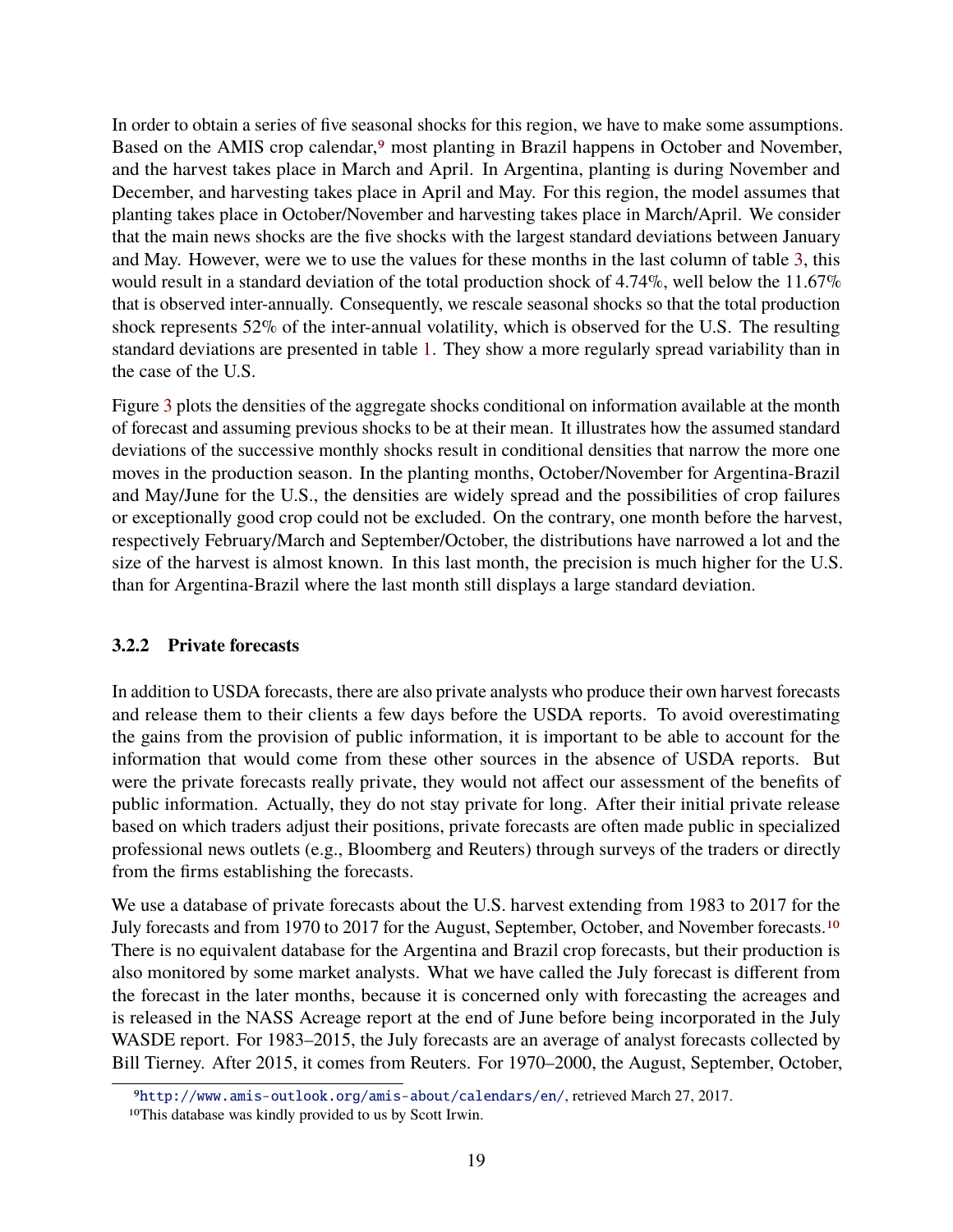<span id="page-21-0"></span>

Region — Argentina-Brazil — United States

Figure 3: Density of the aggregate production shock conditional on information available at the month of forecast for previous shocks at their mean

and November forecasts are obtained as a simple average of the production forecasts by Conrad Leslie and Informa Economics (formerly Sparks Companies), selected because they were considered to be the most influential, they were widely reported and they are available over an extended period of time. For 2001–5, the forecasts are a simple average of Informa Economics estimate and the average analyst estimate reported by the Dow Jones Newswire survey. For 2006–12, the forecasts are the Dow Jones survey average. For 2013–5, the forecasts are the Bloomberg survey average. For 2016–7, the forecasts are from Reuters. See [Egelkraut et al.](#page-37-17) [\(2003\)](#page-37-17) and [Good and Irwin](#page-38-11) [\(2006\)](#page-38-11) for details about these private forecasts and their performance.

To identify the private shocks, we assume that the monthly shocks to production are the sum of two elements: a part observed by both private forecasting firms and USDA, denoted  $\tilde{\eta}^r_{i,t}$ , and a part observed by USDA only denoted  $\tilde{\eta}^r$ , so that the total shock is the sum of the two  $n^r = \tilde{\eta}^r + \tilde{\eta}^r$ *i*,*t* observed by USDA only, denoted  $\eta_{i,t}^r$ , so that the total shock is the sum of the two,  $\eta_{i,t}^r$  observed by USDA only, denoted  $\eta_{i,t}^r$ , so that the total shock is the sum of the two,  $\eta_{i,t}^r$ .<br>These two  $\hat{f}_{i,t}$ , so that the total shock is the sum of the two,  $\eta_{i,t}^r$ <br>stributions with means  $\tilde{f}_t^r$  and  $\tilde{f}_t^r$  and standard d  $\tilde{\eta}^r_{i,t} = \tilde{\eta}^r_{i,t}$  $\vec{q}_{i,t}^r + \vec{\eta}_{i,t}^r$ *r*<br>i,t ·<br><del>r</del> These two shocks follow normal distributions with means  $\tilde{\mu}_i^r$  $\vec{u}_i^r$  and  $\vec{\mu}_i^r$ *i*, and standard deviations  $\tilde{\sigma}_i^r$ *i* and  $\dot{\sigma}_i^r$  $i^r$ , such that  $(\sigma_i^r)$ that private production forecasts, noted  $\hat{Q}$ , build on previous public forecasts if available:  $\left(\tilde{\sigma}_i^r\right)^2 = \left(\tilde{\sigma}_i^r\right)^2$  $(\dot{\sigma}_i^r)^2 + (\dot{\sigma}_i^r)^2$  $\left(\begin{matrix}r\\i\end{matrix}\right)^2$ ,  $\tilde{\mu}_i^r$  $\tilde{c}_i^r$  +  $(\tilde{\sigma}_i^r)$  $\left(\frac{r}{i}\right)^2/2 = 0$ , and  $\mu_i^r$  $i^r$  +  $(\dot{\sigma}_i^r)$  $\int_{i}^{r}$ )<sup>2</sup> /2 = 0. We assume

<span id="page-21-1"></span>
$$
\hat{\mathcal{Q}}_{i,t}^{r} = Q_{i_{\pi}^{r},t}^{r} \begin{cases} \exp\left(\sum_{j=i_{\pi}^{r}+1}^{i-1} \eta_{j,t}^{r} + \tilde{\eta}_{i,t}^{r}\right) & \text{if } i_{\pi}^{r} + 2 \leq i \leq i_{\pi}^{r} + 5, \\ \exp\left(\tilde{\eta}_{i,t}^{r}\right) & \text{if } i = i_{\pi}^{r} + 1. \end{cases}
$$
\n(16)

Combining equations [\(5\)](#page-8-0) and [\(16\)](#page-21-1) gives  $\exp\left(\eta_i^r\right)$ *i*,*t*  $\hat{Q}^r_i$  $\sum_{i,t}^r/\hat{Q}^r_{i,t}$  $\int_{i,t}^{r}$ : the size of the news shocks provided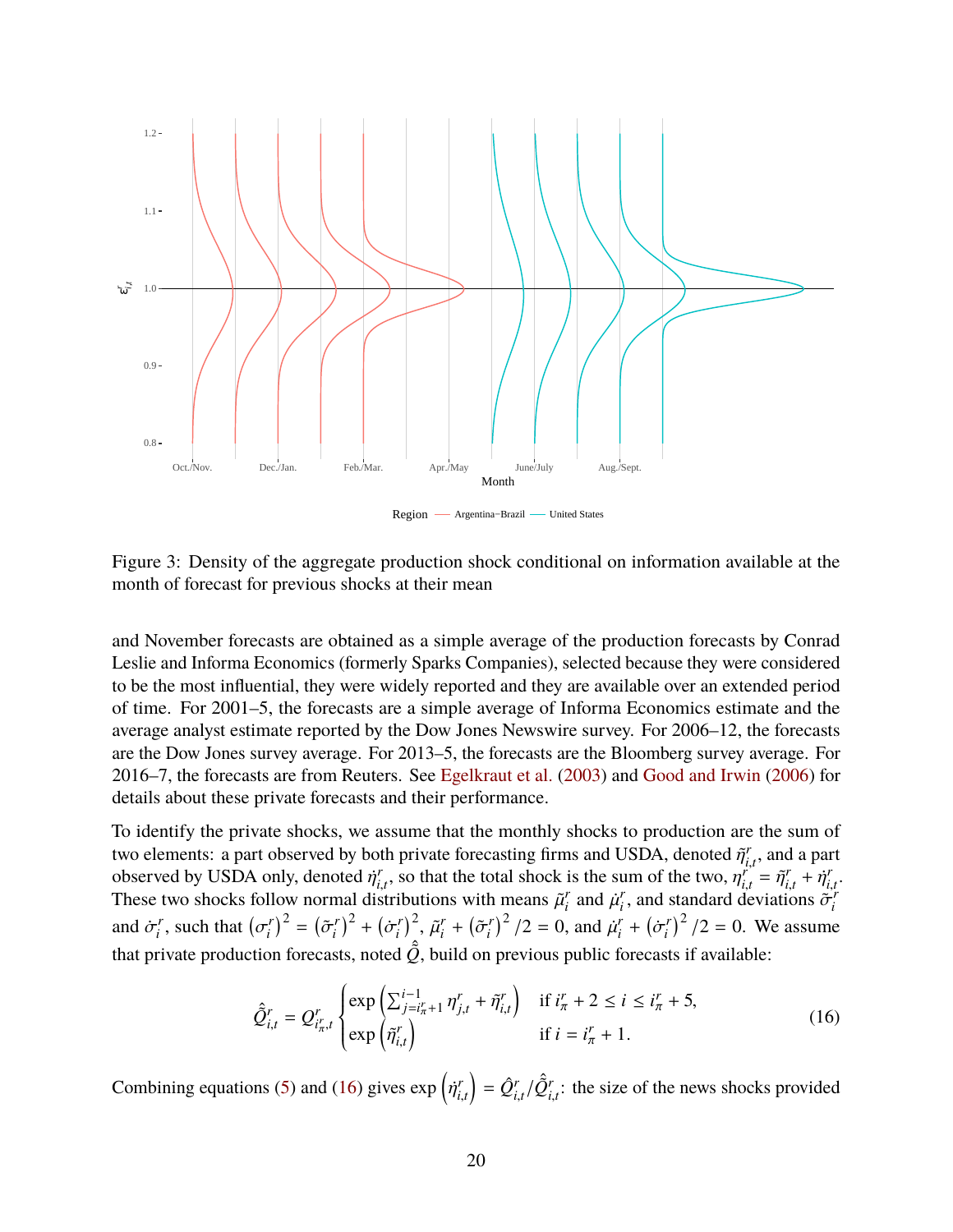by USDA only can be obtained from the ratio of public and private projections. As before, we obtain that var  $\left( \hat{Q}^r_i \right)$  $\sum_{i,t}^r/\hat{Q}_i^r$ *i*,*t*  $\Big) \approx \Big( \dot{\sigma}^r_i$  $\binom{r}{i}^2$ .

This approach makes several simplifications. First, it assumes that private forecasts are immediately made public, which prevents assessing the benefits accruing to speculators from their privileged access to early information. Second, it assumes that there is one representative private forecast, while the reality is of a diversity of forecasts, which would give USDA forecasts a special role in decreasing the uncertainty related to the diversity of previsions. Third, and related, it considers that the only economic role of USDA forecasts is to improve the precision of information about fundamentals over a situation with only private forecasts. In the global games framework of [Morris](#page-39-14) [and Shin](#page-39-14) [\(2002\)](#page-39-14), public information has another role: it allows agents with private information to coordinate while interacting strategically. Given the purpose of the paper, these simplifications allow us to assess the benefits of public information compared to private information without the need for a model detailing the timing of each shock and without accounting for heterogeneous sets of information.

The theoretical framework assumes that public forecasts are more precise than private forecasts. So, a first step before decomposing the news shocks in their private and public elements is to verify that it is the case. Table [4](#page-22-0) displays the root mean square percentage error (RMSPE) for private and USDA forecasts using as final production value the January estimate. The forecasting error declines with time and is higher for private forecasts than for public forecasts.<sup>[11](#page-22-1)</sup> This result confirms the model assumption. Using the ratio of public to private forecasts to identify the shock observed only by USDA, we cannot reject the null hypothesis that its mean is equal to 1. The standard deviation of this ratio gives  $\dot{\sigma}_i^{\text{US}}$ <br>total shock. Hsing the <sup>US</sup> from which  $\tilde{\sigma}_i^{\text{US}}$  $i$ <sup>US</sup> can be calculated by targeting the standard deviation of the total shock. Using this decomposition, the private forecasts predict between 61 and 77% of the total shocks variance.

|                   |                | RMSPE compared to January estimate |                    | $\hat{\mathcal{Q}}^{\text{US}}_{i,t} / \hat{\mathcal{Q}}^{\text{US}}_{i,t}$ |                    |                                                    |
|-------------------|----------------|------------------------------------|--------------------|-----------------------------------------------------------------------------|--------------------|----------------------------------------------------|
| Month             | Private $(\%)$ | USDA $(\%)$                        | Difference $(\% )$ | Mean                                                                        | SD(%) <sup>a</sup> | $\tilde{\sigma}_{i}^{\text{US}}$ $(\%)^{\text{b}}$ |
| July <sup>c</sup> | 8.816          | 7.929                              | $-0.887$           | 1.000                                                                       | 1.897              | 3.123                                              |
| August            | 6.312          | 6.207                              | $-0.104$           | 1.000                                                                       | 2.350              | 3.612                                              |
| September         | 5.169          | 4.849                              | $-0.320$           | 1.004                                                                       | 1.738              | 3.181                                              |
| October           | 3.280          | 2.677                              | $-0.603$           | 1.000                                                                       | 1.665              | 2.878                                              |
| November          | 2.013          | 1.634                              | $-0.379$           | 1.002                                                                       | 1.081              | 1.351                                              |

<span id="page-22-0"></span>Table 4: Informational content of private forecasts about U.S. harvest over 1970–2017

Source: Authors' calculation based on forecasts provided by Scott Irwin.

Note: <sup>a</sup> Correspond to  $\dot{\sigma}_i^{\text{US}}$ . <sup>b</sup> Calculated as  $\sqrt{(\sigma_i^{\text{US}})^2 - (\dot{\sigma}_i^{\text{US}})^2}$ . <sup>c</sup> Based on data over 1983–2017 and calculated using HSDA vield forecasts multiplied by private or HSDA acreage forecasts. using USDA yield forecasts multiplied by private or USDA acreage forecasts.

<span id="page-22-1"></span><sup>&</sup>lt;sup>11</sup>The results would be similar with a measure of mean absolute percentage error except for August when the private forecasts would be slightly more precise than the public forecasts.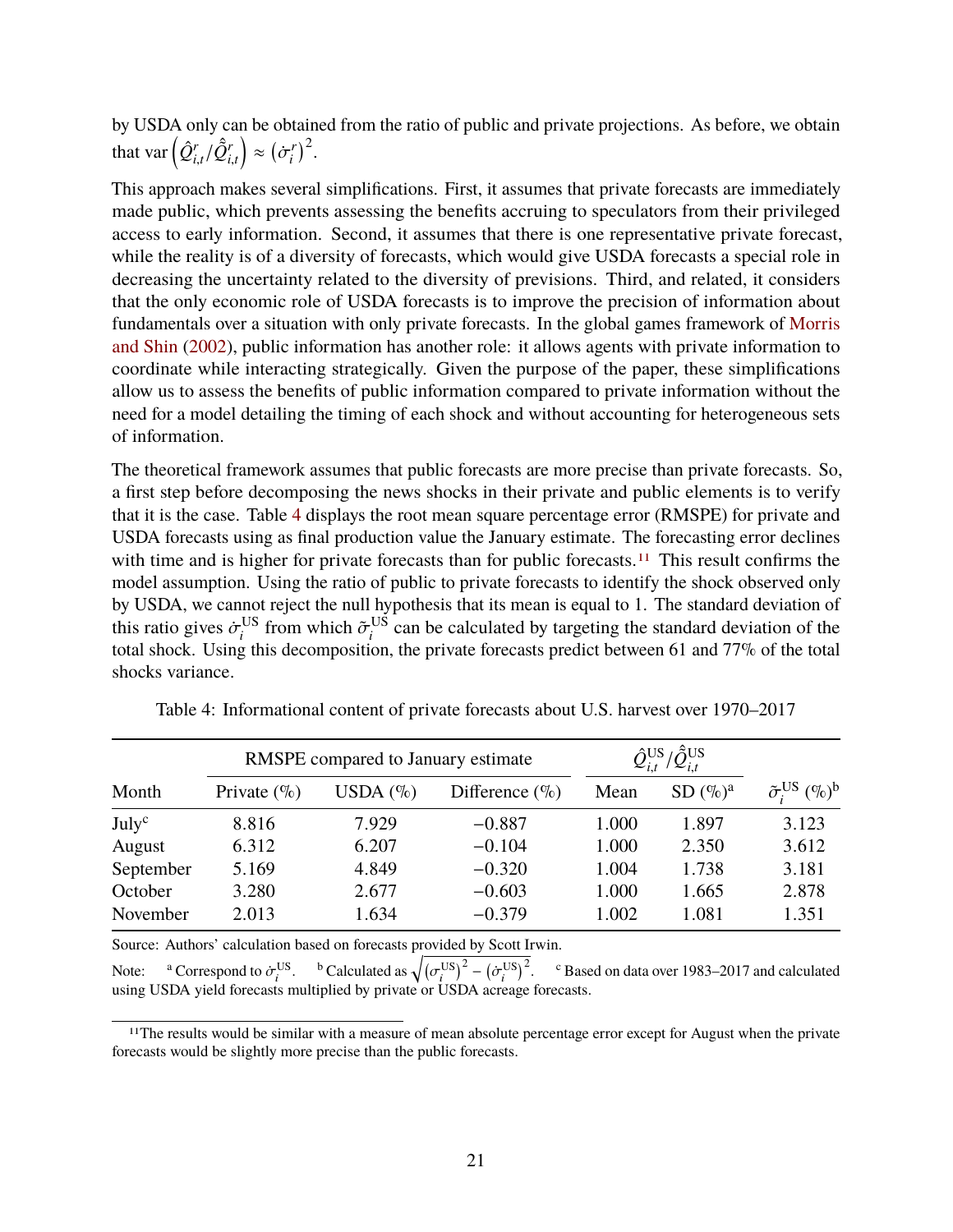## <span id="page-23-0"></span>**4 Quantitative analysis**

## **4.1 Effects on market dynamics**

We now turn to analysis of the effects of news shocks. We compare the model with news shocks described above, with a model without news shocks where the production shocks are degenerate and concentrated in the harvesting periods. Table [5](#page-23-1) presents the descriptive statistics on the asymptotic distribution of prices and stocks for the models with and without news shocks.<sup>[12](#page-23-2)</sup> The changes in mean prices are not represented in the table because they are very small (below 0.3%). News shocks affect the distribution of prices without changing their means.

|                           |                                                    |         |                    | Prices  |                 |          | <b>Stocks</b> |
|---------------------------|----------------------------------------------------|---------|--------------------|---------|-----------------|----------|---------------|
|                           |                                                    |         | Standard deviation |         | <b>Skewness</b> | Kurtosis | Mean          |
| Period                    | <b>Shock</b>                                       | No news | <b>News</b>        | Changes | Changes         | Changes  | Changes       |
| Oct./Nov.                 | $\sigma^{\text{US}}$                               | 17.25   | 14.64              | $-15.1$ | $-25.7$         | $-41.7$  | $-1.4$        |
| Nov./Dec.                 | $\sigma$ <sup>LAC</sup>                            | 17.28   | 15.25              | $-11.7$ | $-34.4$         | $-49.8$  | $-1.7$        |
| Dec./Jan.                 | $\sigma^{\text{LAC}}$                              | 17.30   | 16.15              | $-6.7$  | $-42.7$         | $-58.5$  | $-2.5$        |
| Jan./Feb.                 | $\sigma^{\text{LAC}}$                              | 17.33   | 16.74              | $-3.4$  | $-45.8$         | $-62.3$  | $-4.2$        |
| Feb./Mar.                 |                                                    | 17.42   | 17.67              | 1.4     | $-47.5$         | $-65.4$  | $-14.8$       |
| Mar./Apr.                 | $\sigma_5^{\text{LAC}}$<br>$\sigma_6^{\text{LAC}}$ | 15.43   | 14.35              | $-7.0$  | $-19.0$         | $-30.7$  | $-0.9$        |
| Apr./May                  |                                                    | 15.46   | 14.38              | $-7.0$  | $-19.0$         | $-30.7$  | $-1.1$        |
| May/June                  |                                                    | 15.48   | 14.40              | $-7.0$  | $-19.0$         | $-30.7$  | $-1.3$        |
| June/July                 | $\sigma^{\text{US}}_9$                             | 15.51   | 14.91              | $-3.8$  | $-26.8$         | $-38.6$  | $-1.7$        |
| July/Aug.                 | $\sigma^{\text{US}}$                               | 15.53   | 15.87              | 2.2     | $-34.7$         | $-48.3$  | $-2.4$        |
| Aug./Sept.                | $\sigma_{11}^{10}$                                 | 15.56   | 16.83              | 8.1     | $-36.2$         | $-51.6$  | $-4.1$        |
| Sept./Oct.                | $\sigma_{12}^{\text{tfs}}$                         | 15.70   | 18.00              | 14.7    | $-31.7$         | $-48.1$  | $-15.7$       |
| Inter-annual <sup>a</sup> |                                                    | 12.70   | 12.86              | 1.3     | $-24.1$         | $-32.2$  |               |
| Intra-annual <sup>b</sup> |                                                    | 3.37    | 4.64               | 37.5    |                 |          |               |

<span id="page-23-1"></span>Table 5: Descriptive statistics on the asymptotic distribution (all results in percentages)

Source: Statistics calculated over 1,000,000 sample observations from the asymptotic distribution simulated with the model.

Note: <sup>a</sup> Annual price calculated as  $\sum_{1=1}^{12} P_{i,t}/12$ .<br><sup>b</sup> Intra-annual standard deviation calculated as  $E \sqrt{\sum_{i=2}^{12} [\ln (P_{i,t}/P_{i-1,t}) - \ln (P_{12,t}/P_{1,t}) /11]^2 /10}$ .

Before analyzing the effects of introducing news shocks, let us first explain the pattern of seasonal price volatility in the absence of these shocks. Without news shocks, the standard deviation of seasonal prices does vary with the seasons but only a little (1.99 percentage point maximum), increasing by about 0.03 percentage points between seasons except after new harvests when there are small jumps. These variations are easily explained. Between a harvest and the month immediately before the next harvest, there is no new information, and stocks are always positive, so from

<span id="page-23-2"></span><sup>12</sup>See section [B](#page-33-1) in the appendix for details of the numerical methods.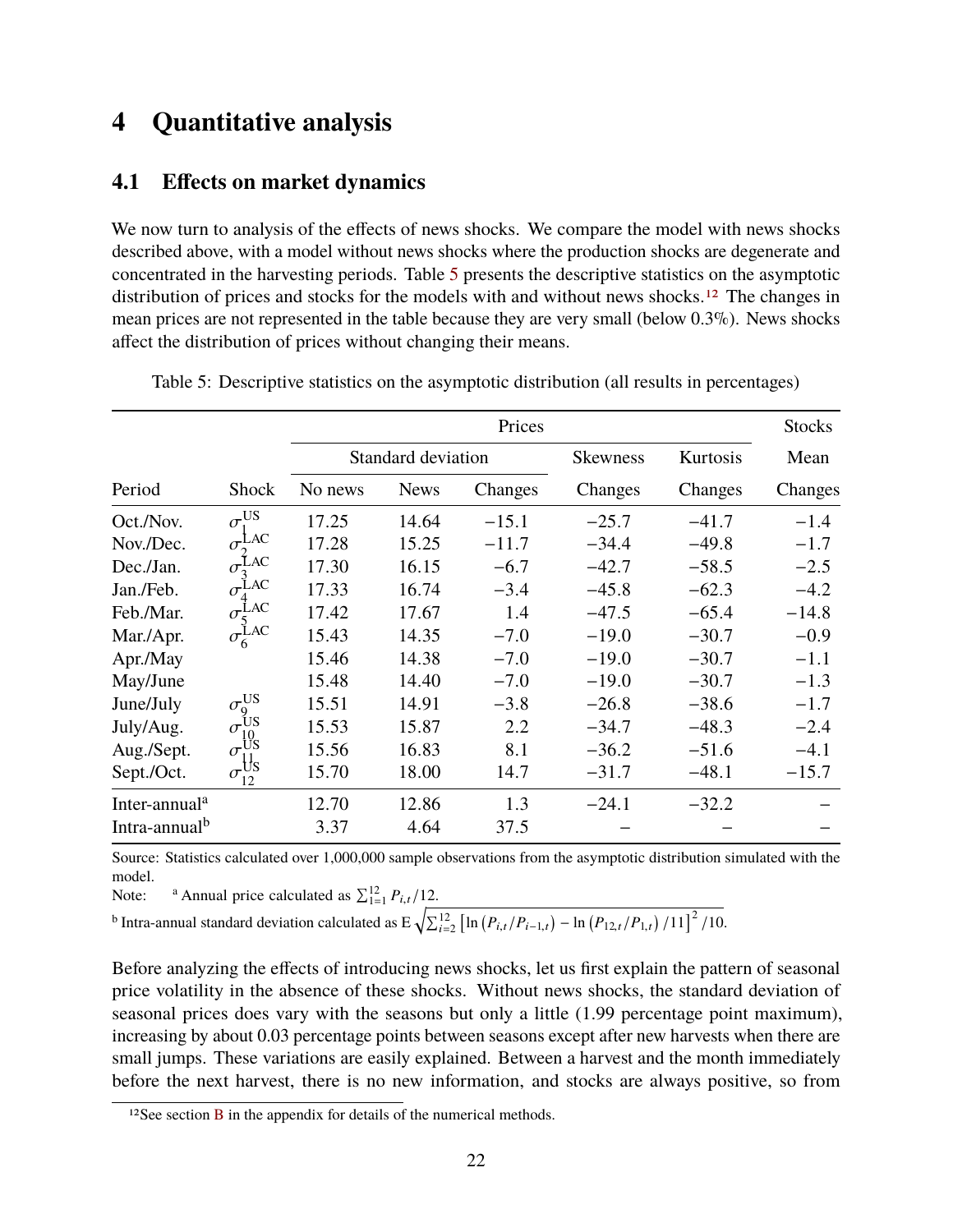equation [\(1\)](#page-6-0), the non-arbitrage condition of storage, successive prices are deterministic functions of the harvest-time price:  $P_{i+1,t} = (P_{i,t} + k\bar{P})/\beta$ . If the only storage cost was the opportunity cost, the standard deviation and the mean price would increase between two periods by 1/8 but the coefficient standard deviation and the mean price would increase between two periods by  $1/\beta$  but the coefficient of variation would remain constant. The presence of additive storage costs breaks this multiplicative relationship, and the coefficient of variation changes slightly with the period.

The presence of news shocks changes seasonal price volatility a great deal. The differences between seasons increase with a maximum spread of 3.65 percentage points. In most seasons the volatility decreases significantly but not in February/March, July/August, August/September, or September/October; the volatility increases are the highest in the periods closest to the harvests (+14.7% in September/October preceding the U.S. harvest). As expected, between the seasons without news arrival, the same 0.03 percentage points deterministic increase in price volatility occurs as observed in the model without news shocks. The decrease in price volatility observed in the other seasons follows simple intuition: having advance information allows the market to adjust stock levels before the harvests which avoids abrupt changes at the harvest time. Thus, adjustments are smoothed over the growing seasons. However, the increased volatility immediately before the harvest is less intuitive. It is due to the fact that most of the aggregate productive shock has been observed before the harvest (during the 4-month growing season before the harvest, the news shocks aggregate to standard deviations of 7.49% for the U.S. and 5.56% for Argentina-Brazil). Therefore, although the harvest is one period later, the market is fairly confident about its size. On the other hand, the seasons immediately before harvests are the seasons when stocks are at their lowest levels, and so are seasons when the market is very sensitive to news because adjustment capacities are limited. The fact that the information on the harvest size has been moved to seasons when the market is less able to cope with shocks explains the increased volatility in these seasons.

The most dramatic effects of the introduction of news shocks can be observed in the higher-order moments: skewness and kurtosis. In all seasons, as expected in the presence of speculative storage, prices are skewed positively (not represented in table [5\)](#page-23-1): prices are concentrated below the mean with occasional positive deviations which possibly are larger than the negative ones. News shocks reduce the skewness considerably (between 19% and 48%) by reducing the occurrence of high prices significantly. Similarly, kurtosis of the price distribution is reduced by at least a third (although the distribution remains leptokurtic) by the introduction of news shocks because of the decreased probability of extreme price events.

It is striking that this reduction in seasonal price volatility and occurrence of high prices is obtained despite a reduction in mean stock levels. Without news shocks, it is profitable to keep higher levels of stocks before the harvest because there is a non-negligible likelihood of a bad harvest, thus, keeping more stocks might be profitable. With news shocks, before the harvest the market has a pretty good idea of the coming harvest so the speculative motive is decreased. The reduction in stock levels in periods other than just before harvests seems less impressive because in these periods the mean stock levels are higher to smooth the bi-annual harvest over the whole year. However, in levels, not in proportions, the decrease is very similar for all periods. Stocks do not always reduce with news shocks. If early news shocks indicate a bad harvest, destocking is reduced compared to the situation without news which mitigates the price increase.

Table [5](#page-23-1) also presents inter- and intra-annual price volatility statistics. Inter-annual price volatility is calculated by averaging seasonal prices over the U.S. marketing year. A similar approach is adopted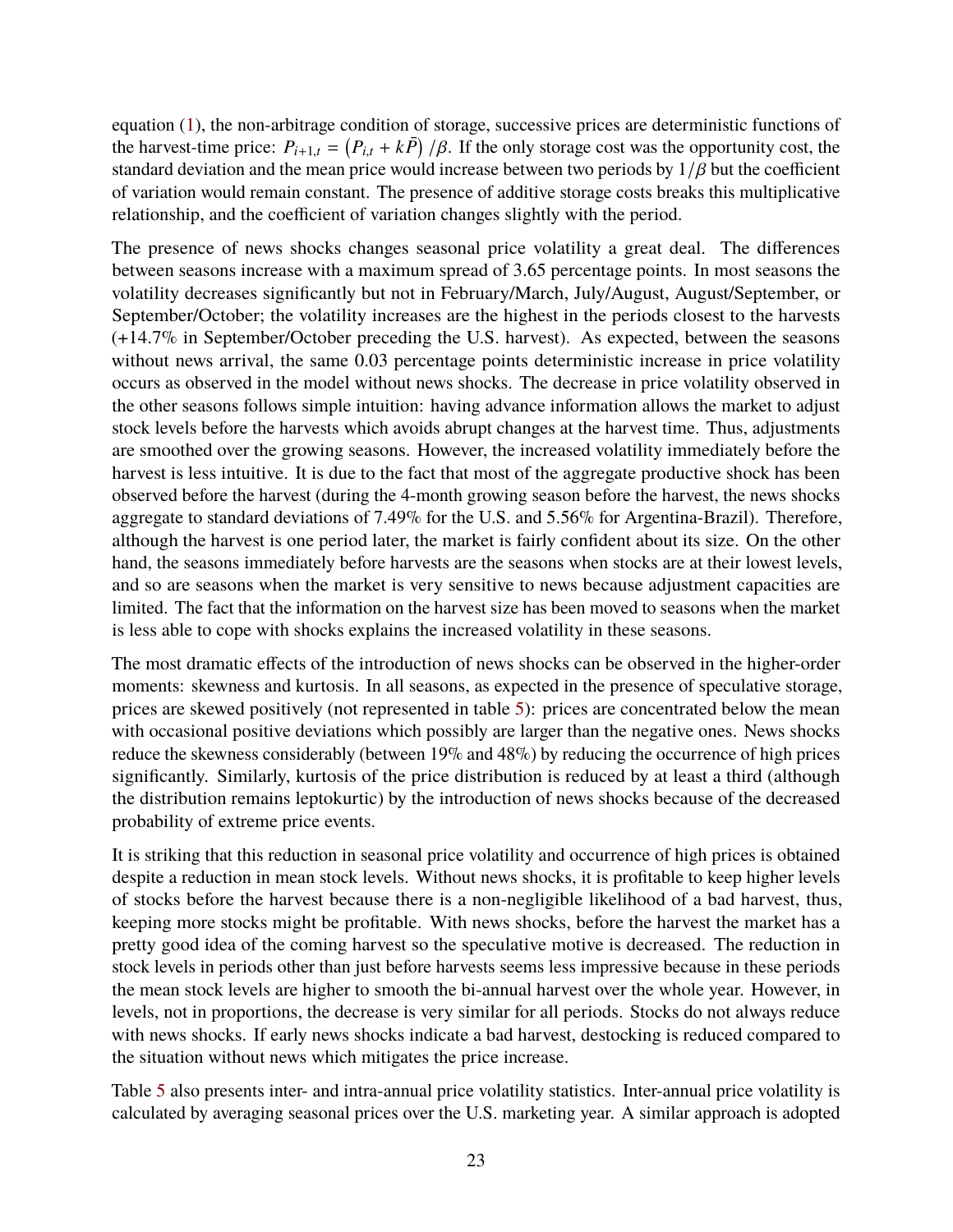for the World Bank Pink Sheets although the World Bank averages over the calendar year. The inter-annual price volatility is significantly lower than any of the seasonal price volatilities because averaging over seasons removes the intra-annual volatility, related to the non-overlapping crop cycles which allows producers in one hemisphere to react to observation of the other hemisphere's harvest. In the inter-annual model in appendix (section [A\)](#page-33-0) corresponding to the monthly model except that crop cycles are collapsed, the coefficient of variation of price is  $16.77\%$ , much higher than the  $12.86\%$ inter-annual price volatility of the monthly model without news because of lack of adjustments after one harvest. So, the inter-hemispheric supply response reduces price volatility by 3.91 percentage point. The stabilization benefits of the inter-hemispheric supply response are obtained even without news because we have assumed for simplicity that the crop cycles do not overlap. In reality, in some regions of Argentina-Brazil planting occurs while harvesting is not finished everywhere in the U.S. So, part of this reduction of price instability by the inter-hemispheric supply response could probably be related to the presence of news shocks. The size of the inter-hemispheric supply response is analyzed in [Lybbert et al.](#page-39-15) [\(2014\)](#page-39-15) but the present article is the first to quantify its effect on price volatility.

The level of inter-annual price volatility is only scarcely affected by the presence of news shocks despite the important changes to seasonal price volatility. This shows that one of the main effects of news shocks is to reorganize the price volatility across the seasons. However, among the higher-order moments of the distribution, the inter-annual and the seasonal results are similar: very strong reduction in skewness and kurtosis related to smaller occurrence of price spikes. An annual statistic calculated as an average would not make much sense in the context of stocks. Annual stocks usually are considered as the level at the beginning of the marketing year. Since in our model, the periods when there are non-zero probabilities of stockouts are February/March and September/October, the change in annual stock levels could be seen as the change in one of these seasons statistics: <sup>−</sup>14.8% or <sup>−</sup>15.7%.

Intra-annual price volatility is calculated as the mean over the asymptotic distribution of the biascorrected root mean square of the difference between within-year month-to-month price changes and the yearly price changes:  $E \sqrt{\sum_{i=2}^{12} [\ln (P_{i,t}/P_{i-1,t}) - \ln (P_{12,t}/P_{1,t})/11]^2/10}$ . This measure of intra-annual price volatility increases significantly with news shocks. Indeed, in the absence of news shocks and neglecting storage costs, intra-annual volatility relates only related to the Argentina-Brazil harvest which is the only within-year shock in the model that would justify non-deterministic changes in prices. Outside harvest periods, without news shocks prices are deterministic functions of past prices, and are constant without any storage costs. With news shocks, this changes: with the exception of two periods without news shocks there are always some informational shocks, and prices adjust more regularly resulting in higher intra-annual price volatility.

With the introduction of news shocks, the first-order auto-correlation of the inter-annual price average increases by 8 percentage points (a result found also by [Ng and Ruge-Murcia,](#page-39-3) [2000,](#page-39-3) and [Osborne,](#page-39-4) [2004\)](#page-39-4). This is interesting because this result is obtained despite lower stock levels and in the knowledge that higher stock levels usually are associated to higher auto-correlation levels. The intuition behind this result is that news shocks create links between different marketing years given that the conditions of the coming harvest are mostly known a few months in advance.

To summarize the consequences of news shocks for market dynamics: the presence of news shocks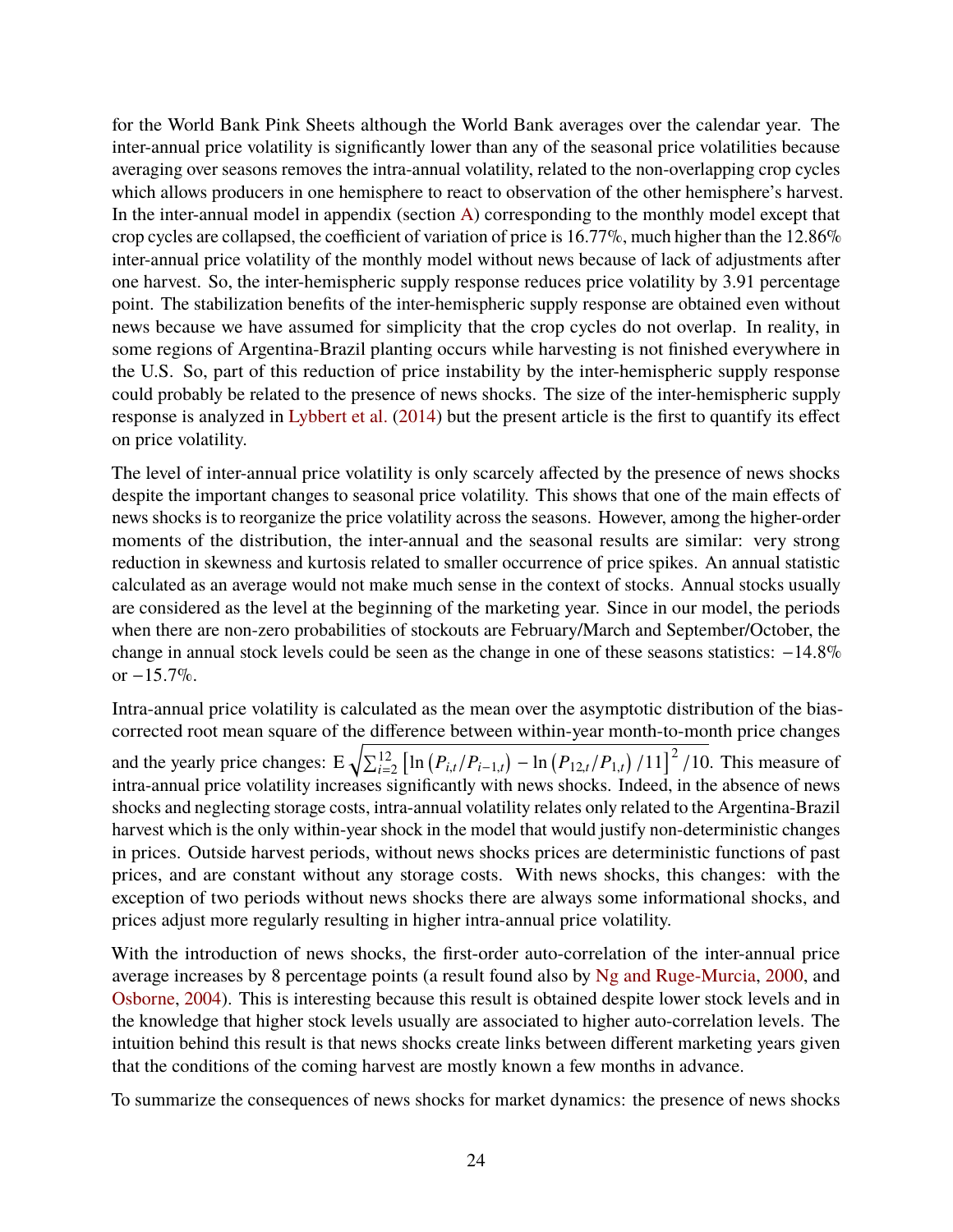leads to a different repartition of seasonal price volatility with higher volatility just before harvests and lower volatility at other seasons but has little effect on inter-annual price volatility. However, by allowing stocks to adjust before the harvest, it also reduces stock levels, and the occurrence of price spikes.

### **4.2 Welfare effects**

Table [6](#page-26-0) decomposes the welfare gains in the three efficiency components identified in equation [\(9\)](#page-9-1): consumer efficiency gains, storage costs, and production costs. Having news shocks compared to having only one production shock at the harvest increases welfare. Total gains amount to 0.38‰ of the value of annual steady-state consumption (column 1). To better understand the level of the welfare gains, we can compare them to the maximum gains attainable from having advance information about the coming harvests. For this we assume that the total production is fully known one period after planting, and that there are no other shocks following this. In this case, presented in column 2, total welfare gains equal 0.62‰ of the value of annual steady-state consumption. Thus, the actual news shocks are responsible for  $61\%$  of the potential gains. The small size of the gains, especially compared to the important changes in price dynamics shown in table [5,](#page-23-1) is explained by the simplicity of the model which includes few channels through which price volatility could affect welfare. Consumers are not risk averse, and so are mostly indifferent to price volatility [\(Gouel,](#page-38-14) [2014\)](#page-38-14). Similarly, in the model there are very few reasons why production costs should be affected by news shocks since production decisions are taken before observing news shocks, and mean prices change very little. The only significant source of welfare gains is related to storage costs. Advance information means that there is no need for high levels of stocks. The reduction in storage costs explains most of the welfare gains but given that storage costs are small compared to the value of consumption, the eventual welfare gains are also low. That most of the welfare gains are related to the reduced inter-annual stock levels confirms the choice to use a storage model accounting for both inter- and intra-annual market dynamics rather than the approaches in [Hayami and Peterson](#page-38-0) [\(1972\)](#page-38-0) and [Bradford and Kelejian](#page-37-1) [\(1977,](#page-37-1) [1978\)](#page-37-2) which focus only on intra-annual storage and miss most of the effects of news shocks.

<span id="page-26-0"></span>

|                             |                              |                                       | Public information <sup>b</sup><br>All information <sup>a</sup> |                                |                               |  |  |  |
|-----------------------------|------------------------------|---------------------------------------|-----------------------------------------------------------------|--------------------------------|-------------------------------|--|--|--|
| Welfare element             | Actual<br>news shocks<br>(1) | All news in<br>the first shock<br>(2) | US news<br>shocks only<br>(3)                                   | LAC news<br>shocks only<br>(4) | US news<br>shocks only<br>(5) |  |  |  |
| Consumer's efficiency gains | 0.07                         | 0.12                                  | 0.03                                                            | 0.02                           | 0.01                          |  |  |  |
| Storage costs               | 0.35                         | 0.55                                  | 0.18                                                            | 0.16                           | 0.05                          |  |  |  |
| Production costs            | $-0.04$                      | $-0.05$                               | $-0.03$                                                         | $-0.02$                        | $-0.00$                       |  |  |  |
| Total gains                 | 0.38                         | 0.62                                  | 0.18                                                            | 0.17                           | 0.06                          |  |  |  |

|  |  |  | Table 6: Welfare changes (‰ of the value of annual steady-state consumption) |  |
|--|--|--|------------------------------------------------------------------------------|--|
|  |  |  |                                                                              |  |

Note: <sup>a</sup> Comparison between the news shocks structure described in the column header and a situation without news shocks. <sup>b</sup> For the U.S., comparison between a situation with actual news shocks and a situation with only the shocks that would be observed by private analysts,  $\tilde{\eta}_{i,t}^{\text{US}}$ ; for Argentina-Brazil no news shocks.

Given that most welfare gains are related to reductions in storage costs, it is reasonable to express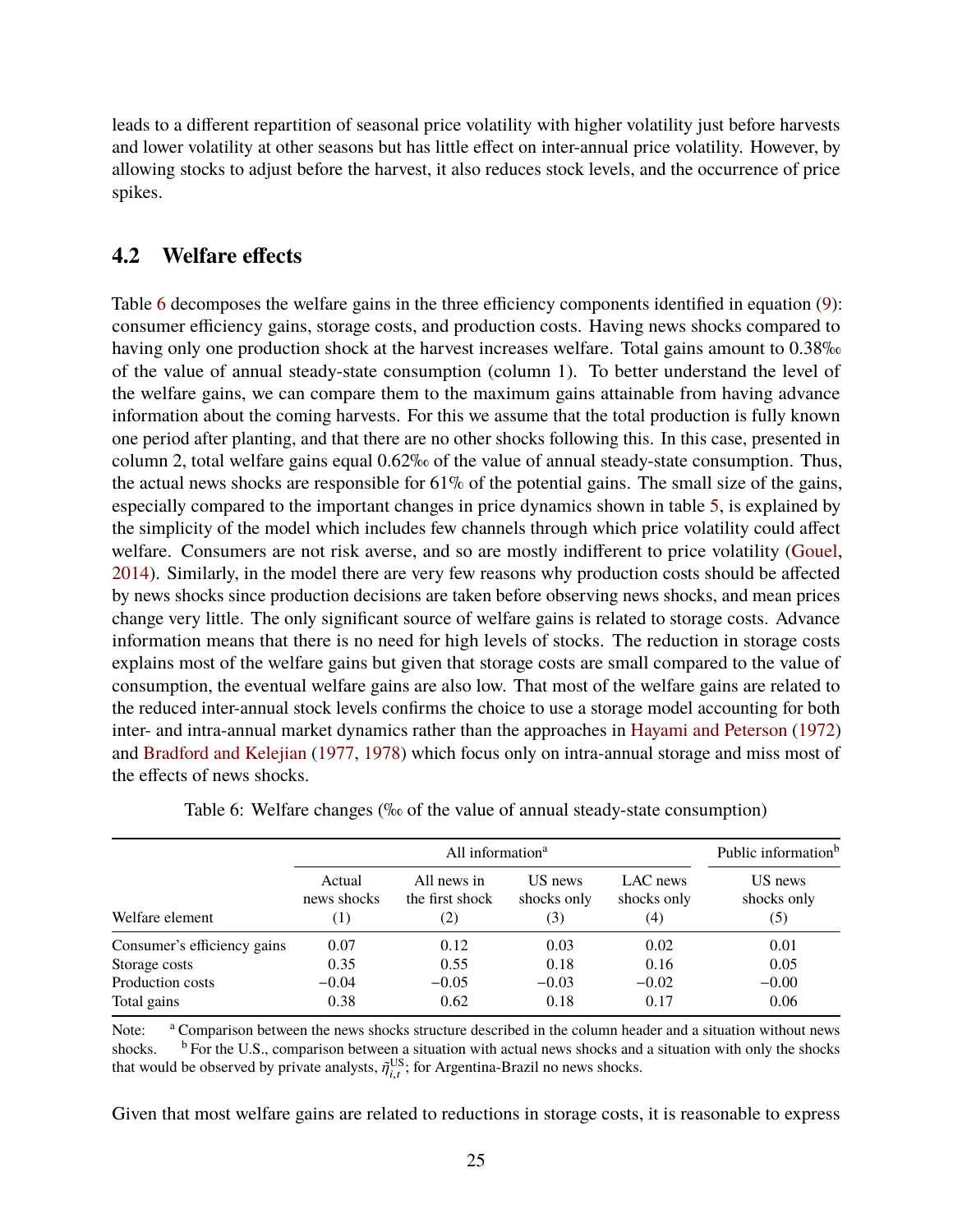them as a proportion of storage costs without news shocks. In this case, the total welfare gains from news amount to 2.31% of storage costs. However, we should not expect all storage decisions to be affected by the presence of news. In a storage model with intra-annual dynamics, most storage costs are incurred for smoothing consumption between harvests. These irreducible storage costs can be evaluated from the steady-state values of stock levels which are determined by assuming an absence of risk. If we express welfare gains in proportion to "risky" storage costs (storage costs minus their steady-state value), these welfare gains represent 17.37% of these costs. Thus, a sizable portion of the storage costs generated by uncertainty are reduced by the provision of news shocks. These gains are consistent with the reduction in ending stocks observed in table [5.](#page-23-1)

Since we had to make more assumptions to identify the size of the news shocks for Argentina-Brazil than for the U.S., it is interesting to calculate the value of public information separately for each region. This is done in the columns 3 and 4 of table [6](#page-26-0) by comparing a model where only one region has news shocks with the counterfactual without news shocks for any region. The welfare gains are very similar across regions, slightly smaller than half of the gains with both regions. The U.S. share of production of 42% should have commanded lower welfare gains than for Argentina-Brazil, but this is counterbalanced by the higher precision of the news shocks on the U.S. harvest.

The previous welfare results assume that USDA is the only source of seasonal forecasts and use as counterfactual a situation without advance information at all, which overestimates the benefits since some information would be collected privately even in the absence of USDA. We account now for the presence of private forecasts. This can only be done for the shocks related to the U.S. harvest for which we have information about private forecasts. It is difficult to choose the appropriate counterfactual, because private forecasts would be unlikely to stay the same in the absence of USDA forecasts. Private forecasters could increase their data collection and their accuracy, or on the contrary, reduce their accuracy because their forecasts partly build on public data that would be too costly to collect privately. For example after July, Conrad Leslie and Sparks Companies used USDA acreage estimates for their production forecasts [\(Egelkraut et al.,](#page-37-17) [2003\)](#page-37-17), focusing their efforts on yield prediction.

In section [3.2.2,](#page-20-2) we have decomposed U.S. monthly shocks into a part observed by private analysts,  $\tilde{\eta}^r_{i, \sigma}$  $\hat{r}_{i,t}$ , and a part observed by USDA only,  $\hat{\eta}_{i,t}^r$  assume that  $\hat{\eta}_{i,t}^r$  is not observed, which n  $I_{i,t}$ . For the counterfactual with only private information, moves part of the shocks to harvest time when production we assume that  $\eta_{i,t}^r$  is not observed, which moves part of the shocks to harvest time when production<br>is absentuable by all and we use the last salves of table 4 to salibrate.  $\tilde{\tau}^{US}$ . Note that to maintain *i*,*t* is observable by all and we use the last column of table [4](#page-22-0) to calibrate  $\tilde{\sigma}_i^{\text{US}}$ <br>constant the standard deviation of the aggregate shock, the observability of  $i$ <sup>US</sup>. Note that to maintain constant the standard deviation of the aggregate shock, the observability of production at harvest implies  $\tilde{\sigma}_1^{\text{US}}$ <sup>US</sup><sub>1</sub> =  $\sqrt{0.0769^2 - \sum_{i=9}^{12} (\tilde{\sigma}_i^{\text{US}})}$  $\binom{[US]}{[X]}$ , which means that we cannot make use of the last row of table [4](#page-22-0) related to the shocks at harvest.

Column 5 of table [6](#page-26-0) presents the results in which a situation with the actual U.S. news shocks is compared to situations with only private shocks. For Argentina-Brazil, a situation without news shocks is assumed. These results allow us to estimate the contribution of USDA information accounting for the information provided by private analysts. The results can be compared with column 3 to estimate the share of the welfare gains related to private and public forecasts in total gains. The information uniquely provided by USDA accounts for one-third of the total welfare gains, consistent with the observation from table [4](#page-22-0) that the private forecasts predict around two-thirds of the total shocks variance.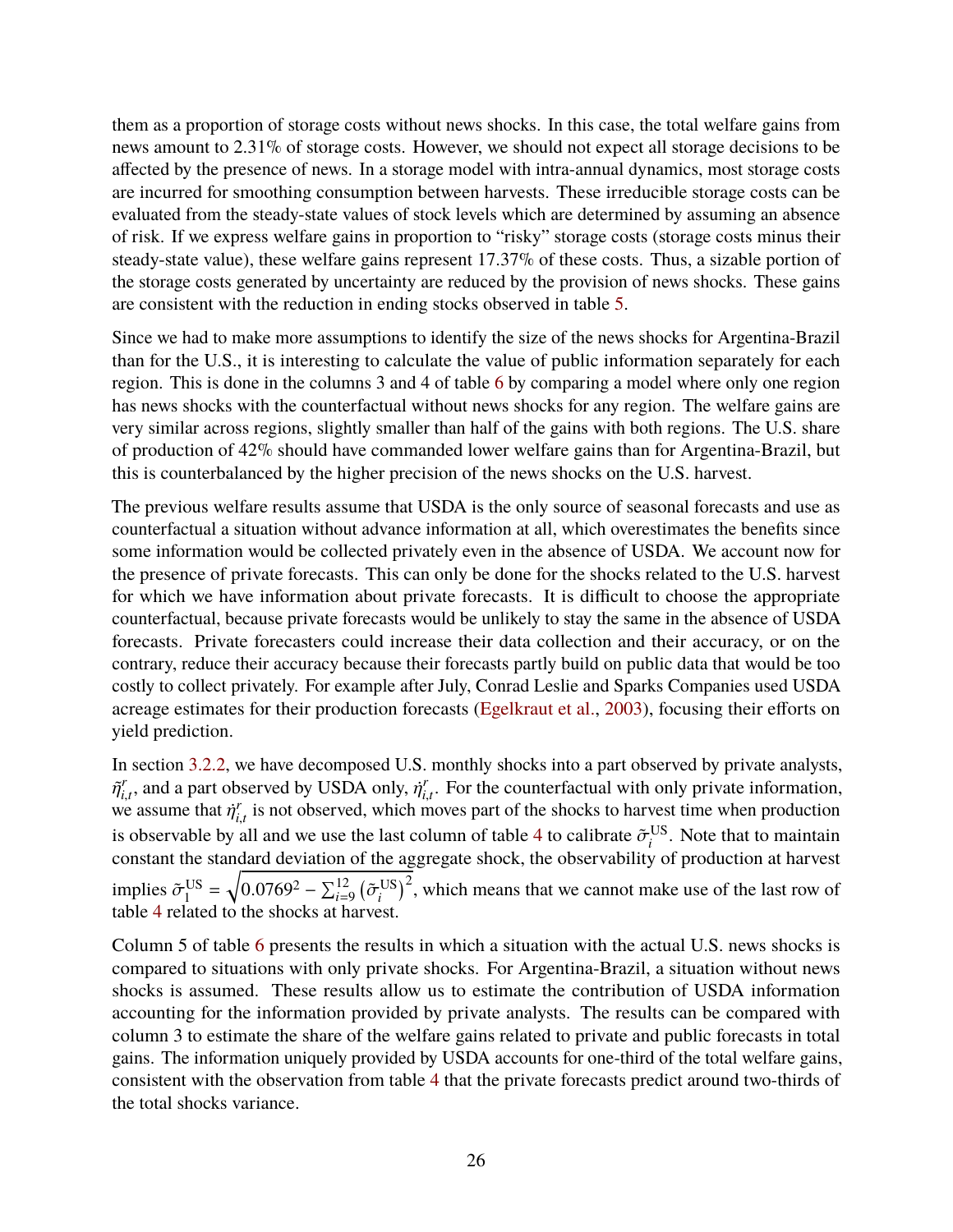To illustrate the welfare gains, we use a price of \$350 per ton of soybeans, and world production of 320 million tons based on recent data. World production then is valued at \$112 billion, and the total benefits from news shocks are valued at \$42.6 million. If we focus just on the benefits of the USDA reports on the U.S. harvest, accounting for the presence of private forecasts the welfare benefits are \$6.7 million. For a comparison, the combined costs of the three main services involved in the elaboration of the WASDE reports—the National Agricultural Statistics Service, the Foreign Agricultural Service, and the World Agricultural Outlook Board—were \$211 million in 2013 [\(C-FARE,](#page-37-0) [2016,](#page-37-0) Table 1) for missions which include other commodities than soybeans, demand sides of the balance sheets, which are not considered here, and several reports other than the monthly WASDE reports.

### **4.3 Improving the quality of advance information**

In this section, we use the model to assess the effects of small improvements in the informational content of news shocks. These counterfactuals allow us to quantify what would be the benefits of improving the current crop forecasts (if it is possible). For example, by making available much more data about earth observation at higher frequencies, the CubeSat revolution is providing a basis for new approaches to crop production forecast, and in the recent years, new firms are relying on these big data to propose what they claim to be improved crop production forecasts. We consider four counterfactuals in which the last shock to the U.S. harvest has its standard deviation reduced by 1 percentage point to 0.73% by assuming that this part of the shock can be observed in one of the four earlier growing seasons. To maintain constant the standard deviation of the aggregate shock,  $\epsilon_{1,t}^{\text{US}}$ <sup>US</sup>, the standard deviation of an earlier shock is increased according to <sup>r</sup>

ັi<br>ເ US  $i$ <sup>US</sup> =  $0.0769^2 - \sum_{j \in \{1, 9, .12\}, j \neq i}$ ĺ σ US *j*  $\int_{1}^{2}$  for *i*  $\in$  {9 . . 12}. The distribution means are adjusted to maintain unitary means for the production shocks.

Table [7](#page-29-0) presents these counterfactual results. As can be expected, welfare gains are higher when the shock is moved to an earlier month. The maximum gains are achieved when moving the shock to table [6\)](#page-26-0), the welfare gains amounts to an 4% increase. Regarding price volatility, table [7](#page-29-0) presents US  $^{10S}_{9}$  (column 3). Compared to the gains coming from news shocks on the US harvest (column 3 of the pattern described previously. Moving the information earlier in time barely affects inter-annual volatility. The effect on intra-annual volatility is also small but shows a clear pattern of increased volatility the later the information arrives (it increases from column 3 to 6).

In these simulations, price volatility decreases in the first five months and increases after. The increases are limited (below 0.05 percentage points) before the period to which the shock is moved. The increase is more significant at the period to which the shock is moved and until the U.S. harvest. In column 3, price volatility increases by 0.15 percentage points in June/July when additional information is received. Price volatility increases similarly in the following months before the harvest. In column 6, the shock is just moved one month earlier. Price volatility increases by 0.02 percentage points before September/October and by 0.29 percentage points in September/October. These simulations show us that news shocks move the volatility earlier in times, when the information is received, and decrease it at harvest and later months because of a more efficient allocation of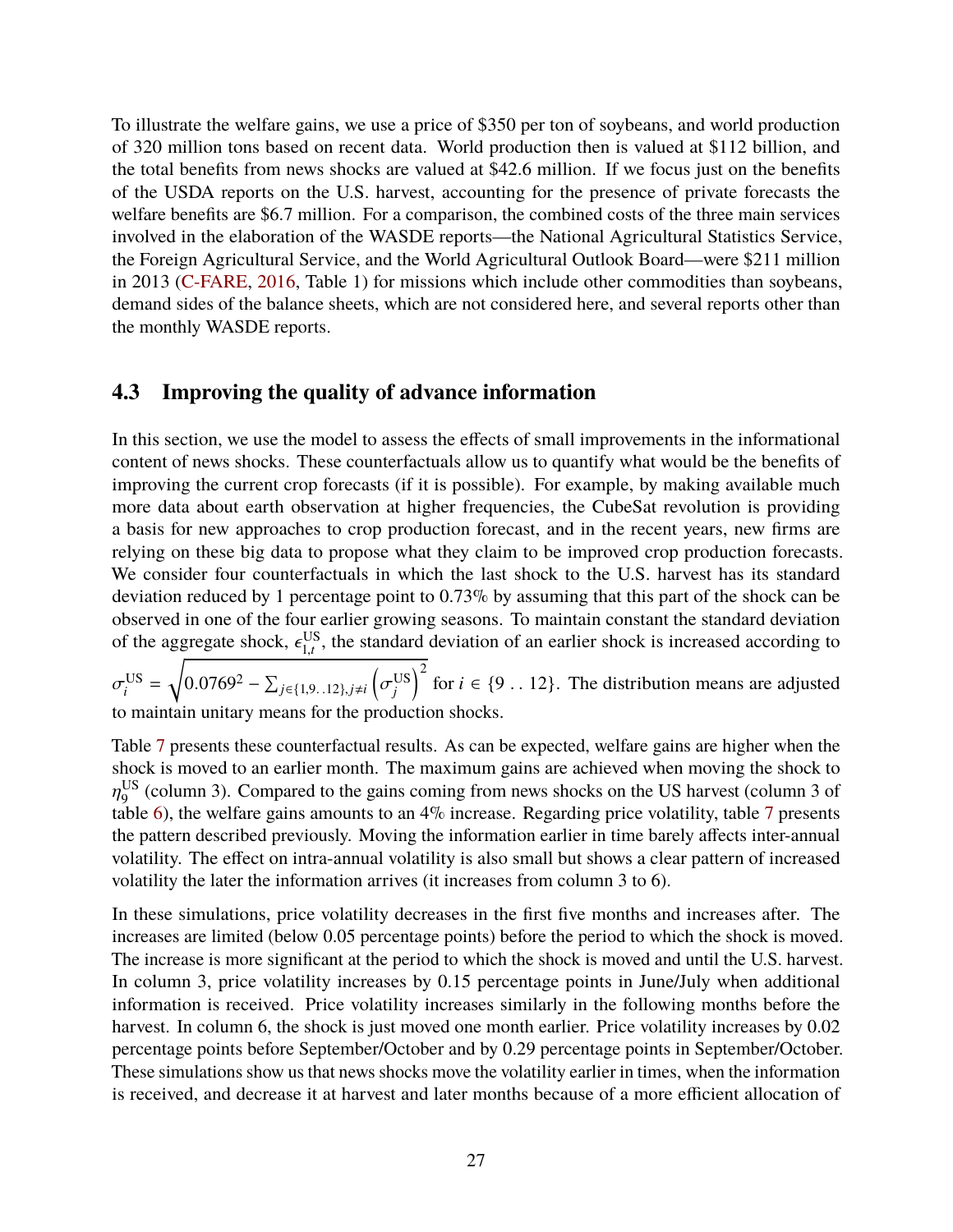<span id="page-29-0"></span>

|                           |                                                                                                           |                |                    |                          |                                  | Reduction of $\sigma_1^{\text{US}}$ and increase of |                           |  |  |
|---------------------------|-----------------------------------------------------------------------------------------------------------|----------------|--------------------|--------------------------|----------------------------------|-----------------------------------------------------|---------------------------|--|--|
| Period                    | <b>Shock</b>                                                                                              | No news<br>(1) | <b>News</b><br>(2) | $\sigma_{9}^{US}$<br>(3) | $\sigma_{10}^{\text{US}}$<br>(4) | $\sigma_{11}^{\text{US}}$<br>(5)                    | $\sigma_{12}^{US}$<br>(6) |  |  |
|                           |                                                                                                           |                |                    |                          | Standard deviation $(\% )$       |                                                     |                           |  |  |
| Month                     |                                                                                                           |                |                    |                          |                                  |                                                     |                           |  |  |
| Oct./Nov.                 | $\sigma_1^{\text{US}}$                                                                                    | 17.25          | 14.64              | 14.34                    | 14.37                            | 14.41                                               | 14.49                     |  |  |
| Nov./Dec.                 | $\sigma_2^{\text{LAC}}$                                                                                   | 17.28          | 15.25              | 14.97                    | 15.00                            | 15.03                                               | 15.11                     |  |  |
| Dec./Jan.                 | $\sigma_3^{\text{LAC}}$                                                                                   | 17.30          | 16.15              | 15.89                    | 15.91                            | 15.94                                               | 16.01                     |  |  |
| Jan./Feb.                 |                                                                                                           | 17.33          | 16.74              | 16.49                    | 16.51                            | 16.55                                               | 16.61                     |  |  |
| Feb./Mar.                 |                                                                                                           | 17.42          | 17.67              | 17.44                    | 17.46                            | 17.49                                               | 17.55                     |  |  |
| Mar./Apr.                 | $\sigma_5^{\text{LAC}}$<br>$\sigma_6^{\text{LAC}}$                                                        | 15.43          | 14.35              | 14.40                    | 14.40                            | 14.39                                               | 14.38                     |  |  |
| Apr./May                  |                                                                                                           | 15.46          | 14.38              | 14.43                    | 14.42                            | 14.41                                               | 14.40                     |  |  |
| May/June                  |                                                                                                           | 15.48          | 14.40              | 14.45                    | 14.45                            | 14.44                                               | 14.42                     |  |  |
| June/July                 |                                                                                                           | 15.51          | 14.91              | 15.05                    | 14.95                            | 14.94                                               | 14.93                     |  |  |
| July/Aug.                 | $\begin{array}{c}\n\sigma_9^{\text{US}}\\ \sigma_{10}^{\text{US}}\\ \sigma_{11}^{\text{US}}\n\end{array}$ | 15.53          | 15.87              | 16.02                    | 16.04                            | 15.90                                               | 15.89                     |  |  |
| Aug./Sept.                |                                                                                                           | 15.56          | 16.83              | 16.99                    | 17.01                            | 17.03                                               | 16.84                     |  |  |
| Sept./Oct.                | $\sigma_{12}^{\text{U}_\text{S}}$                                                                         | 15.70          | 18.00              | 18.19                    | 18.21                            | 18.24                                               | 18.29                     |  |  |
| Inter-annual <sup>a</sup> |                                                                                                           | 12.70          | 12.86              | 12.84                    | 12.84                            | 12.84                                               | 12.84                     |  |  |
| Intra-annual <sup>b</sup> |                                                                                                           | 3.37           | 4.64               | 4.66                     | 4.66                             | 4.67                                                | 4.68                      |  |  |
|                           |                                                                                                           |                |                    |                          | Total welfare gains (%o)         |                                                     |                           |  |  |
|                           |                                                                                                           |                | 0.383              | 0.398                    | 0.396                            | 0.393                                               | 0.389                     |  |  |

Table 7: Standard deviation and welfare gains with various structures of news shocks

Source: Statistics calculated over 1,000,000 sample observations from the asymptotic distribution simulated with the model.

Note: <sup>a</sup> Annual price calculated as  $\sum_{1=1}^{12} P_{i,t}/12$ .<br><sup>b</sup> Intra-annual standard deviation calculated as  $E \sqrt{\sum_{i=2}^{12} [\ln (P_{i,t}/P_{i-1,t}) - \ln (P_{12,t}/P_{1,t}) /11]^2 /10}$ .

stocks. In consequence, news shocks about the U.S. harvest increase price volatility during the U.S. growing season and decrease volatility during the Argentina-Brazil growing season. Conversely, news shocks about the Argentina-Brazil harvest increase price volatility during the Argentina-Brazil growing season and decrease volatility during the U.S. growing season. When both sources of news shocks are combined, price volatility decreases everywhere except just before the harvests. These results help better explain that in table [5](#page-23-1) the presence of news increases volatility more before the U.S. harvest than before the Argentina-Brazil harvest. The news about the Argentina-Brazil harvest reduces price volatility during the U.S. growing season, but since the news about the U.S. crops are quite precise the volatility tends to increase before the U.S. harvest and very significantly one month before. On the other hand, the precision of the news about the Argentina-Brazil harvest is much lower and the reduction of price volatility caused by the news about the U.S. harvest tends to dominate.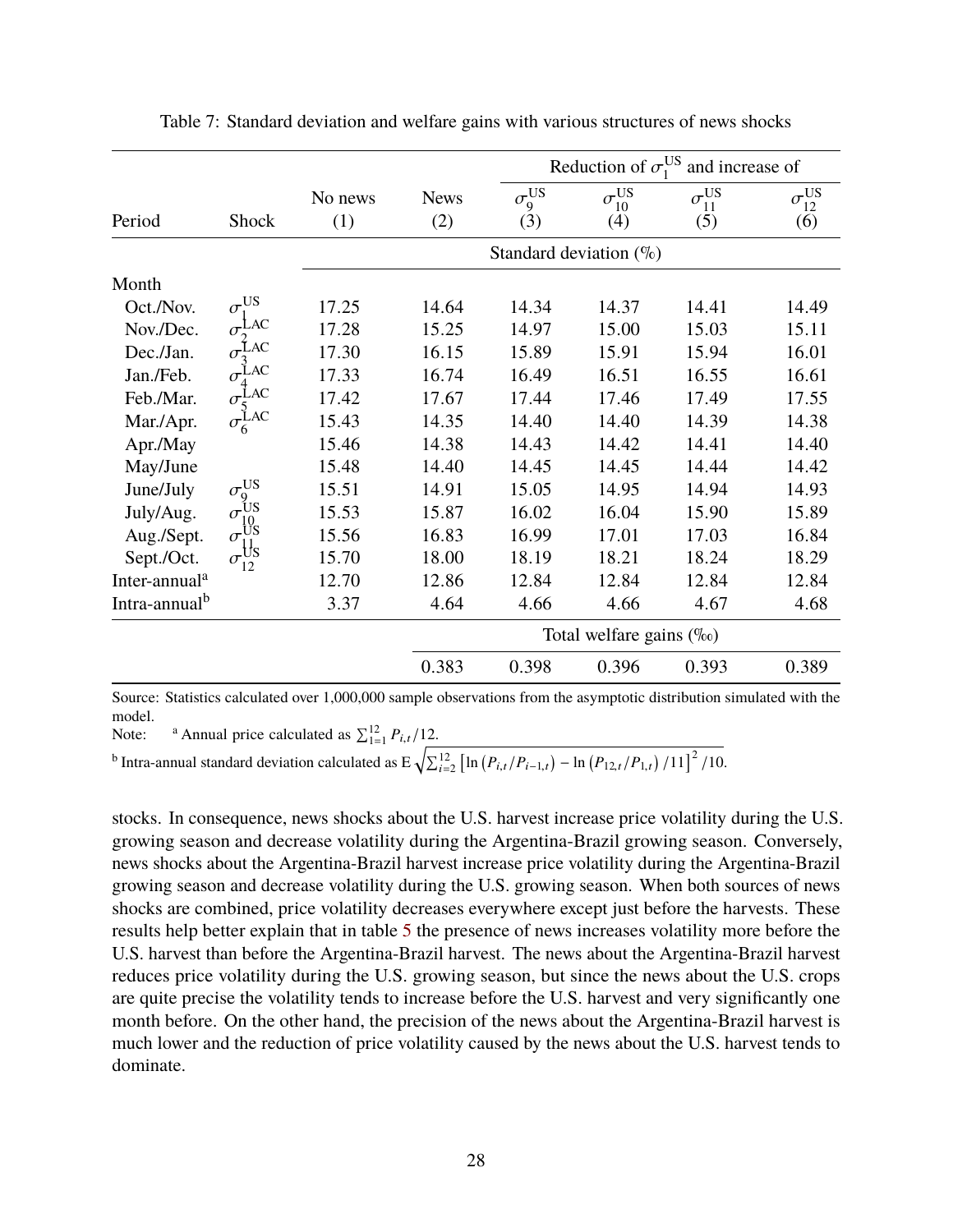## **4.4 Sensitivity analysis**

This section analyzes the sensitivity of the main results to the 3 key behavioral parameters: demand elasticity, supply elasticity, and storage cost. For each parameter, we consider two scenarios: a halving and a doubling of the benchmark parameter, which should provide reasonable lower and upper bounds of the likely values. Table [8](#page-30-0) presents the results of the sensitivity analysis with for parsimony a focus on the most important results. To help the comparison, column (1) reproduces the results under the default parameters.

<span id="page-30-0"></span>

|                                                                 | Default |         | Demand elasticity |         | Supply elasticity | Storage cost |         |
|-----------------------------------------------------------------|---------|---------|-------------------|---------|-------------------|--------------|---------|
|                                                                 | (1)     | (2)     | (3)               | (4)     | (5)               | (6)          | (7)     |
| $\alpha^D$ : Demand elasticity                                  | $-0.2$  | $-0.1$  | $-0.4$            | $-0.2$  | $-0.2$            | $-0.2$       | $-0.2$  |
| $\alpha^{\mathcal{Q}}$ : Supply elasticity                      | 0.4     | 0.4     | 0.4               | 0.2     | 0.8               | 0.4          | 0.4     |
| k: Storage cost (% of $\overline{P}$ )                          | 0.56    | 0.56    | 0.56              | 0.56    | 0.56              | 0.28         | 1.12    |
| Price SD in Sept./Oct. under news $(\%)$                        | 18.00   | 28.16   | 11.29             | 19.31   | 16.75             | 14.89        | 22.10   |
| Change in price SD in Oct./Nov. $(\%)$                          | $-15.1$ | $-22.0$ | $-16.4$           | $-16.2$ | $-13.6$           | $-14.6$      | $-17.3$ |
| Change in price SD in Feb./Mar. $(\%)$                          | 1.4     | $-5.6$  | $-2.7$            | $-0.8$  | 4.7               | 2.4          | $-2.2$  |
| Change in price SD in Sept./Oct. $(\%)$                         | 14.7    | 13.7    | 7.9               | 13.2    | 16.9              | 16.0         | 10.1    |
| Change in inter-annual price SD $(\%)$                          | 1.27    | $-2.76$ | $-2.76$           | $-0.68$ | 3.84              | 1.84         | $-2.08$ |
| Ratio of total welfare gains to storage<br>$costs$ (%)          | 2.31    | 1.96    | 2.30              | 2.66    | 1.91              | 2.28         | 2.27    |
| Ratio of total welfare gains to risky stor-<br>age costs $(\%)$ | 17.37   | 10.97   | 29.59             | 19.85   | 14.42             | 13.53        | 24.23   |

Table 8: Sensitivity analysis

In the first row after the parameters, we can first verify with the price standard deviation in September/October (the month with the highest volatility) under news that the parameters have the expected effect. The results are as expected. Demand elasticity has a strong influence on price volatility with an increase to 28% if  $\alpha^D = -0.1$  and a decrease to 11% if  $\alpha^D = -0.4$ . Supply<br>elasticity has a smaller effect since supply takes time to adjust. Lastly, a higher storage cost makes elasticity has a smaller effect since supply takes time to adjust. Lastly, a higher storage cost makes speculation more costly, so storers buy at lower prices and sell at higher prices leading to more price volatility.

Three changes in price volatility after the introduction of news are reported in table [8:](#page-30-0) October/November, February/March, and September/October, corresponding respectively to the U.S. harvest when the decrease in the volatility is the highest, the period before the Argentina-Brazil harvest when the volatility increases slightly in the benchmark, and the period before the U.S. harvest when the volatility increases the most. For the two extremes, the same pattern holds with a strong decrease in October/November and a strong increase in September/October. However, in February/March, the sign of the change depends on the parameters' value. Remember that there are two effects at play: the news shocks on the U.S. harvest decrease volatility during the Argentina-Brazil growing season and the news shocks on the Argentina-Brazil harvest increase it. Depending on the respective strength of the two effects, volatility may increase or decrease in February/March.

The results on inter-annual price volatility are inconsistent across the parameterizations: it decreases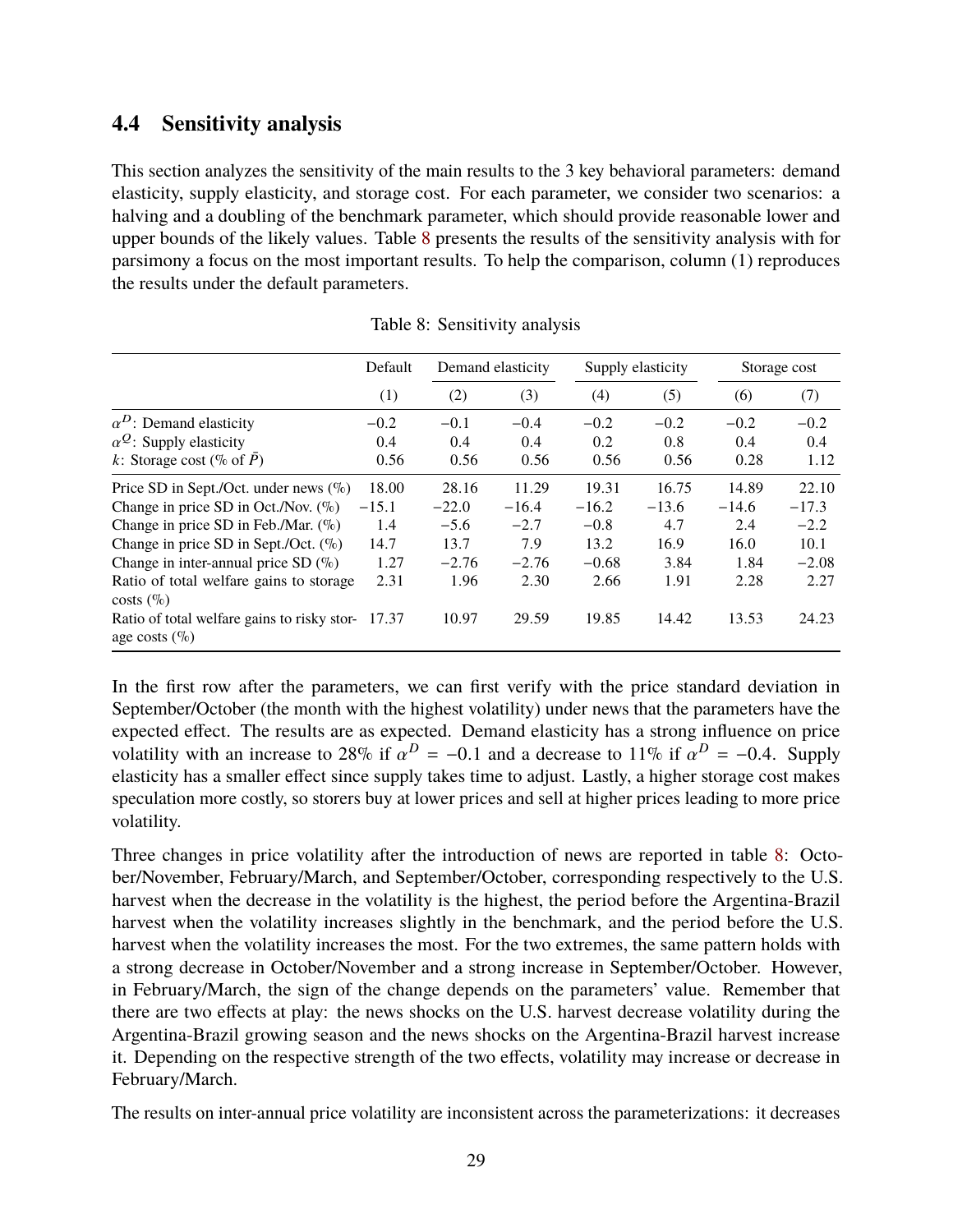for some parameters and increases for others. The changes are always much lower than the changes in monthly price volatilities, supporting the conclusion that the main effect of news shocks is of redistributing volatility during the season with limited effect on inter-annual volatility.

Lastly, regarding the welfare gains, they are quite stable around 2% if expressed in ratio to storage costs. In ratio to risky storage costs, there are more variations because in this case both the numerator and the denominator may vary significantly. Since this expression of welfare tends to be related to the decrease in the level of the end-of-season stock, it shows that the presence of news shocks has a robust effect on decreasing end-of-season stocks.

## <span id="page-31-0"></span>**5 Conclusion**

In this article which uses the example of the global soybean market, we have shown how news shocks that provide advance information about future production of a storable commodity affect market dynamics, compared to a situation where production is known only when it is realized. The results were obtained by building a rational expectations storage model able to account for intra-annual and inter-annual dynamics, and running counter-factual simulations. The monthly crop production forecasts, from USDA and private firms, were used to calibrate realistic news shocks in the model. These shocks matter greatly for market dynamics because based on the information they provide, storers adjust their stocks before the harvest to be more consistent with the newly expected market tightness. These early stocks adjustments reduce the need to carry large inter-seasonal stocks and can reduce them significantly. In addition, if a poor harvest is forecast, storers reduce their destocking before the harvest which in turn reduces the occurrence of price spikes, although the overall price volatility tends to be little affected by the presence of news shocks. The reduction in stock levels allowed by news shocks explains most of the welfare gains from having advance information which amount to 2% of the value of storage costs.

This study has dealt with only a small part of the informational issues that occur in commodity markets, and thus, with only a small part of the potential benefits of public information in these markets. For example, there are problems related to reporting stocks. Stock levels are not directly observable by market participants but are reported regularly by government agencies and international organizations. These statistics although crucial for the market are recognized as not wholly reliable: the preciseness of their estimation is questionable since they are based either on surveys, and more frequently outside the U.S., as residuals in commodity balances. In our storage model framework, this means that agents do not observe the state variables with precision, and have to make their decisions based on incomplete information. The reporting of stock levels is another, and perhaps as economically important problem as advance information on the coming harvests. Another feature of our approach that might have led to underestimation of the benefits from public information is that we developed a simple model with few margins for adjustment to new information. An extension to our model that includes agents taking costly decisions during the growing season would increase the benefits: for example, planting crops that are close substitutes or buying livestock feed.

Beyond the question of the cost/benefit analysis of public information, this research may have other policy implications related to the opportunity for price stabilization policies. Following the 2007/08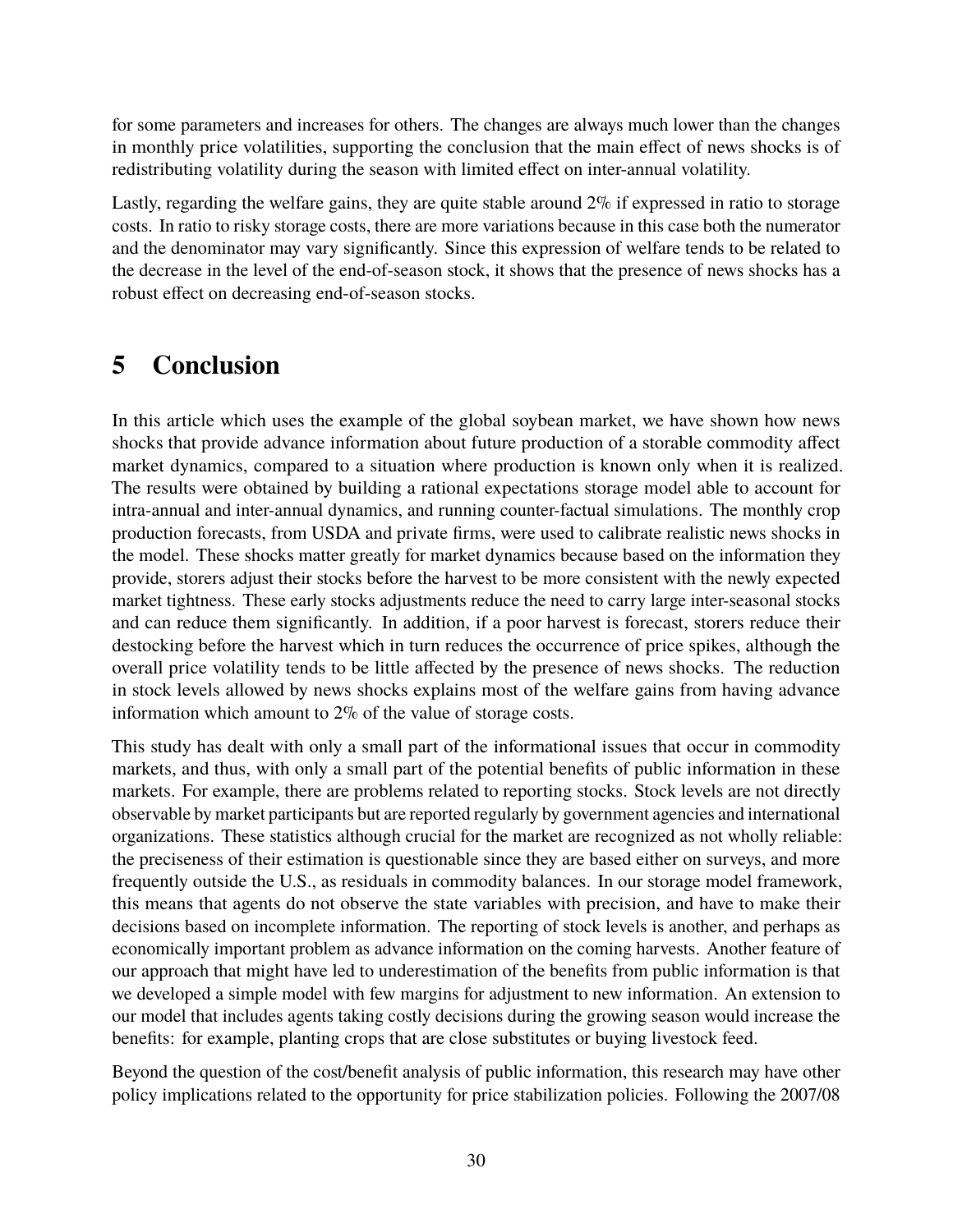food crisis, we observed renewed interest in food price stabilization policies [\(Gouel,](#page-38-14) [2014\)](#page-38-14), in particular to protect consumers from price spikes. These policies frequently involve the combination of storage and trade policies which can be very costly fiscally [\(Gouel and Jean,](#page-38-15) [2015\)](#page-38-15). The results in this paper show that provision of public information during the growing season is effective to reduce the occurrence of price spikes without the need for public interventions in the market. Since market information systems in developing countries are generally less developed than in the U.S., their development should be considered before considering any price stabilization policies.

The findings in this article on seasonal dynamics have consequences also for future research on the annual storage model. They illustrate some of challenges related to the estimation of this model which are acknowledged only superficially in the literature in the tradition of [Deaton and Laroque](#page-37-10) [\(1992,](#page-37-10) [1996\)](#page-37-11). [Guerra et al.](#page-38-16) [\(2015\)](#page-38-16) is the only work that touches on this issue by showing important differences between estimating an annual model using harvest-time prices and annual averages, which is consistent with our results: the price volatility of the annual average is very different from the volatility in every season. An even more difficult issue is that, calibrated with the same parameters, an annual storage model that implicitly neglects news shocks, and an intra-annual model with news shocks will present very different price dynamics. The second model will show with far fewer price spikes because of the stock adjustments made possible before harvest. Thus, estimation of an annual model based on prices generated by a more realistic seasonal model would likely not recover the original structural parameters. It remains to be seen which parameters are the most affected by this misspecification.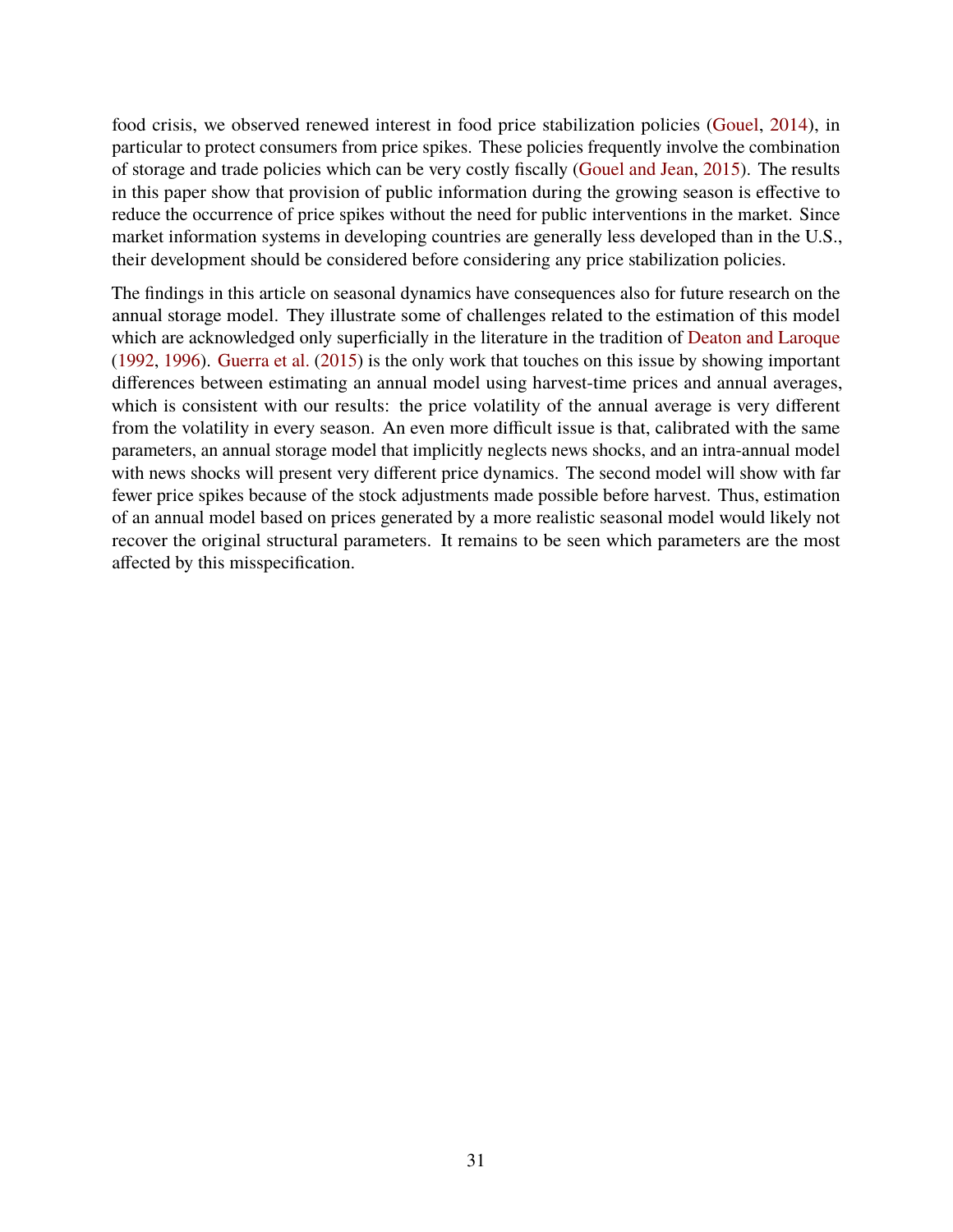## **Appendix**

## <span id="page-33-0"></span>**A Inter-annual storage model**

Here, we present the inter-annual storage model corresponding to the seasonal model used in our study. This section has two purposes. First, to lay down the equations of the inter-annual model used to generate some results in section [4.](#page-23-0) Second, to prove that the steady-state parameters,  $\bar{D}$  and  $\overline{P}$ , used in the equations of the seasonal model have a counterpart in the annual model.

The inter-annual model is defined by four equilibrium equations:

$$
S_t: \beta^{12} \to t_{t+1} - P_t - 12k\bar{P} \le 0 = 0 \text{ if } S_t > 0,
$$
\n(A1)

$$
Q_t^r : \beta^{12} \mathcal{E}_t (P_{t+1} \epsilon_{t+1}^r) = \Psi_l^{r'} (Q_t^r) \text{ for } r \in \{\text{US, LAC}\},\tag{A2}
$$

$$
P_t: A_t = 12D(P_t) + S_t,
$$
 (A3)

and one transition equation:

<span id="page-33-2"></span>
$$
A_{t}: A_{t} = S_{t-1} + \sum_{r \in \{US, LAC\}} \epsilon_{t}^{r} Q_{t-1}^{r}.
$$
 (A4)

A few adjustments are required to transform the model to a purely inter-annual model. Since the production decision is taken one year before the harvest, the crop is assumed to grow for one year, involving a discounting that is different on the left-hand side of equation [\(A2\)](#page-33-2) compared to the left-hand side of equation [\(3\)](#page-7-1). Because the discounting is increased, the marginal cost is increased similarly with

$$
\Psi_{I}^{r}(Q^{r}) = \frac{\beta^{12}\bar{P}}{(\theta^{r}\bar{D})^{1/\alpha^{Q}}} \frac{(Q^{r})^{1+1/\alpha^{Q}}}{1+1/\alpha^{Q}}.
$$
 (A5)

It can be verified easily that this model's steady state is  $A^{ss} = \bar{D}$ ,  $S^{ss} = 0$ ,  $Q^{r,ss} = \theta^r \bar{D}$ , and  $P^{ss} = \bar{P}$ .

## <span id="page-33-1"></span>**B Numerical methods[13](#page-33-3)**

The rational expectations storage model does not allow a closed-form solution; it must be approximated numerically. The numerical algorithm used here is based on a projection method with a collocation approach and is inspired by [Fackler](#page-37-18) [\(2005\)](#page-37-18) and [Miranda and Glauber](#page-39-16) [\(1995\)](#page-39-16). The results were obtained using MATLAB R2017b and solved using the solver for nonlinear rational expectations models RECS version 0.7 [\(Gouel,](#page-38-17) [2018\)](#page-38-17). The numerical method is explained below but for a complete picture see the program code (RECS code is publicly available and the code for this paper is available upon request). The method presented is for a typical rational expectations model with informational subperiods, and not for the specific model equations. Following [Fackler](#page-37-18)

<span id="page-33-3"></span><sup>&</sup>lt;sup>13</sup>This section draws in part on the appendix in [Gouel and Jean](#page-38-15) [\(2015\)](#page-38-15).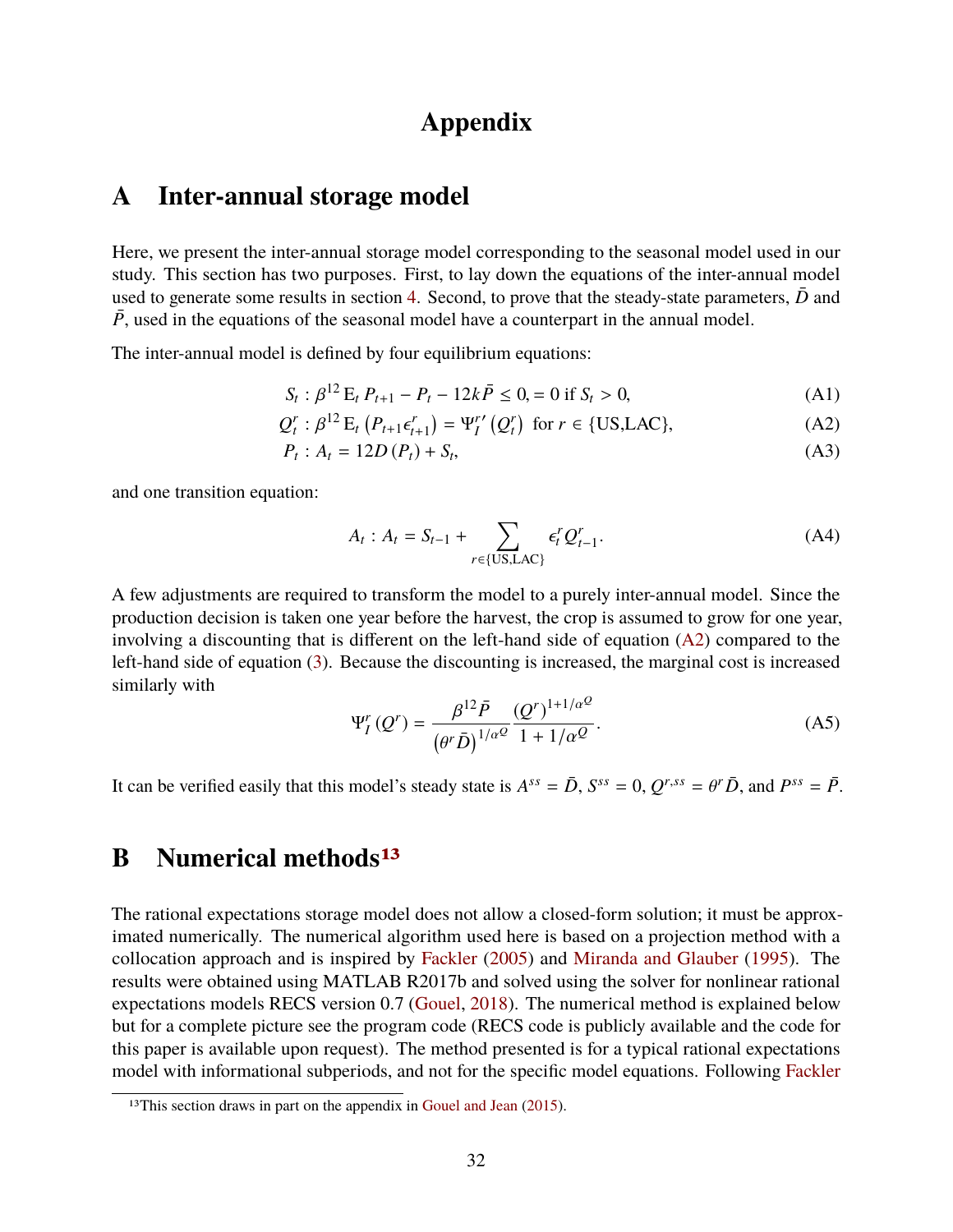[\(2005\)](#page-37-18), rational expectations problems can be expressed using three groups of equations. For ease of exposition, below we exclude the year index, and index only by seasons. State variables *s<sup>i</sup>* are updated through a transition equation:

<span id="page-34-1"></span><span id="page-34-0"></span>
$$
s_i = g_{i-1}(s_{i-1}, x_{i-1}, e_i),
$$
 (A6)

where  $x_i$  are response variables and  $e_i$  are stochastic shocks. Response variables are defined by solving a system of complementarity equilibrium equations:

$$
f_i(s_i, x_i, z_i) \leq 0, = 0 \text{ if } x_i > \underline{x}_i.
$$
 (A7)

Response variables can have lower bounds,  $\underline{x}_i$ . In cases where response variables have no bounds, equation [\(A7\)](#page-34-0) simplifies to a traditional equation:  $f_i(s_i, x_i, z_i) = 0$ .  $z_i$  is a variable representing the expectations about the next period and is defined by expectations about the next period and is defined by

<span id="page-34-2"></span>
$$
z_i = E_i [h_i (s_i, x_i, e_{i+1}, s_{i+1}, x_{i+1})].
$$
 (A8)

There is one difference between the generic model defined by equations  $(A6)$ – $(A8)$  and the model in the article: in the generic model, expectations are only function of next-period variables, while in the model producers takes the planting decision based on variables expected five periods before,  $E_{i^r_\pi,t}(P_{i^r_\pi+5,t}\epsilon^r_{i^r_\pi})$  $f_i^r$ <sub> $i^r_{\pi}$ +5,*t*</sub>) in equation [\(3\)](#page-7-1). We can use the law of iterated expectations to make the connection  $E_{t_{\pi},t}(t_{t_{\pi}+5,t}s_{t_{\pi_{\pi}+5,t}})$  in equation (3). We can use

$$
E_{i'_{\pi},t}(P_{i'_{\pi}+5,t}\epsilon^{r}_{i'_{\pi}+5,t}) = E_{i'_{\pi},t}(E_{i'_{\pi}+1,t}(E_{i'_{\pi}+2,t}(E_{i'_{\pi}+3,t}(E_{i'_{\pi}+4,t}(P_{i'_{\pi}+5,t}\epsilon^{r}_{i'_{\pi}+5,t}))))).
$$
(A9)

So, it suffices to add some auxiliary response variables to keep track of the expectations of variables that are more than one period ahead.

One way to solve this problem is to find a function that is a good approximation of the behavior of response variables. We consider a cubic spline approximation of the response variables,

<span id="page-34-4"></span><span id="page-34-3"></span>
$$
x_i \approx \Phi_i\left(s_i, \theta_i\right),\tag{A10}
$$

where  $\theta_i$  are the parameters defining the spline approximation. To calculate this spline, we discretize the state space (using 150 nodes for availability and for expected production), and the spline has to hold exactly for all points of the grid.

The expectations operator in equation [\(A8\)](#page-34-2) is approximated through 5-point Gaussian quadratures using functions from the CompEcon toolbox [\(Miranda and Fackler,](#page-39-17) [2002\)](#page-39-17). The Gaussian quadrature defines a set of pairs  $\{e_i^l\}$  $\frac{l}{i}$ ,  $w_i^l$ <br>sing  $\{e_i^l\}$  in which  $e_i^l$  $\frac{d}{dt}$  represents a possible realization of shocks, and  $w_i^l$  $\frac{l}{i}$  the associated probability. Using this discretization and equations [\(A6\)](#page-34-1) and [\(A8\)](#page-34-2)–[\(A10\)](#page-34-3), we can express the equilibrium equation  $(A7)$  as

$$
f_i\left(s_i, x_i, \sum_l w_i^l h_i\left(s_i, x_i, e_{i+1}^l, g_i\left(s_i, x_i, e_{i+1}^l\right), \Phi_{i+1}\left(g_i\left(s_i, x_i, e_{i+1}^l\right), \theta_{i+1}\right)\right)\right) \leq 0, = 0 \text{ if } x_i > \underline{x}_i. \tag{A11}
$$

For a given spline approximation,  $\theta_{i+1}$ , and a given  $s_i$ , equation [\(A11\)](#page-34-4) is a function of  $x_i$  and can be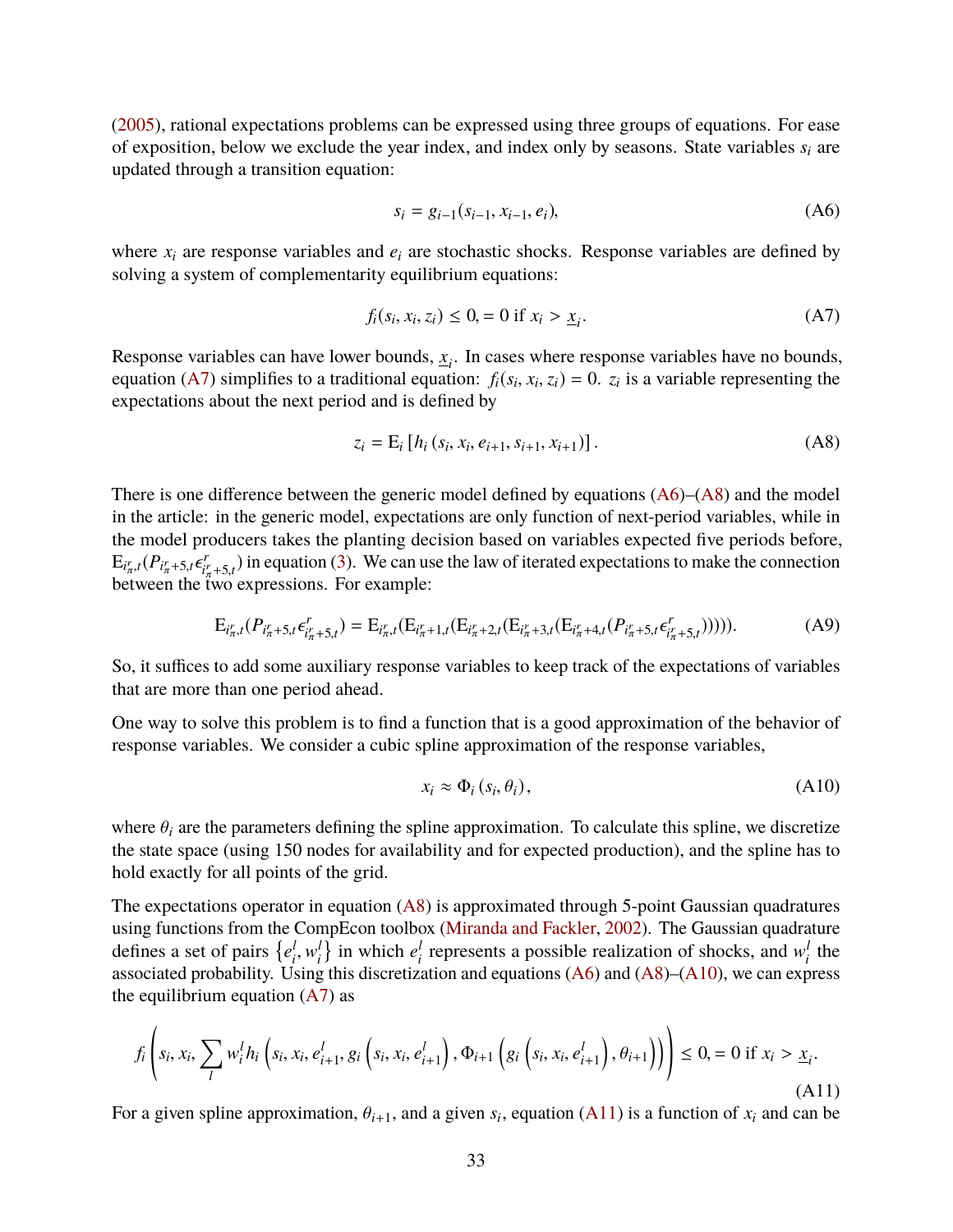solved using a mixed complementarity solver.

Once all the above elements are defined, we can proceed to the algorithm, which runs as follows:

- **Step 1.** Initialization step. Choose an initial spline approximation,  $\theta_1^n$  (for example, the steady-state values)  $\int_1^n$  with  $n = 1$ , based on a first-guess (for example, the steady-state values).
- <span id="page-35-0"></span>**Step 2.** Time iteration step for subperiods. For  $i = 1, \ldots, 1$  do
	- **Step 2.1.** Equation solving step. For each point of the grid of state variables,  $s_i^j$  $i<sub>i</sub>$ , solve equa-tion [\(A11\)](#page-34-4) for  $x_i^j$  $i$ <sup> $j$ </sup> using a mixed complementarity solver:

$$
f_i\left(s_i^j, x_i^j, \sum_l w_i^l h_i\left(s_i^j, x_i^j, e_{i+1}^l, g_i\left(s_i^j, x_i^j, e_{i+1}^l\right), \Phi_{i+1}\left(g_i\left(s_i^j, x_i^j, e_{i+1}^l\right), \theta_{i+1}^n\right)\right)\right) \leq 0, = 0 \text{ if } x_i^j > \underline{x}_i. \tag{A12}
$$

**Step 2.2.** Approximation step. Update the spline approximation using the new values of response variables,  $x_i = \Phi_i \left( s_i, \theta_i^n \right)$ .

# **Step 3.** Terminal step. If  $n = 1$  or  $\|\theta^{n+1} - \theta^n\|_2 \ge 10^{-8}$  then increment *n* to  $n + 1$  and go to [Step 2.](#page-35-0)

Once the rational expectations equilibrium is identified, the spline approximation of the decision rules can be used to simulate the model.

To ensure precise solutions, the simulations are accomplished by solving the equilibrium equation [\(A11\)](#page-34-4) at each iteration using the policy rules approximated by splines only to approximate the expectations. Regarding the welfare results, since welfare terms are expressed as recursive equations such as equation [\(10\)](#page-9-2), they are calculated by value function iterations. The value function iterations generate a function that represents welfare as a function of the state variables. This function then is applied to the simulated observations. Welfare is calculated as the average of all welfare values in the first season.

Statistics on the asymptotic distribution are calculated over 1,000,000 observations from random outcomes of the stochastic variables, obtained by simulating 5,000 paths for 220 years, and after discarding for each path the first 20 years as burn-in period. The aggregate production shocks are the same for all scenarios. This is ensured first by drawing shocks for the model with news, and then multiplying them to obtain the aggregate shocks used in the scenarios without news or with all news concentrated in the first period after planting.

## **C Example of a WASDE report**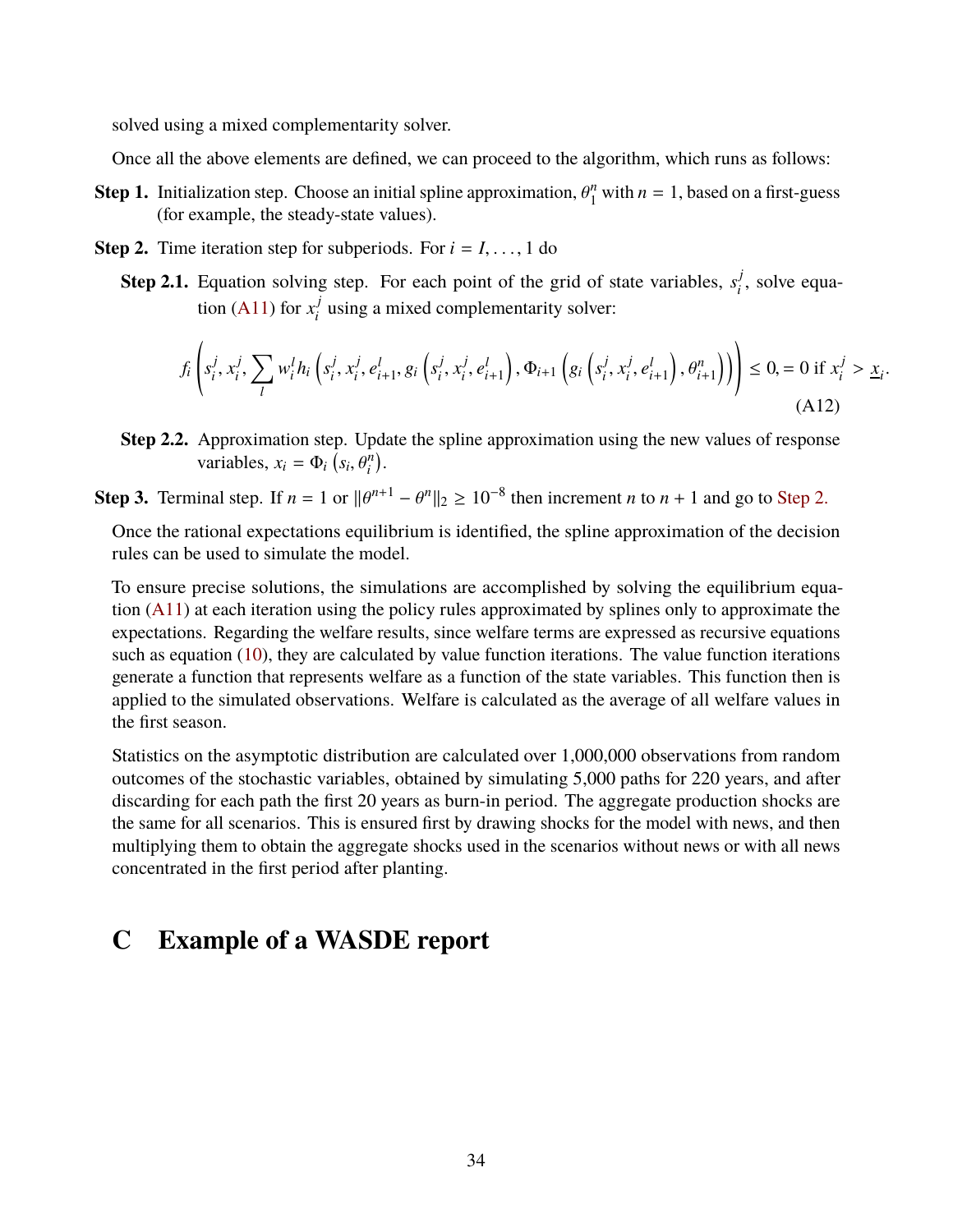**August 2016**

<span id="page-36-0"></span>

| (Million Metric Tons)<br>Production<br>Domestic<br>Beginning<br>Domestic<br><b>Exports</b><br>Imports |            |                |                |                  |                  |                  |              |                         |  |  |  |  |
|-------------------------------------------------------------------------------------------------------|------------|----------------|----------------|------------------|------------------|------------------|--------------|-------------------------|--|--|--|--|
| 2014/15                                                                                               |            | <b>Stocks</b>  |                |                  | Crush            | Total            |              | Ending<br><b>Stocks</b> |  |  |  |  |
| World 2/                                                                                              |            | 61.96          | 319.78         | 123.74           | 263.26           | 300.90           | 126.13       | 78.46                   |  |  |  |  |
| <b>United States</b>                                                                                  |            | 2.50           | 106.88         | 0.90             | 50.98            | 54.96            | 50.14        | 5.19                    |  |  |  |  |
| <b>Total Foreign</b>                                                                                  |            | 59.46          | 212.90         | 122.84           | 212.29           | 245.94           | 75.99        | 73.27                   |  |  |  |  |
| Major Exporters 3/                                                                                    |            | 41.43          | 170.05         | 0.32             | 84.30            | 91.56            | 68.70        | 51.54                   |  |  |  |  |
| Argentina                                                                                             |            | 25.27          | 61.40          | 0.00             | 40.02            | 44.18            | 10.57        | 31.92                   |  |  |  |  |
| <b>Brazil</b>                                                                                         |            | 16.02          | 97.20          | 0.31             | 40.44            | 43.41            | 50.61        | 19.50                   |  |  |  |  |
| Paraguay                                                                                              |            | 0.13           | 8.15           | 0.01             | 3.65             | 3.69             | 4.49         | 0.12                    |  |  |  |  |
| Major Importers 4/                                                                                    |            | 15.22          | 15.39          | 105.49           | 97.91            | 117.17           | 0.29         | 18.64                   |  |  |  |  |
| China                                                                                                 |            | 13.88          | 12.15          | 78.35            | 74.50            | 87.20            | 0.14         | 17.03                   |  |  |  |  |
| European Union                                                                                        |            | 0.62           | 1.83           | 13.42            | 13.60            | 15.07            | 0.12         | 0.69                    |  |  |  |  |
| Japan                                                                                                 |            | 0.23           | 0.23           | 3.00             | 2.15             | 3.28             | 0.00         | 0.18                    |  |  |  |  |
| Mexico                                                                                                |            | 0.12           | 0.35           | 3.82             | 4.18             | 4.21             | 0.00         | 0.07                    |  |  |  |  |
| 2015/16 Est.                                                                                          |            |                |                |                  |                  |                  |              |                         |  |  |  |  |
| World 2/                                                                                              |            | 78.46          | 312.67         | 131.88           | 278.65           | 317.20           | 132.80       | 73.00                   |  |  |  |  |
| <b>United States</b>                                                                                  |            | 5.19           | 106.93         | 0.68             | 51.71            | 54.69            | 51.17        | 6.95                    |  |  |  |  |
| <b>Total Foreign</b>                                                                                  |            | 73.27          | 205.74         | 131.20           | 226.94           | 262.52           | 81.64        | 66.05                   |  |  |  |  |
| Major Exporters 3/                                                                                    |            | 51.54          | 164.00         | 1.06             | 89.28            | 96.74            | 73.60        | 46.26                   |  |  |  |  |
| Argentina                                                                                             |            | 31.92          | 56.50          | 0.60             | 44.25            | 48.60            | 10.50        | 29.92                   |  |  |  |  |
| <b>Brazil</b>                                                                                         |            | 19.50          | 96.50          | 0.45             | 40.70            | 43.70            | 56.60        | 16.15                   |  |  |  |  |
| Paraguay                                                                                              |            | 0.12           | 9.00           | 0.01             | 4.10             | 4.14             | 4.80         | 0.18                    |  |  |  |  |
| Major Importers 4/                                                                                    |            | 18.64          | 15.25          | 110.93           | 106.29           | 126.99           | 0.36         | 17.46                   |  |  |  |  |
| China                                                                                                 |            | 17.03          | 11.60          | 83.00            | 81.80            | 95.50            | 0.15         | 15.98                   |  |  |  |  |
| European Union                                                                                        |            | 0.69           | 2.26           | 13.60            | 14.00            | 15.58            | 0.15         | 0.82                    |  |  |  |  |
| Japan                                                                                                 |            | 0.18           | 0.24           | 3.25             | 2.40             | 3.55             | 0.00         | 0.12                    |  |  |  |  |
| Mexico                                                                                                |            | 0.07           | 0.33           | 3.95             | 4.25             | 4.29             | 0.00         | 0.06                    |  |  |  |  |
| 2016/17 Proj.                                                                                         |            |                |                |                  |                  |                  |              |                         |  |  |  |  |
| World 2/                                                                                              | Jul        | 72.17          | 325.95         | 136.02           | 289.23           | 328.78           | 138.26       | 67.10                   |  |  |  |  |
|                                                                                                       | Aug        | 73.00          | 330.41         | 136.62           | 289.89           | 329.82           | 138.97       | 71.24                   |  |  |  |  |
| <b>United States</b>                                                                                  | Jul        | 9.54           | 105.60         | 0.82             | 52.39            | 55.79            | 52.25        | 7.90                    |  |  |  |  |
|                                                                                                       | Aug        | 6.95           | 110.50         | 0.82             | 52.80            | 56.22            | 53.07        | 8.97                    |  |  |  |  |
| Total Foreign                                                                                         | Jul        | 62.63          | 220.35         | 135.21           | 236.84           | 272.99           | 86.00        | 59.20                   |  |  |  |  |
|                                                                                                       | Aug        | 66.05          | 219.91         | 135.81           | 237.09           | 273.59           | 85.90        | 62.27                   |  |  |  |  |
| Major Exporters 3/                                                                                    | Jul        | 42.61          | 172.00         | 0.36             | 89.25            | 96.93            | 77.79        | 40.26                   |  |  |  |  |
|                                                                                                       | Aug        | 46.26          | 172.17         | 0.56             | 89.25            | 96.93            | 77.99        | 44.08                   |  |  |  |  |
| Argentina                                                                                             | Jul        | 27.02          | 57.00          | 0.05             | 44.30            | 48.75            | 10.65        | 24.67                   |  |  |  |  |
|                                                                                                       | Aug        | 29.92          | 57.00          | 0.30             | 44.30            | 48.75            | 10.65        | 27.82                   |  |  |  |  |
| <b>Brazil</b>                                                                                         | Jul        | 15.45          | 103.00         | 0.30             | 40.50            | 43.60            | 59.70        | 15.45                   |  |  |  |  |
|                                                                                                       | Aug        | 16.15          | 103.00         | 0.25             | 40.50            | 43.60            | 59.70        | 16.10                   |  |  |  |  |
| Paraguay                                                                                              | Jul        | 0.13           | 9.00           | 0.01             | 4.20             | 4.25             | 4.75         | 0.14                    |  |  |  |  |
| Major Importers 4/                                                                                    | Aug        | 0.18           | 9.17           | 0.01             | 4.20             | 4.25             | 4.95         | 0.16<br>15.97           |  |  |  |  |
|                                                                                                       | Jul<br>Aug | 17.68<br>17.46 | 16.08<br>16.07 | 114.18<br>114.58 | 110.82<br>111.32 | 131.64<br>132.59 | 0.34<br>0.34 | 15.19                   |  |  |  |  |
| China                                                                                                 | Jul        | 16.23          | 12.20          | 87.00            | 87.00            | 100.80           | 0.15         | 14.48                   |  |  |  |  |
|                                                                                                       | Aug        | 15.98          | 12.20          | 87.00            | 87.00            | 101.20           | 0.15         | 13.83                   |  |  |  |  |
| European Union                                                                                        | Jul        | 0.59           | 2.45           | 12.60            | 13.30            | 14.87            | 0.15         | 0.62                    |  |  |  |  |
|                                                                                                       | Aug        | 0.82           | 2.44           | 13.00            | 13.80            | 15.39            | 0.15         | 0.72                    |  |  |  |  |
| Japan                                                                                                 | Jul        | 0.24           | 0.24           | 3.10             | 2.20             | 3.33             | 0.00         | 0.26                    |  |  |  |  |
|                                                                                                       | Aug        | 0.12           | 0.24           | 3.10             | 2.20             | 3.33             | 0.00         | 0.14                    |  |  |  |  |
| Mexico                                                                                                | Jul        | 0.06           | 0.37           | 4.00             | 4.28             | 4.33             | 0.00         | 0.11                    |  |  |  |  |
|                                                                                                       | Aug        | 0.06           | 0.37           | 4.00             | 4.28             | 4.33             | 0.00         | 0.11                    |  |  |  |  |

Therefore, world supply may not equal world use. 3/ Argentina, Brazil, Paraguay, and Uruguay. 4/ China, European Union, Japan, Mexico, and Southeast Asia (includes Indonesia, Malaysia, Philippines, Vietnam, and Thailand).

Figure A1: Example of a WASDE report on soybean: Page 28 of the August 12<sup>th</sup> 2016 pdf report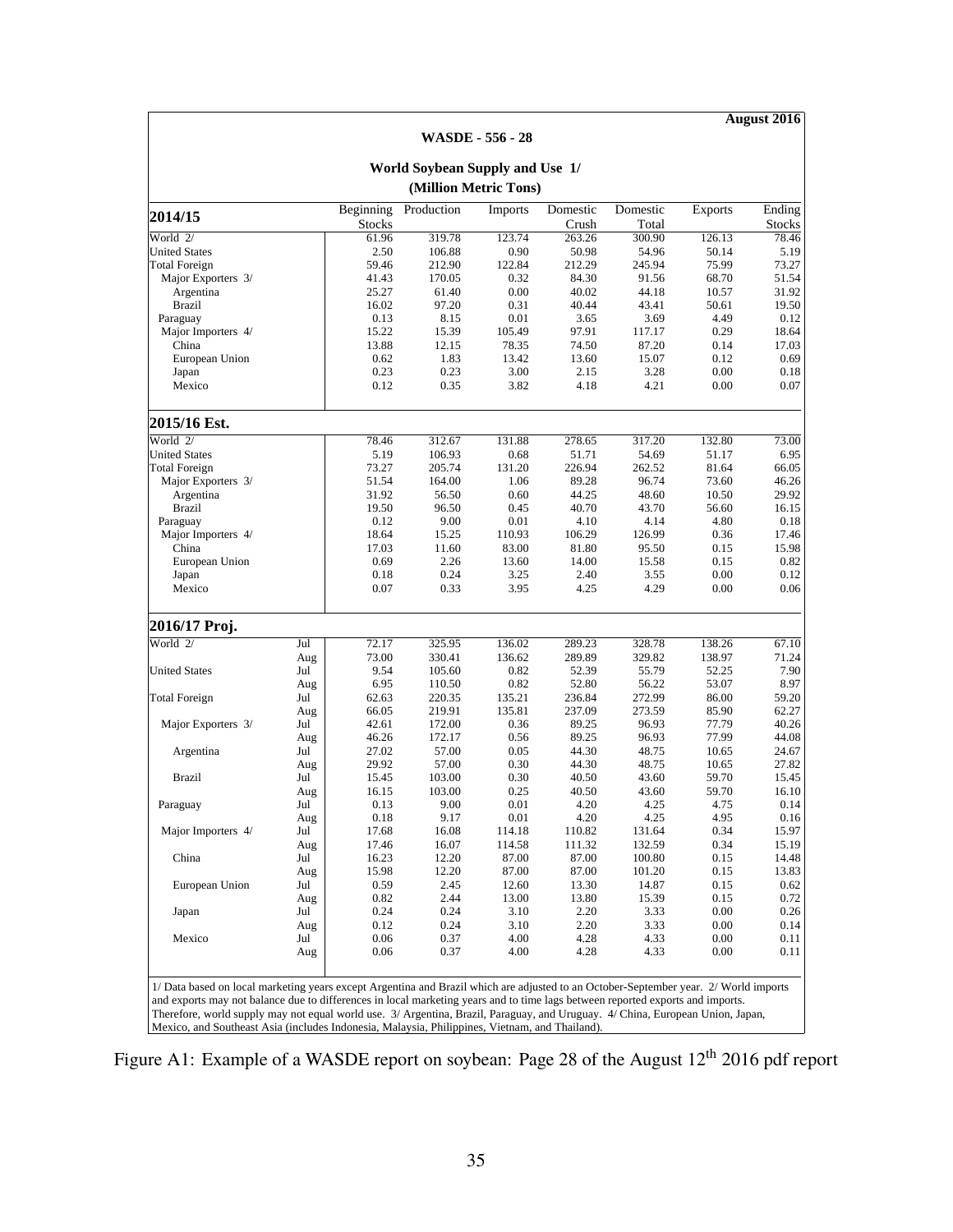## **References**

- <span id="page-37-12"></span>Abbott, P., Boussios, D. and Lowenberg-DeBoer, J. (2016). *Valuing Public Information in Agricultural Commodity Markets: WASDE Corn Reports*. Conference paper, Agricultural and Applied Economics Association, 2016 Annual Meeting, July 31–August 2, Boston, Massachusetts.
- <span id="page-37-7"></span>Adjemian, M. K. (2012a). Emergence and impact of USDA's WASDE report. *Amber Waves*, June 05.
- <span id="page-37-5"></span>Adjemian, M. K. (2012b). Quantifying the WASDE announcement effect. *American Journal of Agricultural Economics*, 94(1), 238–256.
- <span id="page-37-6"></span>Adjemian, M. K., Johansson, R., McKenzie, A. and Thomsen, M. (forthcoming). Was the missing 2013 WASDE missed? *Applied Economic Perspectives and Policy*.
- <span id="page-37-14"></span>Arezki, R., Ramey, V. A. and Sheng, L. (2017). News shocks in open economies: Evidence from giant oil discoveries. *The Quarterly Journal of Economics*, 132(1), 103–155.
- <span id="page-37-9"></span>Beaudry, P. and Portier, F. (2014). News driven business cycles: Insight and challenges. *Journal of Economic Literature*, 52(4), 993–1074.
- <span id="page-37-3"></span>Bontems, P. and Thomas, A. (2000). Information value and risk premium in agricultural production: The case of split nitrogen application for corn. *American Journal of Agricultural Economics*, 82(1), 59–70.
- <span id="page-37-1"></span>Bradford, D. F. and Kelejian, H. H. (1977). The value of information for crop forecasting in a market system: Some theoretical issues. *The Review of Economic Studies*, 44(3), 519–531.
- <span id="page-37-2"></span>Bradford, D. F. and Kelejian, H. H. (1978). The value of information for crop forecasting with bayesian speculators: Theory and empirical results. *The Bell Journal of Economics*, 9(1), 123–144.
- <span id="page-37-0"></span>C-FARE (2016). *From Farm Income to Food Consumption: Valuing USDA Data Products*. Report, Council on Food, Agricultural & Resource Economics.
- <span id="page-37-13"></span>Cafiero, C., Bobenrieth, E. S. A., Bobenrieth, J. R. A. and Wright, B. D. (2011). The empirical relevance of the competitive storage model. *Journal of Econometrics*, 162(1), 44–54.
- <span id="page-37-8"></span>Chambers, M. J. and Bailey, R. E. (1996). A theory of commodity price fluctuations. *The Journal of Political Economy*, 104(5), 924–957.
- <span id="page-37-10"></span>Deaton, A. and Laroque, G. (1992). On the behaviour of commodity prices. *The Review of Economic Studies*, 59(1), 1–23.
- <span id="page-37-11"></span>Deaton, A. and Laroque, G. (1996). Competitive storage and commodity price dynamics. *The Journal of Political Economy*, 104(5), 896–923.
- <span id="page-37-17"></span>Egelkraut, T. M., Garcia, P., Irwin, S. H. and Good, D. L. (2003). An evaluation of crop forecast accuracy for corn and soybeans: USDA and private information agencies. *Journal of Agricultural and Applied Economics*, 35(1), 79–95.
- <span id="page-37-18"></span>Fackler, P. L. (2005). A MATLAB solver for nonlinear rational expectations models. *Computational Economics*, 26(2), 173–181.
- <span id="page-37-15"></span>FAO (2017). FAOSTAT database. Retrieved May 25, 2017 from [http://www.fao.org/faostat/](http://www.fao.org/faostat/en) [en](http://www.fao.org/faostat/en).
- <span id="page-37-16"></span>Galvão, A. B. (2017). Data revisions and DSGE models. *Journal of Econometrics*, 196(1), 215–232.
- <span id="page-37-4"></span>Garcia, P., Irwin, S. H., Leuthold, R. M. and Yang, L. (1997). The value of public information in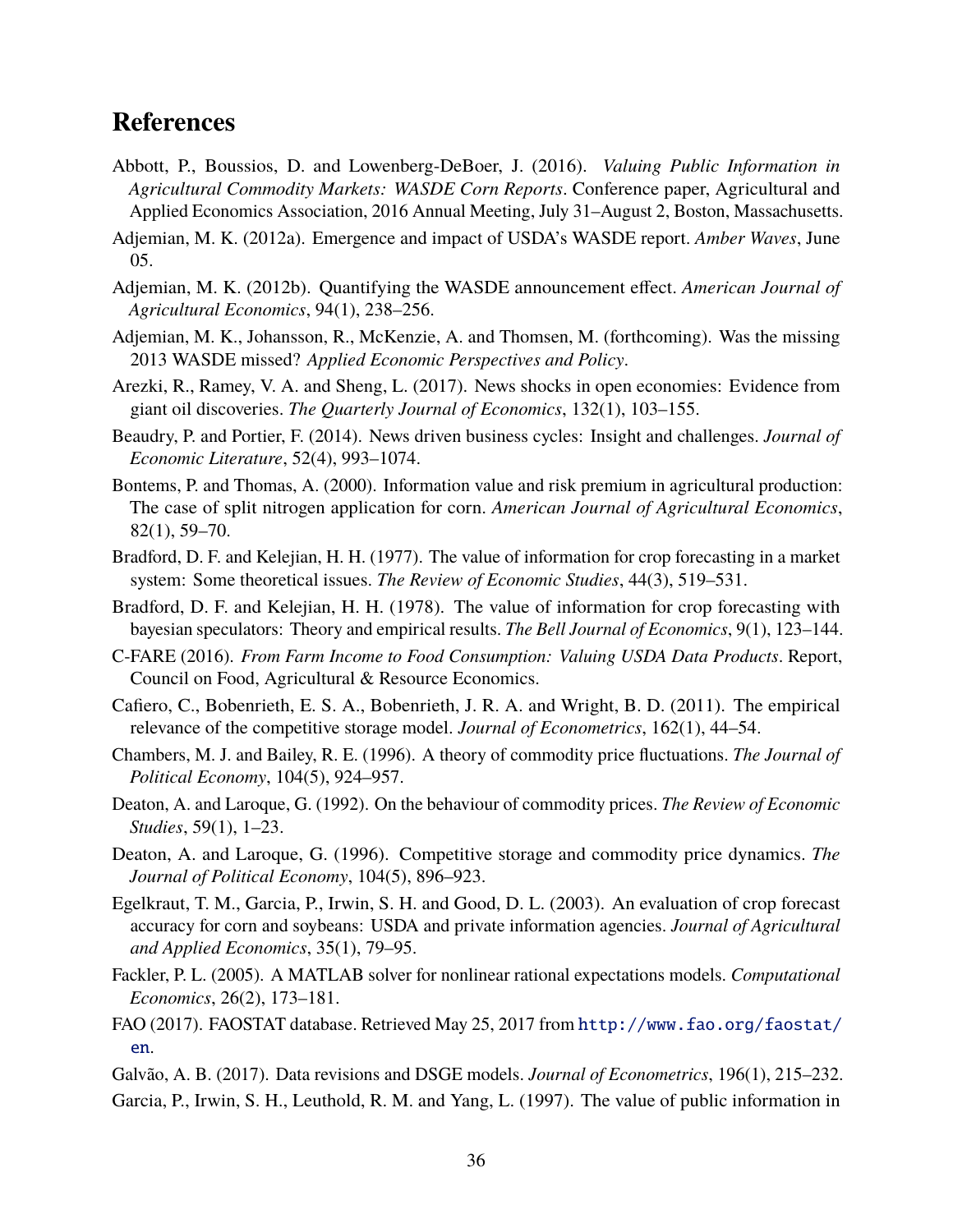commodity futures markets. *Journal of Economic Behavior & Organization*, 32(4), 559–570.

- <span id="page-38-7"></span>Garcia, P., Irwin, S. H. and Smith, A. (2015). Futures market failure? *American Journal of Agricultural Economics*, 97(1), 40–64.
- <span id="page-38-11"></span>Good, D. L. and Irwin, S. H. (2006). *Understanding USDA Corn and Soybean Production Forecasts: Methods, Performance and Market Impacts over 1970–2005*. Project Research Report 2006-01, AgMAS.
- <span id="page-38-14"></span>Gouel, C. (2014). Food price volatility and domestic stabilization policies in developing countries. In J.-P. Chavas, D. Hummels and B. D. Wright (eds.) *The Economics of Food Price Volatility*, National Bureau of Economic Research conference report, chapter 7, (pp. 261–306). Chicago, IL: University of Chicago Press.
- <span id="page-38-17"></span>Gouel, C. (2018). RECS: MATLAB solver for rational expectations models with complementarity equations – version 0.7. DOI: [10.5281/zenodo.1136095.](https://doi.org/10.5281/zenodo.1136095)
- <span id="page-38-15"></span>Gouel, C. and Jean, S. (2015). Optimal food price stabilization in a small open developing country. *World Bank Economic Review*, 29(1), 72–101.
- <span id="page-38-3"></span>Gouel, C. and Legrand, N. (2017). Estimating the competitive storage model with trending commodity prices. *Journal of Applied Econometrics*, 32(4), 744–763.
- <span id="page-38-16"></span>Guerra, E. A., Bobenrieth, E. S. A., Bobenrieth, J. R. A. and Cafiero, C. (2015). Empirical commodity storage model: The challenge of matching data and theory. *European Review of Agricultural Economics*, 42(4), 607–623.
- <span id="page-38-10"></span>Haile, M. G., Kalkuhl, M. and von Braun, J. (2016). Worldwide acreage and yield response to international price change and volatility: A dynamic panel data analysis for wheat, rice, corn, and soybeans. *American Journal of Agricultural Economics*, 98(1), 172–190.
- <span id="page-38-9"></span>Harrell, F. E. (2001). *Regression Modeling Strategies: With Applications to Linear Models, Logistic Regression, and Survival Analysis*. Springer Series in Statistics, New York: Springer.
- <span id="page-38-0"></span>Hayami, Y. and Peterson, W. (1972). Social returns to public information services: Statistical reporting of U.S. farm commodities. *The American Economic Review*, 62(1/2), 119–130.
- <span id="page-38-8"></span>Hendricks, N. P., Janzen, J. P. and Smith, A. (2015). Futures prices in supply analysis: Are instrumental variables necessary? *American Journal of Agricultural Economics*, 97(1), 22–39.
- <span id="page-38-4"></span>IMF (2014). *World Economic Outlook: Recovery Strengthens, Remains Uneven*. Washington, DC: International Monetary Fund.
- <span id="page-38-5"></span>Joseph, K., Irwin, S. H. and Garcia, P. (2016). Commodity storage under backwardation: Does the Working curve still work? *Applied Economic Perspectives and Policy*, 38(1), 152–173.
- <span id="page-38-6"></span>Kaldor, N. (1939). Speculation and economic stability. *The Review of Economic Studies*, 7(1), 1–27.
- <span id="page-38-12"></span>Karali, B., Isengildina-Massa, O., Irwin, S. H., Adjemian, M. K. and Johansson, R. (2018). Are USDA reports still news to crop markets in the big data era?, mimeo, University of Illinois.
- <span id="page-38-2"></span>Karali, B. and Thurman, W. N. (2009). Announcement effects and the theory of storage: an empirical study of lumber futures. *Agricultural Economics*, 40(4), 421–436.
- <span id="page-38-1"></span>Lechthaler, F. and Vinogradova, A. (2017). The climate challenge for agriculture and the value of climate services: Application to coffee-farming in Peru. *European Economic Review*, 94, 45–70.
- <span id="page-38-13"></span>Leduc, S., Moran, K. and Vigfusson, R. J. (2016). *Learning in the Oil Futures Markets: Evidence and Macroeconomic Implications*. International Finance Discussion Paper 1179, FRB.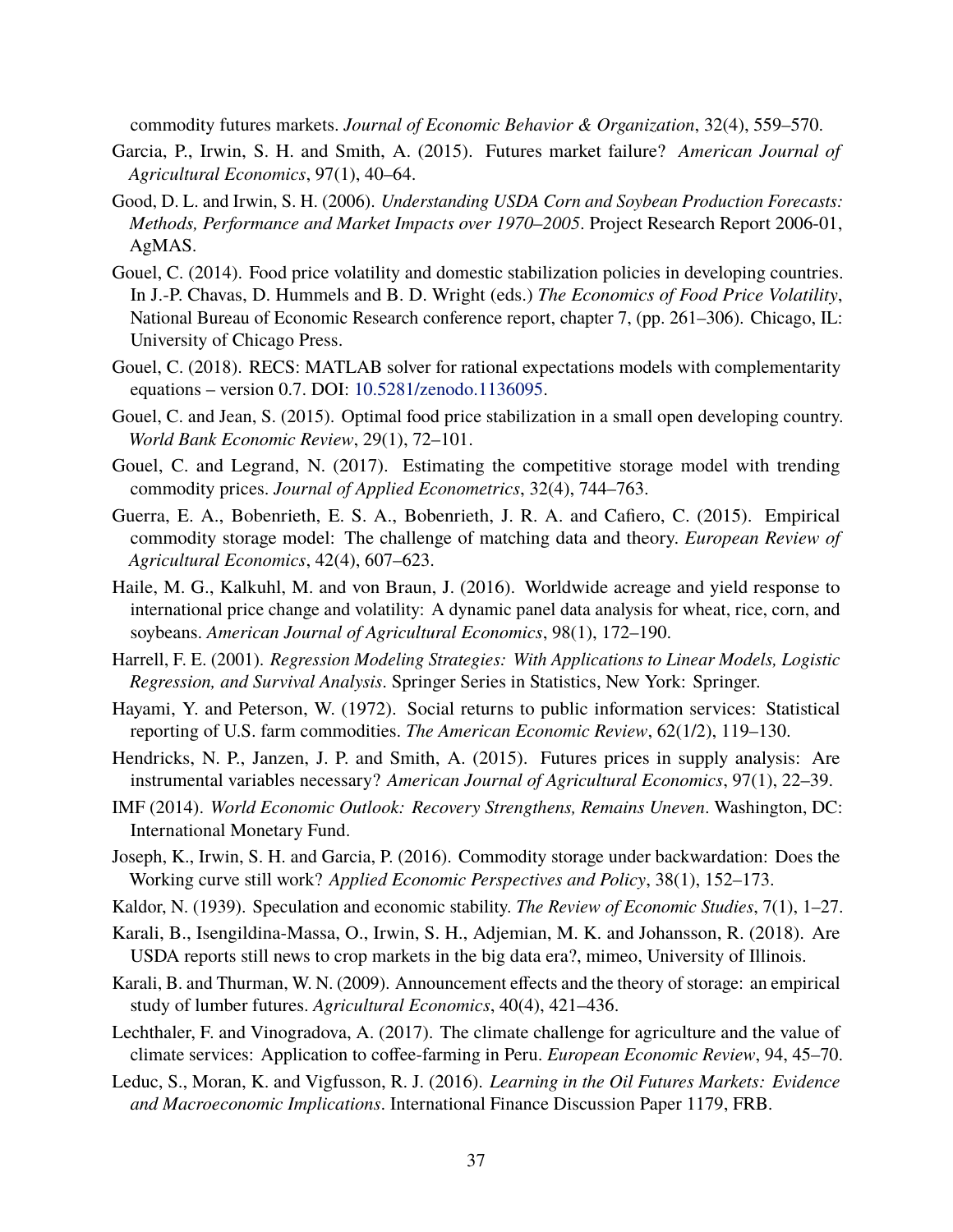- <span id="page-39-1"></span>Lowry, M., Glauber, J. W., Miranda, M. J. and Helmberger, P. G. (1987). Pricing and storage of field crops: A quarterly model applied to soybeans. *American Journal of Agricultural Economics*, 69(4), 740–749.
- <span id="page-39-15"></span>Lybbert, T. J., Smith, A. and Sumner, D. A. (2014). Weather shocks and inter-hemispheric supply responses: Implications for climate change effects on global food markets. *Climate Change Economics*, 5(4), 1450010.
- <span id="page-39-0"></span>Merener, N. (2015). Globally distributed production and the pricing of CME commodity futures. *Journal of Futures Markets*, 35(1), 1–30.
- <span id="page-39-17"></span>Miranda, M. J. and Fackler, P. L. (2002). *Applied Computational Economics and Finance*. Cambridge, US: MIT Press.
- <span id="page-39-16"></span>Miranda, M. J. and Glauber, J. W. (1995). Solving stochastic models of competitive storage and trade by Chebychev collocation methods. *Agricultural and Resource Economics Review*, 24(1), 70–77.
- <span id="page-39-14"></span>Morris, S. and Shin, H. S. (2002). Social value of public information. *The American Economic Review*, 92(5), 1521–1534.
- <span id="page-39-3"></span>Ng, S. and Ruge-Murcia, F. J. (2000). Explaining the persistence of commodity prices. *Computational Economics*, 16(1–2), 149–171.
- <span id="page-39-4"></span>Osborne, T. (2004). Market news in commodity price theory: Application to the Ethiopian grain market. *The Review of Economic Studies*, 71(1), 133–164.
- <span id="page-39-5"></span>Peterson, H. H. and Tomek, W. G. (2005). How much of commodity price behavior can a rational expectations storage model explain? *Agricultural Economics*, 33(3), 289–303.
- <span id="page-39-7"></span>Roberts, M. J. and Schlenker, W. (2013). Identifying supply and demand elasticities of agricultural commodities: Implications for the US ethanol mandate. *The American Economic Review*, 103(6), 2265–2295.
- <span id="page-39-10"></span>Sacks, W. J., Deryng, D., Foley, J. A. and Ramankutty, N. (2010). Crop planting dates: an analysis of global patterns. *Global Ecology and Biogeography*, 19(5), 607–620.
- <span id="page-39-6"></span>Steinwender, C. (2018). Real effects of information frictions: When the States and the Kingdom became united. *The American Economic Review*, 108(3), 657–696.
- <span id="page-39-12"></span>USDA (2010). *Field Crops: Usual Planting and Harvest Dates*. Agricultural Handbook 628, United States Department of Agriculture, National Agricultural Statistics Service.
- <span id="page-39-13"></span>USDA (2017a). Production, Supply and Distribution (PSD) data. Released on July 12, 2017 and retrieved from <https://apps.fas.usda.gov/psdonline/app/index.html>.
- <span id="page-39-11"></span>USDA (2017b). World Agricultural Supply and Demand Estimates Report (WASDE). Retrieved from <https://www.usda.gov/oce/commodity/wasde/>.
- <span id="page-39-2"></span>Williams, J. C. and Wright, B. D. (1991). *Storage and Commodity Markets*. New York: Cambridge University Press.
- <span id="page-39-9"></span>Winne, J. D. and Peersman, G. (2016). Macroeconomic effects of disruptions in global food commodity markets: Evidence for the United States. *Brookings Papers on Economic Activity*, 47(2), 183–286.
- <span id="page-39-8"></span>Working, H. (1949). The theory of price of storage. *The American Economic Review*, 39(6), 1254–1262.